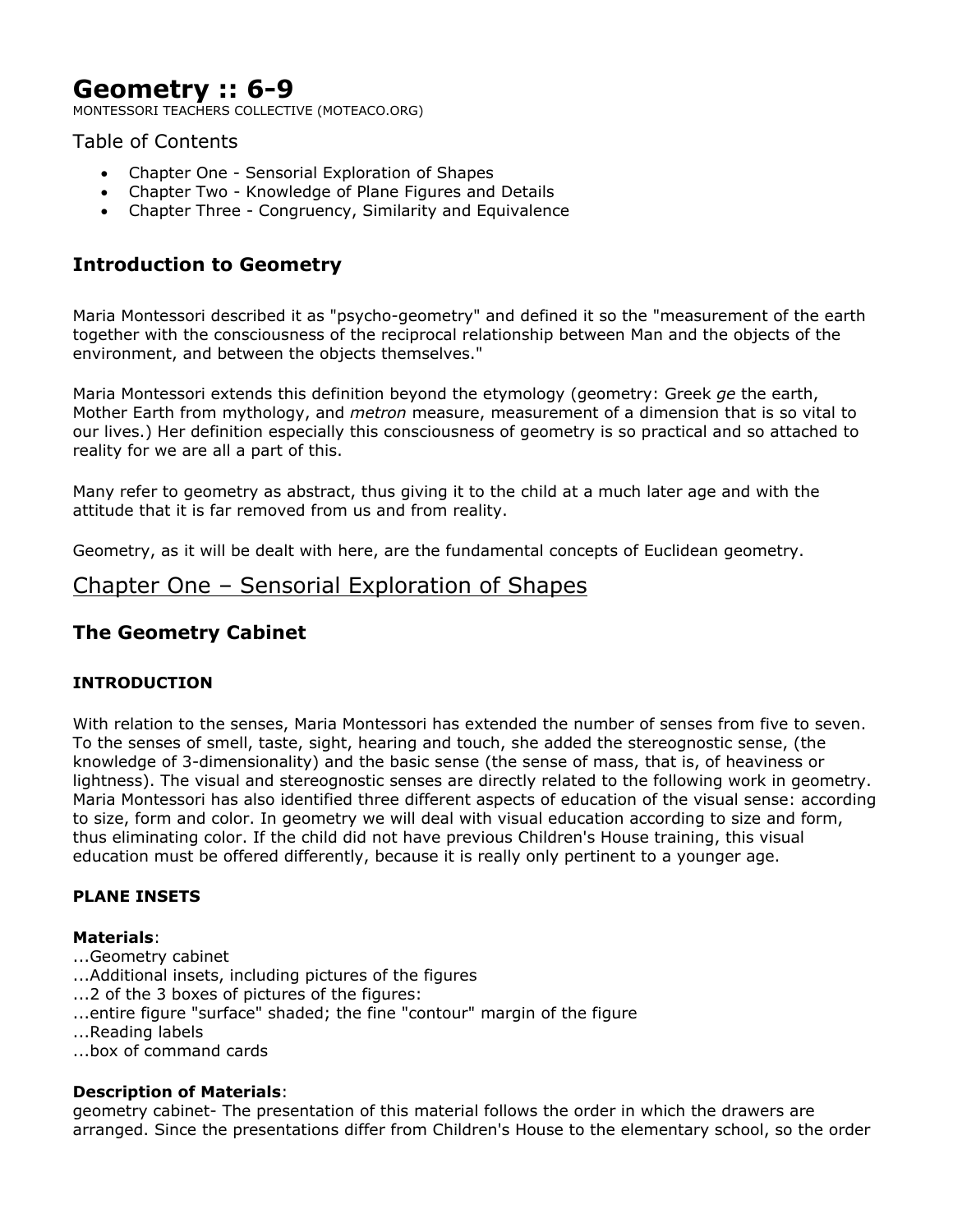of the drawers and the arrangement of the contents of each drawer differs from Children's House to the Elementary school.

### **Order**:

Presentation tray - 0 comes first at both levels.

The names of the drawers in the Children's House and their order is:

1- circles; 2 - rectangles; 3 - triangles; 4 - polygons; and 5 - different figures.

At the elementary level the names and order are:

1 - triangles; 2 - rectangles; 3 - regular polygons; 4 - circles; and 5 - other figures.

At the Children's House level, the children worked directly for the education of the visual sense, and only indirectly to learn the geometric figures. In the elementary school what was a sensorial exploration becomes a linguistic exploration via etymology. What was an indirect approach to geometry becomes an actual study of geometry.

Therefore in elementary the drawer of triangles comes first because the triangle is the first polygon we can construct in reality, having the least number of sides. The second drawer logically follows as the quadrilaterals, specifically rectangles. Regular polygons follow beginning with the five-sided figure progressing to ten sides. circles follow, because a circle is the limit of a regular polygon having an infinite number of sides.

From Children's House to elementary the order has changed: from easiest to most difficult, to: from threes sides to an infinite number of sides. This correlates with the change from seeing, touching, and naming to a focus on etymology and reasoning.

#### **Arrangement**:

The presentation tray contains the three fundamental figures of geometry, that is the only regular figures. The equilateral triangle is the only regular triangle. The square is the only regular quadrilateral. The circle is the limit of all regular polygons having an infinite number of sides. the triangle is "the constructor of reality". For every plane figure can be decomposed into triangles, just as all solids can be decomposed into tetrahedrons. The square is the "measurer of surfaces" just as the cube is the measurer of solids. The circle is the measurer of angles. In Children's House. In the Children's House the arrangement is square (left), circle (top), triangle (right). In elementary the arrangement is triangle (left), square (top), circle (right).

The triangle tray examines triangles according to their sides on top; the bottom three examine triangles according to their angles, at both levels. In the Children's House the order is (top - from left to right): equilateral, isosceles, scalene (bottom - from left to right), acute-angled, right-angled, obtuse-angled. In elementary (top - from left to right): scalene, isosceles, equilateral (bottom - from left to right), right-angled, obtuse-angled, acute- angled.

In the rectangle tray, the base of the smallest figure is 5 cm. which is 1/2 the base of the largest which is a square. In Children's House the order is largest to smallest, elementary the reverse.

The regular polygon tray is ordered identically at both levels, progressing from five to ten sides. It is understood that these are the regular polygons having more than four sides, since the equilateral triangle and the square (first tray) are also regular polygons.

In the circle tray, the diameter of the smallest is 5 cm.; the diameter of the largest is 10 cm. It is ordered from largest to smallest in the Children's House and the reverse in elementary.

The arrangement in the other figure drawer is the same for both levels: trapezoid, rhombus, quatrefoil, oval, ellipse, and curvilinear triangle (Reuleaux triangle).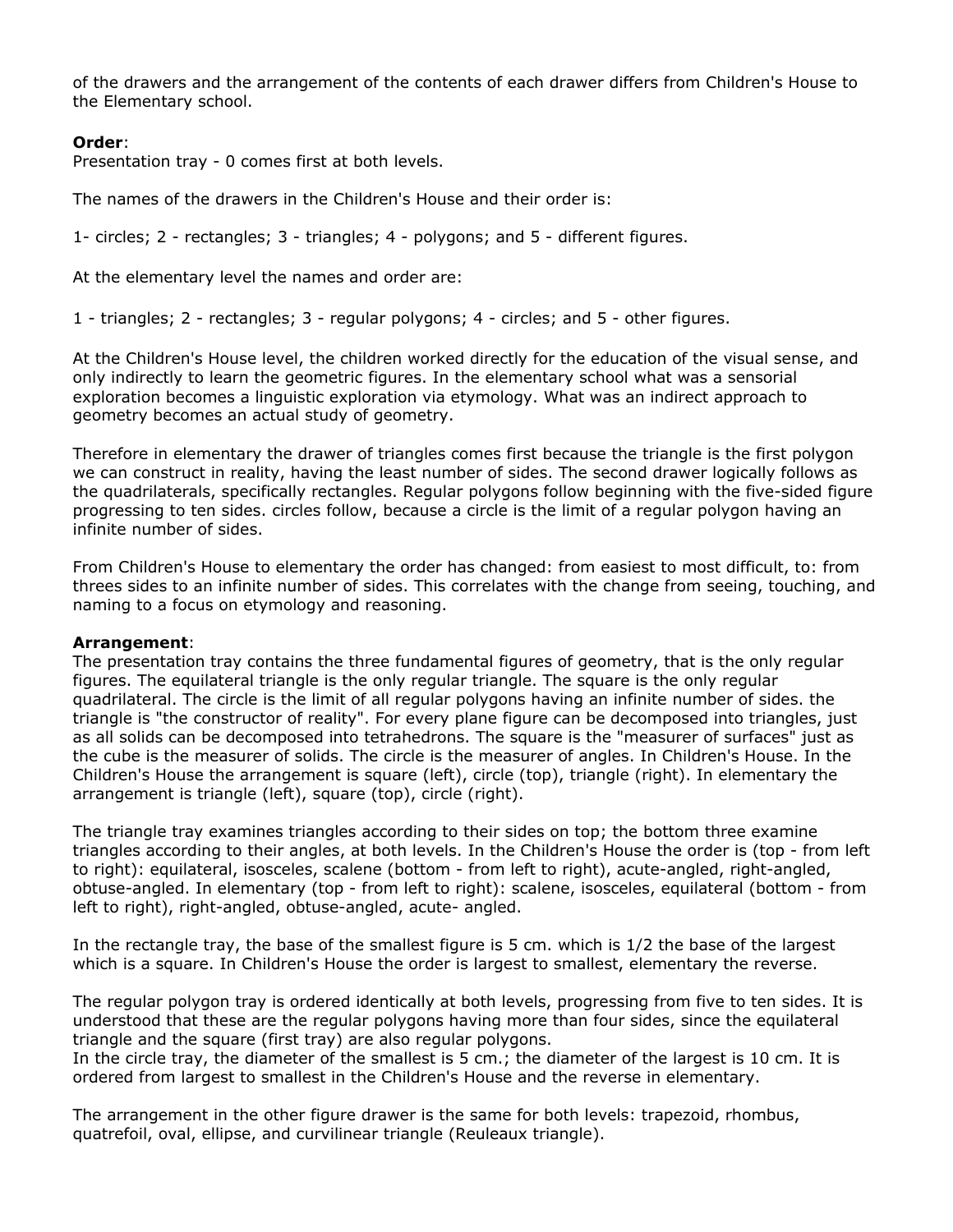# **Additional insets for the geometry cabinet**:

Two triangles: acute-angled scalene triangle, obtuse-angled scalene triangle

Eight quadrilaterals: common quadrilateral (four different sides and four different angles) common parallelogram (opposite sides are parallel and equal) four trapezoids equilateral trapezoid (constructed from three equilateral triangles) scalene trapezoid right-angled trapezoid obtuse-angle trapezoid (two obtuse angles opposite) Two deltoids or kites: one with unequal diagonals one with equal diagonals Two quatrefoils: quadrilobed epi-cycloid

Including surface cards for each.

**Note**: Ten dominates all of the plane insets:

Presentation tray: triangle sides - 10cm.; square sides - 10 cm.; circle diameter - 10 cm.

Triangles: Hypotenuse of the obtuse-angled triangle - 10 cm.

Rectangles: Height of each - 10 cm.

Regular polygons: All can be inscribed in a 10 cm. diameter circle

Circles: Diameter of largest - 10 cm.

Other figures: Trapezoid base, short diagonal in rhombus, distance between opposite lobes in quatrefoil, distance between two opposite cusps in oval and ellipse, base of triangle used to construct curvilinear triangle, all - 10 cm.

Extra figures: Triangles, diagonal of parallelogram, equilateral trapezoid base all 10 cm. Distance between points on adjacent lobes of quadrilobed quatrefoil, and between opposite lobes of epi-cycloid - 10 cm.

No 10 cm. exists in the common quadrilateral, deltoids and the last three trapezoids.

#### **THE GEOMETRY CABINET**

#### **Introduction**:

In this second presentation of the geometry cabinet (first being in CH) the visual memory is aided by etymology, and no longer by the tactile sense. therefore the emphasis on that element is eliminated. Instead the emphasis is placed on etymology - the heart of our language.

Presentation tray

#### **Materials**:

...Appropriate drawer ...Three reading labels - "triangle", "square/quadrangle", and "circle"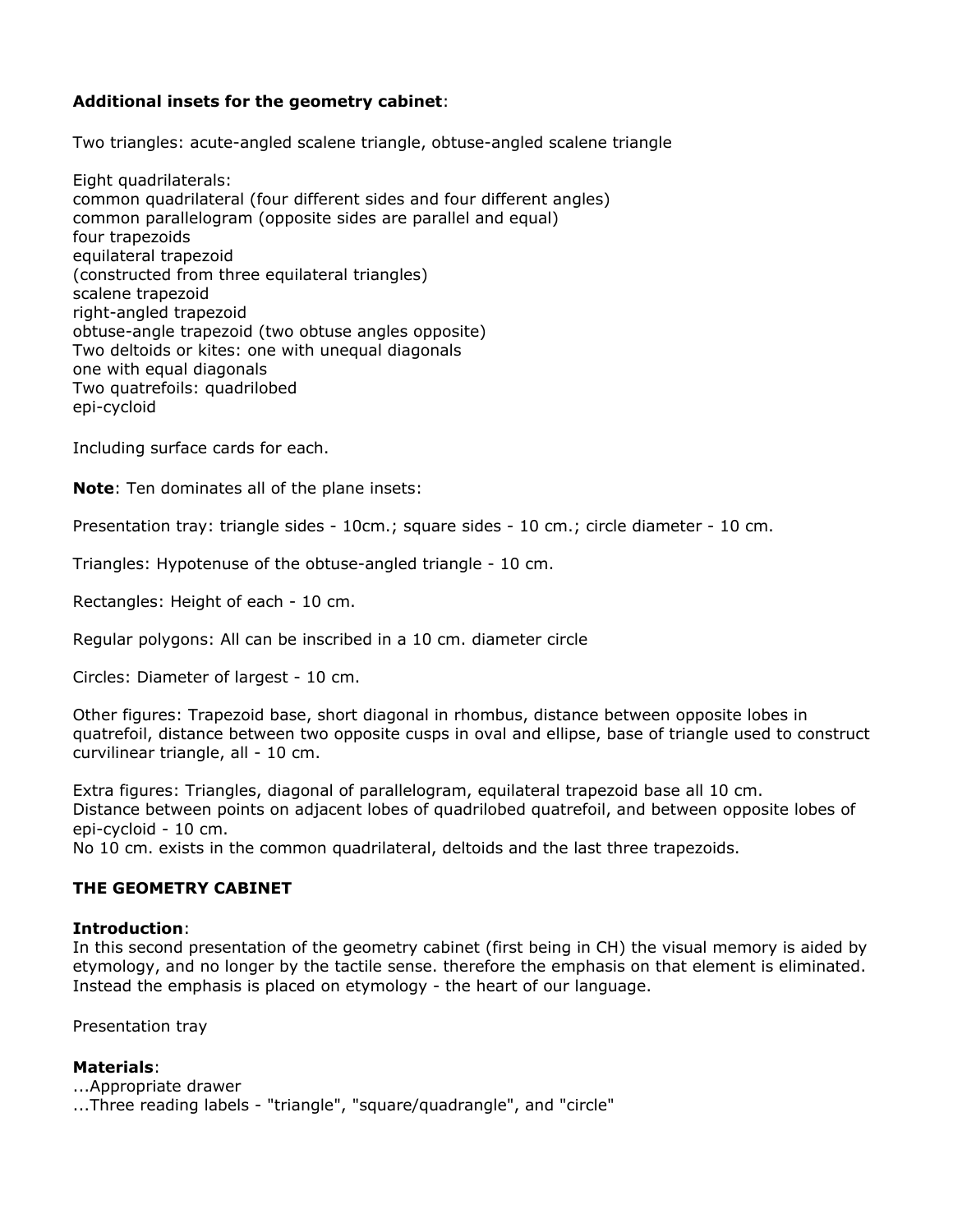**Presentation**: With only the tray on the table, the teacher takes out the triangle and identifies it.. this is a triangle. The child is asked to identify the angles and count them (triangle: Latin *tres*, *tria* three and *angulus* - an angle; thus *triangulum* - triangle). Triangle means three angles. Place the inset in its frame in the drawer.

The teacher isolates the square and identifies it (square: Old French *esquarre, esquerre* <Latin *ex* out, and *squadra* - square; thus to make square>). It is such an old word that the etymology doesn't help us as much. Put the square back. Isolate the circle and identify it (circle: Latin *circulus* - a diminutive of *circus* - a circle). Again the etymology doesn't help us because this shape has been called a circle as far back in time as we know.

As all three inset are placed on the table, review the first period. Rearrange the order and continue with the second and third periods. Invite the child to place the insets in their frames.

**Exercise**: Give the child the reading labels to place on the insets in their frames: triangle, circle, square/quadrangle. Note: The word quadrangle is not used at this point.

# **TRIANGLES**

**Materials**: Reading labels - "scalene triangle", "isosceles triangle", "equilateral triangle", "rightangled triangle", "obtuse- angled triangle", "acute-angled triangle"

Presentation: Take out the first triangle in the first row. Invite the child to identify the three sides and observe whether the sides are alike or different. all three sides are different, this is a scalene triangle. Relate the story of the farmer and the ladder he used to pick fruit from his trees. Unlike the ladders we use today, the rungs of this ladder were all different lengths. These ladders are still used today in lesser developed countries. Just as all the rungs are different lengths, the sides of this triangle are all different lengths (scalene: Latin *scala*, usually plural *scalae* - ladder, flight of steps or Greek: *skalenas* - limping, uneven).

Isolate the second triangle in the first row. Invite the child to carefully observe its sides - two are alike. This is an isosceles triangle (isosceles: Greek *isos* - equal, and *sceles* - legs; thus having equal legs). Here it means two equal legs, or sides.

Isolate the third triangle. By observing and turning the inset in its frame, the child sees that all of the sides are the same. This is an equilateral triangle (equilateral: Latin *aequus* - equal, and *latus*, *lateris* - a side; thus having equal sides). Place the three insets on the table and do a three period lesson.

Isolate the first triangle in the second row. Identify the right angle. This is a right angle, it is erect. This is a right-angled triangle. How many right angles does it have? Only one.

Isolate the second triangle. Identify the obtuse angle. Obtuse means dull. This is an obtuse-angled triangle. Count the obtuse angles... only one.

Isolate the third triangle. All of these angles are smaller than the right angle. They are acute angles. Acute means sharp, pointed. (feel how it is sharper than the right or obtuse angles). This is an acuteangled triangle. How many acute angles does it have? Three.

Bring out the three triangles and review the first period. The triangle must have one right angle to be a right-angled triangle... and so on. Second and third periods follow. Give the child the reading labels.

#### **RECTANGLES**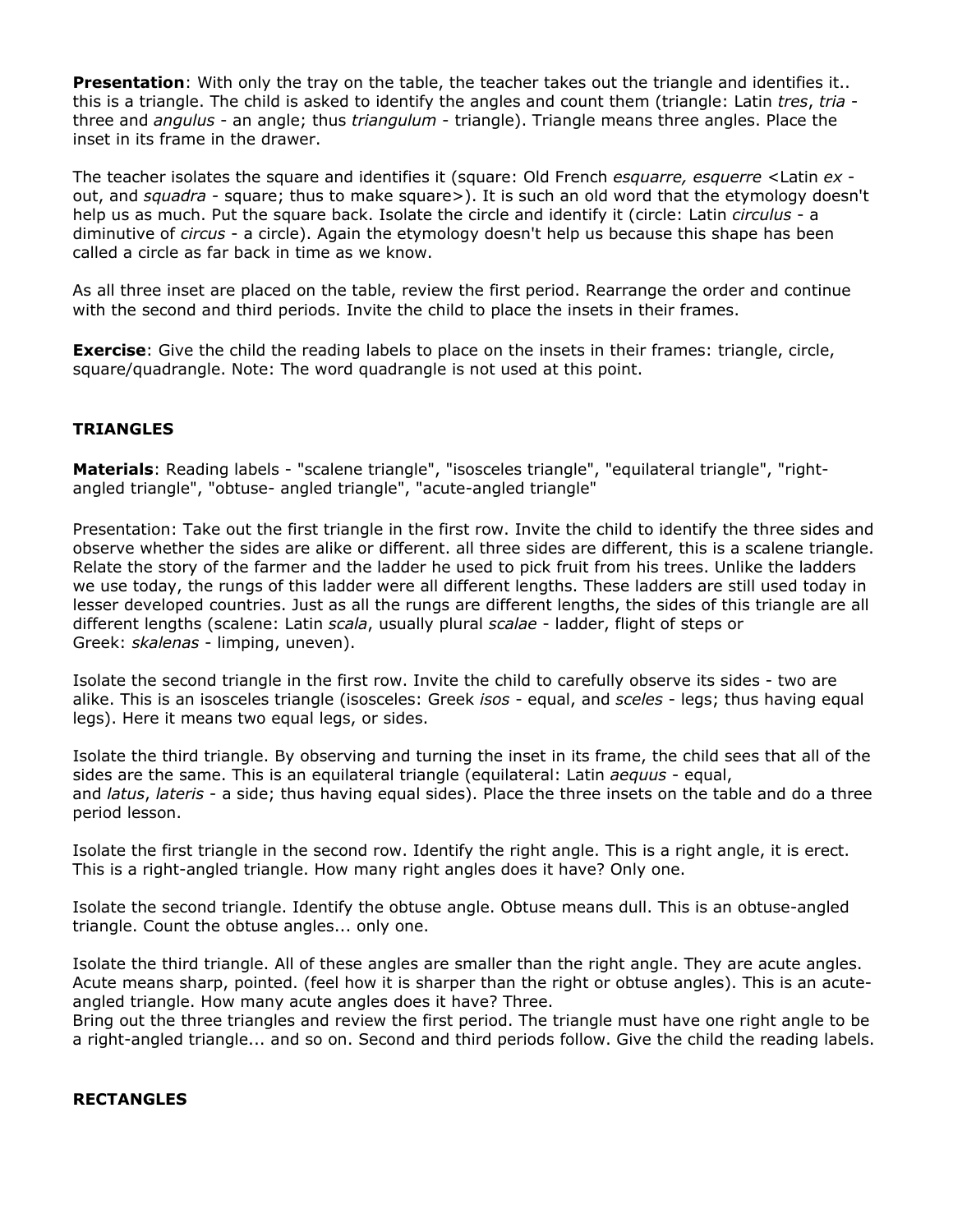**Materials**: Reading labels: five "rectangle" and one "rectangle/square"

**Presentation**: Isolate the first inset. Identify it and give etymology (rectangle: Latin *rectus*- right, and *angulus* - an angle; thus having all right angles. Invite the child to identify the other rectangles as they are isolated.

Isolate the last inset. This is also a rectangles because it has all right angles, but it is also a square. Do a three period lesson and give the child the reading labels.

### **REGULAR POLYGONS**

**Materials**: Reading labels: "pentagon", "hexagon", "octagon", "nonagon", "decagon", and a series of ten cards: "</angulus", "3/tria-", "4/quatuor-", "5/pente", "6/hex-", "7/hepta-", "8/okto-", "9/nonus or ennea", "10/deca-", "n/polys-"

Drawer 3 and the frame and inset of triangle and square from the presentation tray.

**Presentation**: Position the two extra insets to the left of the drawer in line with the top row. Isolate the triangle. Invite the child to identify an angle. Identify one on the square also. Isolate the decagon and invite the child to identify an angle. Feel it and compare it to the triangle and square. This angle is less sharp than the angles f the triangle.

Present the symbol card which represents angle (<). Identify the angles on the triangle and count them. Place the 3 card and the angle card side by side over the inset frame. Continue with each of the other figures, counting the angles, and placing the corresponding numeral card with the angle card. Since there is only one angle card, it floats from one inset to the next as needed.

Isolate the triangle inset and the two cards 3 <. The child identifies the figure and gives the meaning of its name. Then turn over the cards reading the Latin words which were made into a compound word to get triangle. Return the inset to its frame with its number card. Isolate the square inset and cards:  $4 <$ . Turn over the cards to find that 4 angles was quatuor angulus, from which our word quadrangle was derived.

Go on naming the other figures in this way using the Greek word for angle - *gonia*. Note: *nonus* ninth, and *ennea* - nine.

After ten we have no more figures in our materials. Imagine a figure with any number of sides... 15, 20, 100, any figure with more than three sides. We can indicate this number by n. Bring out the card and place next to it the angle sign. turn over the cards: polys - many, and gonia - angle. Any figure that has more than three sides is a polygon. All of these figures we've examined up to now are polygons.

Beginning with the triangle turn all of the figures in their frames to show that the sides and angles are equal. All of these are "regular polygons". Name each figure: regular triangle is an equilateral triangle; a regular quadrangle is a square; a regular pentagon; a regular hexagon... and so on. Do a three-period lesson and give the reading labels.

# **CIRCLES**

**Materials**: Reading labels: 4 "circle", 1 "circle (smallest)", 1 "circle (largest)"

**Presentation**: The child identifies all as circles and puts out the reading labels.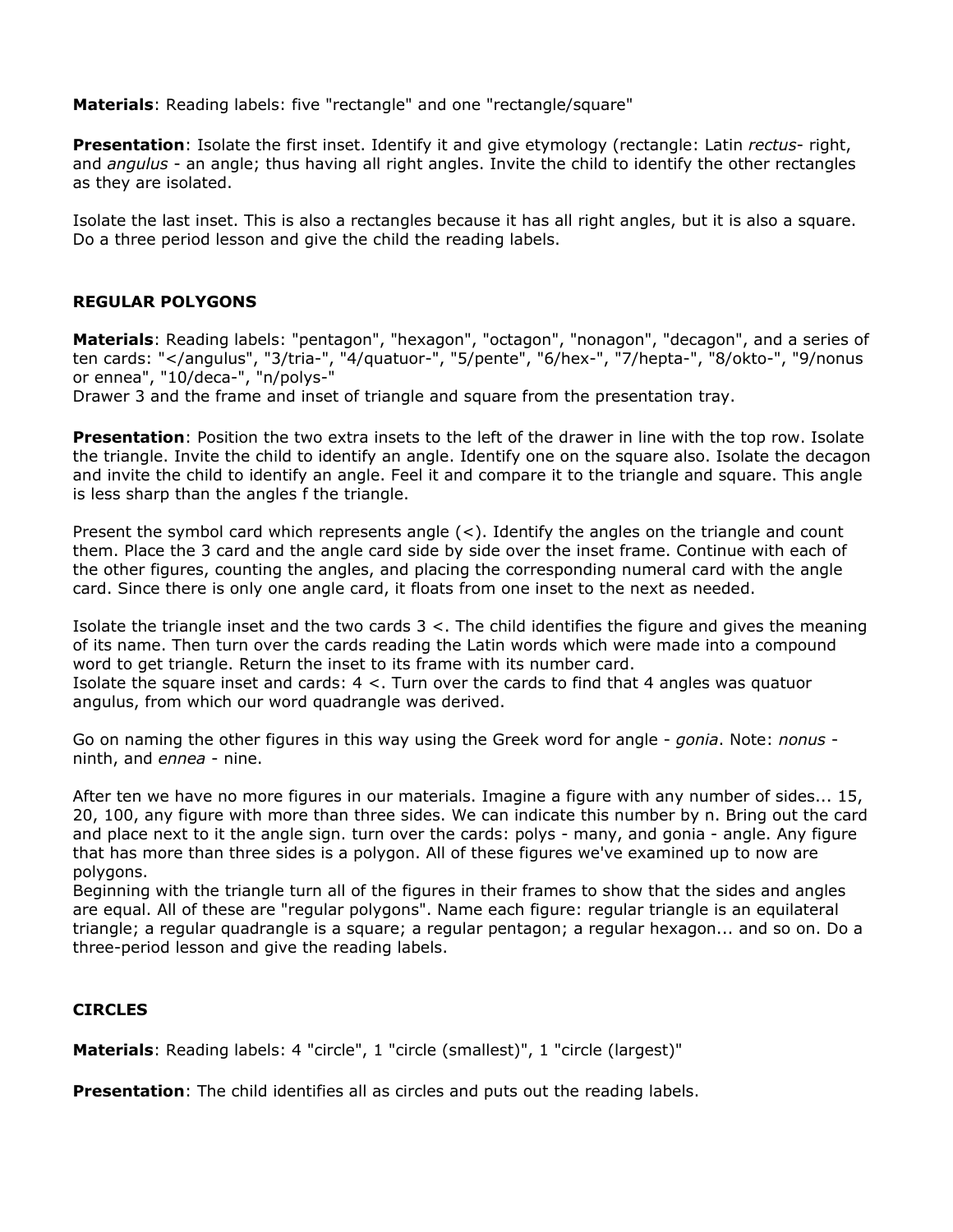# **OTHER FIGURES**

**Materials**: Reading labels: "trapezoid", "rhombus", "quatrefoil", "oval", "ellipse", "curvilinear triangle" or "Reuleaux triangle" Frame of the circle inset (for presentation of ellipse)

**Presentation**: Isolate the trapezoid and identify it (trapezoid: Greek: *trapezion* - a little table). In order to understand why this figure has its name we must go back in time to see what a table of the Greeks looked like. Nowadays our tables don't look trapezoidal. Some Spanish tables have two legs but still not trapezoidal. The Greek table was like a Spanish table because it had two legs, yet it was more stable because the legs were inclined.

Isolate the rhombus and identify it. This is a rhombus (rhombus: Greek: *rhombos* - magic wheel, top) In ancient Greece, in the city of Athens, during a religious procession through the streets, a priest walked along with a cane (rod) raised over his head. At the end of the cane there was a cord attached, and at the end of the cord there was a rhombus-shaped figure attached. He rotated the cane in the air as he walked causing this figure to spin around like a top, making a characteristic sound. This was part of a religious ritual.

Isolate the quatrefoil and identify it (quatrefoil: Old French *quatre* - four, and *foil* - leaf). This figure has the shape of a four-leaf clover, considered a sign of good luck.

Isolate the oval and identify it (oval: French *ovale* <Latin *ovum*> - egg). This figure has the shape of an egg.

Isolate the ellipse and identify it (ellipse: Greek *elleipsis* - an omission or defect <*elleipo* - to leave out>). What has been left out? Think of the ideal figure, the circle. Place the inset of the ellipse in the circle frame and it is easy to what is missing. This is also the shape of the path that the earth follows around the sun.

Isolate the Reuleaux triangle and identify it (curvilinear: Latin *curvus* - curved, and *linear* - a line). This triangle has three sides which are curved lines. It is named after a man name Reuleaux who discovered the properties of this shape. He found that a drill bit made in this shape will make square holes.

Give three-period lesson and give the reading labels.

**Age**: 6 years and on

**Aim**: Knowledge of the geometric figures and their relative exact nomenclature.

# **Constructive Triangles - First Series**

**Note**: The triangle, the smallest figure in reality is the constructor of all other figures in reality. The tetrahedron, the smallest solid in reality constructs all of the other solids in space.

#### **Materials**:

 $Box 1 -$ Two yellow equilateral triangles Two yellow, two green right-angled isosceles triangles Two yellow, two green, two gray right-angled scalene triangles One red smaller right-angled scalene triangle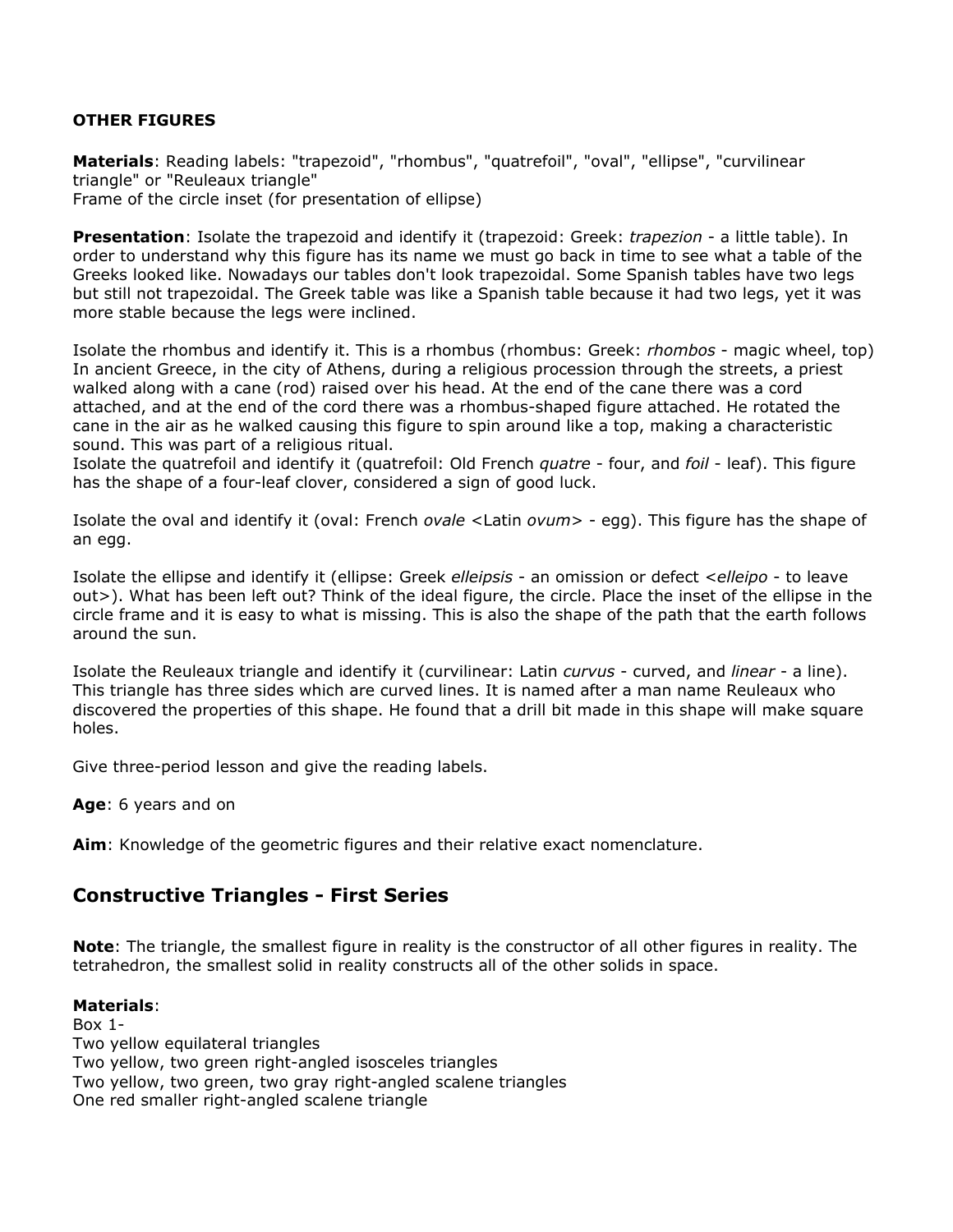On red obtuse-angled scalene triangle (Each triangle has a black line along one side)

Box 2 - Two blue equilateral triangles Two blue right-angled isosceles triangles Two blue right-angled scalene triangles One blue obtuse-angled scalene triangle One blue right-angled scalene triangle (corresponds to the red triangle from Box 1)

Box  $3 -$ 

Twelve blue right-angled scalene triangles with no black lines. The angles measure 30, 60, and 90 degrees.

# **FIRST BOX**

**Presentation**: Invite the child to remove the triangles from the box, and then sort the triangles according to shape. Having done this, ask the child to separate each pile according to color, resulting in various piles of triangles having both shape and color in common. Isolate the two red ones to be used later.

The teacher takes the pile of two equilaterals and separates them in such a way that the two black lines are facing each other. Watch, these black lines are like a magnet. Slide the two triangles together so that the black lines meet. Invite the child to do the same, leaving the joined triangles in place.

Identify the figures that have been constructed: a yellow rhombus, a green square, and a gray rectangle. The teacher identifies the other three figures as common parallelograms (parallelogram: Greek *parallelogramium* <*parallelos*, parallel, and *grame*, figure>). therefore a parallelogram is a plane figure having parallel sides. By simultaneously running two fingers along two parallel sides, the teacher gives a sensorial impression of parallel. We also call them common parallelograms to differentiate them from the square, rectangle, and rhombus which could also be considered parallelograms. The child names each figure as they are indicated by the teacher.

# **SECOND BOX - CONSTRUCTION OF QUADRILATERALS**

**Presentation**: Invite the child to sort the triangles by shape. As before, set aside the two small triangles which correspond to the red ones of the first box.

Isolate the two equilateral triangles and invite the child to form all of the possible quadrilaterals. try as he might, he can only form one. The child identifies it as the rhombus.

Leaving the rhombus intact, the teacher takes the two right-angled isosceles triangles and forms the possible figures. The child identifies the figures as they are made. there are two: the square and the common parallelogram.

The child may see two different parallelograms. Trace one on a sheet of paper. Form the other and superimpose it. The second parallelogram doesn't fit inside the contours of the first. Trace the second parallelogram and cut out the two figures. By placing the cut-outs back to back, we can see that one is the mirror image of he other, therefore they are the same parallelogram.

The child is invited to form the possible quadrilaterals with the two right-angled scalene triangles. The child identifies the three: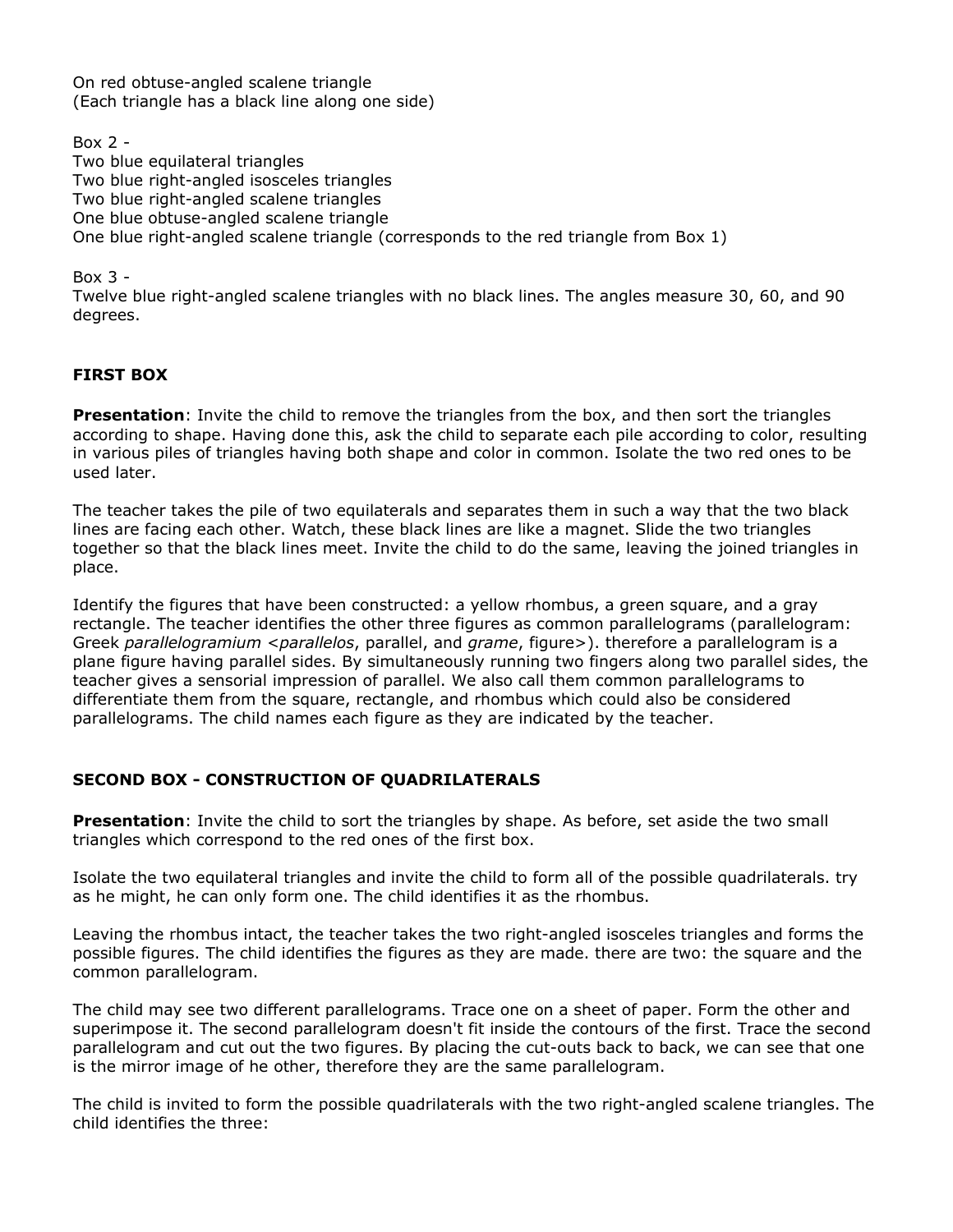rectangle, common parallelogram, a different parallelogram.

One by one, isolate each type of triangle, ask the child to classify the triangle according to its sides, and ask, "Of how many different lengths are the sides of this triangle"? Conclude that with a triangle whose sides have all one measure, we can form only one figure - the rhombus. With a triangle whose sides have two different measures, we can form to figures - square and common parallelogram. With a triangle whose sides have three different measures, we can form three figures - rectangle and two parallelograms.

**Direct Aim**: To give the relationship between the number of different lengths of the sides and the number of figures which can be possibly constructed.

### **SECOND BOX - HEADS & TAILS**

**Presentation**: Every plane figure, like a coin, has two sides. One side is called obverse or heads; it is the side which has a face or the principle design. When you turn it over, you have the reverse side or tails. All of these figures have an obverse (blue) and a reverse (natural wood or white) side.

Isolate the two equilateral triangles. Invite the child to form as many figures as possible. As before, he can make only one. Suggest that he tries with one obverse and one reverse side. It won't help. There is only one figure he can make.

With the two isosceles triangles he makes the two possible quadrilaterals with the obverse sides. Invite the child to make a triangle. The child classifies the triangle: isosceles. By turning one triangle to its reverse side, the child can make no new figures.

With the two scalene triangles, the child tries to form all possible quadrilaterals first with the two obverse sides (yielding the same three figures as before) and then with one reverse side. The child is able to form a new figure: a kite (or a deltoid, having the form of the Greek capital letter Delta ).

Invite the child to make triangles, first with obverse sides (yielding none) and then with one reverse side. The child classifies the triangles he makes: acute-angled isosceles and obtuse-angled isosceles triangles.

#### **TRAPEZOID**

**Presentation**: With the two small red triangles, invite the child to unite the triangles along the black lines and identify the figure obtained - a trapezoid.

Using the two corresponding blue triangles, invite the child to form the figure which he already knows and to identify it - a trapezoid. Continue making other quadrilaterals using only the obverse sides. The teacher identifies the figure obtained. since it has four sides we can call it a quadrilateral. It is a concave quadrilateral - a boomerang (it may also be called a re-entrant).

Invite the child to turn over one triangle to form any other figures, quadrilaterals or triangles. The quadrilateral is called a common quadrilateral. The triangle is an obtuse-angled isosceles triangle. (Note: This triangle has great importance in the later study of the area of a trapezoid.) Recall the figures formed by these triangles; there are four.

#### **Age**: After 6 years

**Aim**: Exploration of the triangle as the constructor of triangles and quadrilaterals.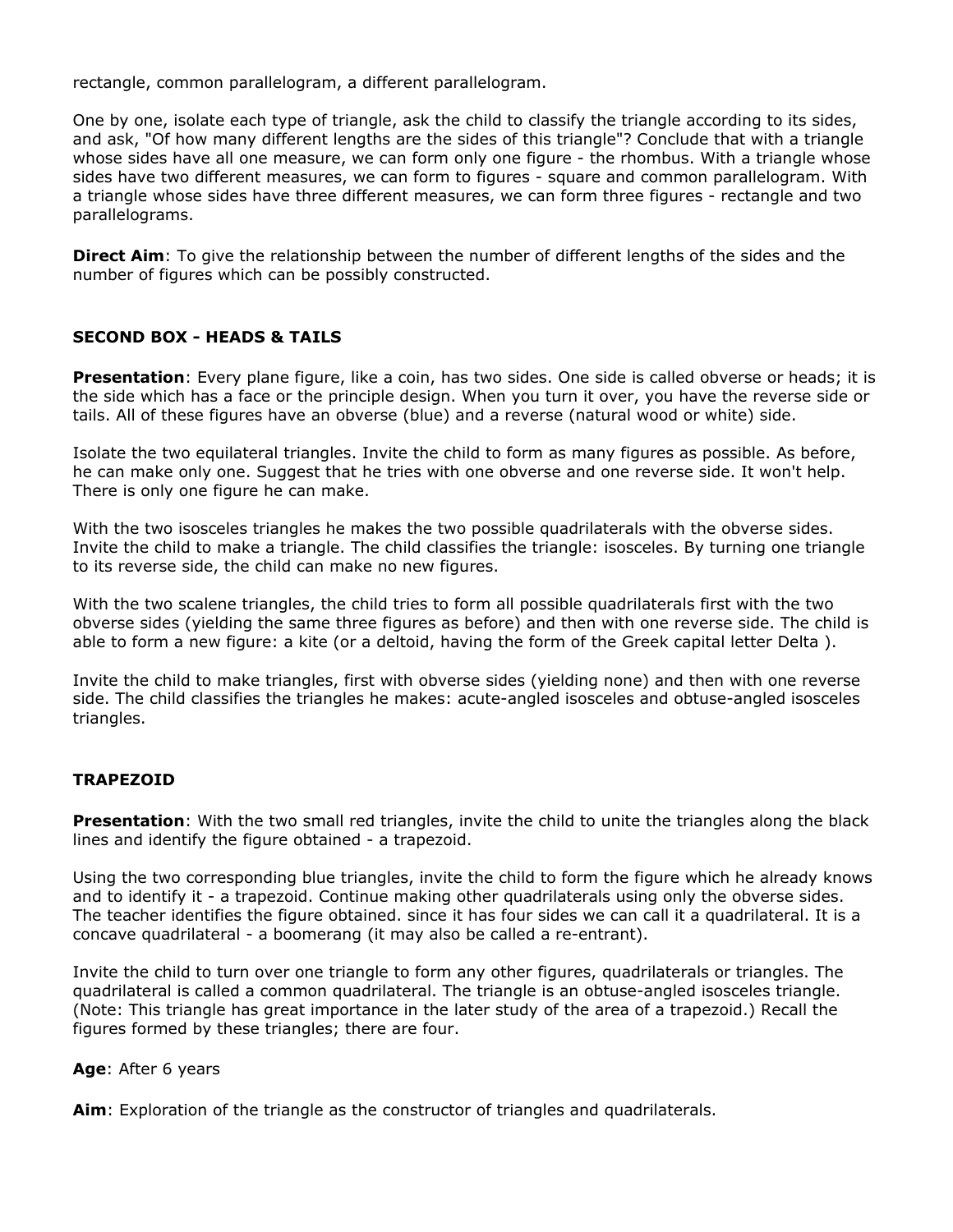### **THIRD BOX**

**Presentation**: Isolate one triangle. Ask the child to identify each of the angles, and the biggest and smallest angles. This angle which is neither smallest nor biggest we can call the medium angle. The child names each angle: smallest angle, medium angle, biggest angle.

First star: Let's unite all the triangles by their smallest angle. The teacher positions a few and allows the child to continue. How many points does this star have? Twelve. with all of the triangles at our disposal, we can make only one star with twelve points.

Second star: Let's unite all the triangles by the medium angles. How many points does this star have? Six. Try to make another star with the triangles that are left. With all the triangles at our disposal, we can make two stars with six points.

Third star: Let's unite all of the triangles by the largest angle. How many points does this star have? Four. This symbol is very famous; it is the star of Saint Brigid, the patron saint of Ireland. Try to make another star like this. With all the triangles at our disposal, we can make three stars with four points.

**Aim**: Use of the triangle as a constructor to indirectly demonstrate the following: 30o x 12 triangles = 360o 60o x 6 triangles = 360o 90o x 4 = 360o 360o / 30o = 12 tris. 360o / 60o = 6 tris. 360o / 90o = 4 tris. 360o / 12 triangles 360o / 6 = 60o 360o / 4 = 90o

#### **Related activities**:

1. Construct the first star. Notice that the triangles meet at a point in the center. We must divide this star into two equal parts, leaving six triangles on one side and six on the other. Many possibilities exist; simply choose on and slide the triangles away to leave a gap.

We want to make the point at the top of one side meet the point on the top of the other. Slide one half along and then towards the other to make the two points meet at the top. We see that they have met at the bottom also, and where there was a point in the center there is now a line segment.

Again divide the figure in half, this time along the other side of the triangle which was displaced before. Separate the two halves to leave a gap. Identify the two points at the top and bottom which should meet. Slide one half into position. We see that a quadrilateral (a rhombus) has been created at the center.

Continue in the same manner, identifying the figure formed at the center each time: equilateral hexagon, equilateral octagon, equilateral decagon, equilateral and equiangular, therefore regular dodecagon. This is the first diaphragm. It is like the diaphragm of a camera. Bring one in to demonstrate.

2. Construct the second star. As before, divide into two equal parts. Slide one side so that the vertices of the extreme angles meet. Note the change from a point to a line segment. Continue naming each of the figures made, ending with the equilateral and equiangular, therefore - regular hexagon.

3. Construct the third star. Divide as before and slide one half. In this only the point, line segment and square are formed in the center. This is the third diaphragm.

Note: This third diaphragm will serve as a point of reference for two algebraic demonstrations of the Pythagorean theorem.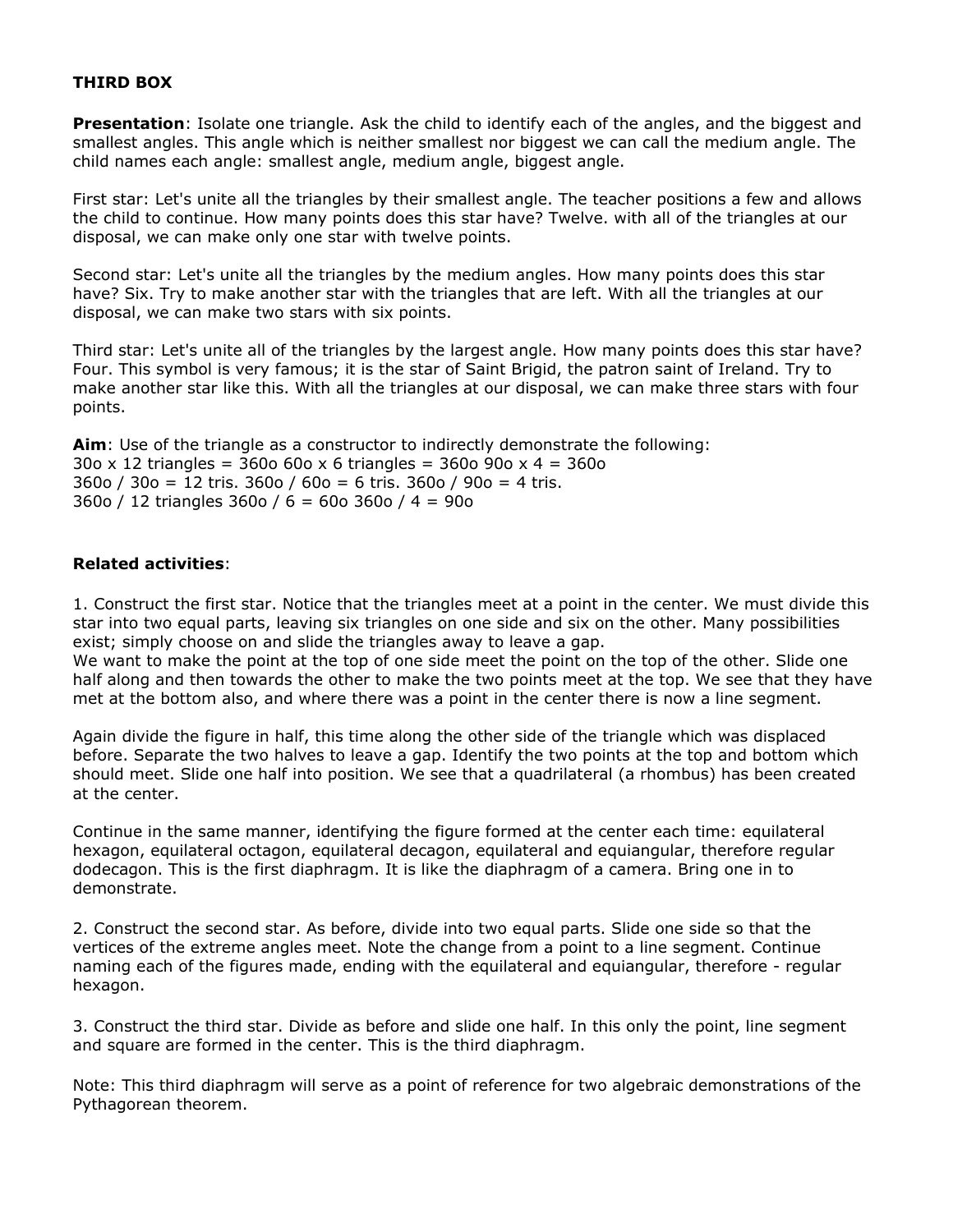4. The children draw, cut, and paste the stars and diaphragms.

5. Older children may solve for the areas of the diaphragms and their internal figures, and find the relationship between them.

6. Constructing the second or third star, the child forms other figures by fitting in the angles.

7. Encourage further explorations using these triangles.

**Direct Aim:** Exploration of shapes using triangles.

**Indirect Aim**: Preparation for the sum of exterior and interior angles.

# Chapter Two - Knowledge of Plane Figures and Details

# **Introduction**

The two materials used in this chapter are the box of sticks and the classified nomenclature of geometry. The box of sticks is the most important instrument used by the teacher for the presentations, and in the succeeding work of the child.

The classified nomenclature codes the concepts given in the presentations. It is a bank of information to which the child will refer constantly.

Etymology continues to play a crucial role, as we take into consideration the different psychological realities of the child from 3 - 6 years old, and the child from 6 - 12 years old. From 3 - 6, the child has a drive to know "things", while from 6 - 12, the child has a drive to know "the reasons of things". Therefore at the level of language, the "thing" is given by its name, and the "reason of the thing" is given with the etymology of the name.

# **Materials**:

Box of sticks Accompanying box of supplies Classified nomenclature Wall chart of pictures and labels

# **Description of materials: Box of sticks**

Eleven series of sticks, the first ten of ten different colors and ten different lengths; the last is a series of varied natural sticks. dark brown - 2cm light brown - 12cm violet - 4cm green - 14cm orange - 6cm pink - 16cm (lengths are hole to hole) red - 8cm blue - 18cm black - 10cm yellow - 20cm Eight of each of these ten series have holes at the extremities; two of each have holes all along the length. The natural sticks are of ten different lengths. These serve to construct right-angled isosceles triangles whose hypotenuse are equal to s 2. Therefore these sticks have the lengths of 2 2, 4 2, 6 2, 8 2 and so on. Three groups of semi-circumferences and three circles.

red circle - diameter of 10; corresponding green semi-circumference silver circle - diameter of 7; corresponding orange semi-circumference white circle - diameter of 5; corresponding blue semi-circumference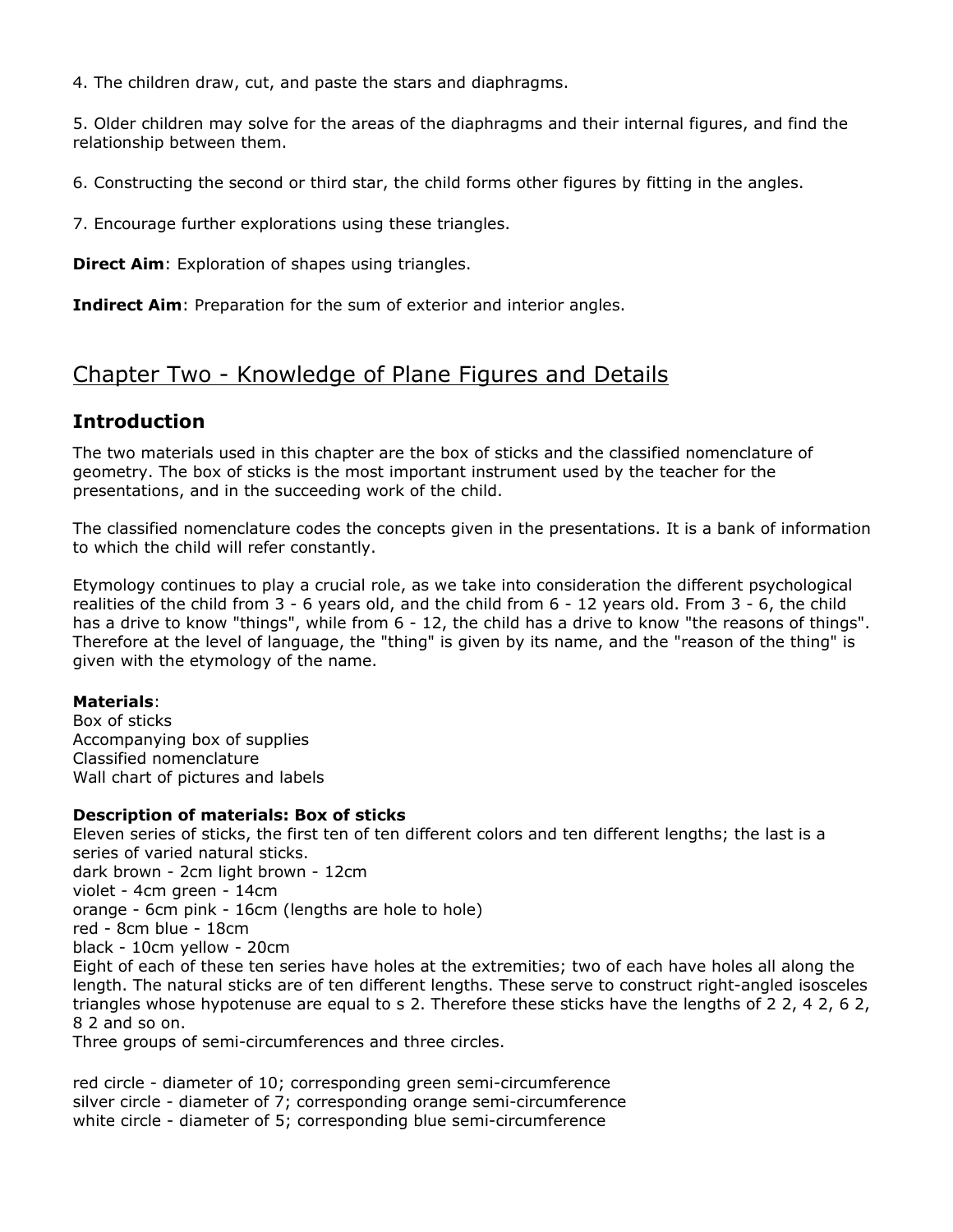Box of supplies: four different colors of thumbtacks red upholstery nails brads three crayons - red, blue, black

### **Classified Nomenclature for Geometry:**

Series A is an exception since it also includes an envelope containing two white pieces of paper picturing a point and a line in red; a red square of paper (surface) and a cube constructed of red paper and dismantled to be stored in the envelope. Note: The line goes off the edges of paper to imply infinity.

# **Fundamental Concepts**

While most secondary schools present these concepts starting with the point, the most abstract, and progressing to the solid, reality, we will in the elementary school begin with reality; the concept of the body and go on to the surface, line and point. In the second presentation after the child has worked with these concepts we will present them in reverse order: point, line, surface, solid.

#### **Materials**:

A box - parallelepiped, a can-cylinder, a ball - sphere The Geometric solids and the stands Classified nomenclature Decimal system materials: cube, squares, bars and beads Pencil sharpener, pencil, paper

#### **Presentation**:

A. The teacher asks the child to bring one of the three objects to place in the center of the table. Now put another object in the place of that one. It can't be bone unless the first object is moved. Try with the third object.

We see that we cannot place an object in a place occupied by another object. Everything that occupies a space is called a solid. This box has flat surfaces. The ball has curved surfaces, so it is the opposite. Since the can has flat surfaces and curved surfaces, it can be placed between them. Examine the geometric solids, naming them as they are divided into three groups: 1) cube, squarebased parallelepiped, regular triangular prism, square-based pyramid, regular triangular pyramid; 2) cylinder, cone; 3) sphere, ovoid (or ovaloid), ellipsoid.

Touching the objects lightly, the teacher compares the surface to a very thin veil of paint, or to a piece of paper. With an inset or an object, the teacher lightly runs her fingers over the surface: this is the surface. We can touch anything in the environment and label it a surface; table, wall, face, the globe. The concept of surface is infinite. It goes on in all directions to infinity.

The teacher runs a finger along the edge of the box. This is a line, this is another line. continue identifying lines on other objects in the room, on the geometric solids. In reality the line as a concept has only one dimension, and it is infinite in both directions. Let's try to draw a line. Sharpen the pencil well. Invite the child to draw a line. That's too thick. Sharpen the pencil more and try again. This is okay, but it's still too thick. It should have no thickness at all. And it should be much longer. It should to out the door, across the fields, into the woods; and in the other direction as well, past the deck, through the field, down the street.

On the corners of the box, identify a point, another point. What is a point? It is nothing, but it is similar to a grain of sand, a particle of dust, a grain of pollen.

Let's try to draw one. Be sure the pencil has a sharp point. Invite the child to make a dot. That's too big, try again. It is still too big. The concept of a point is that element that has no dimension at all.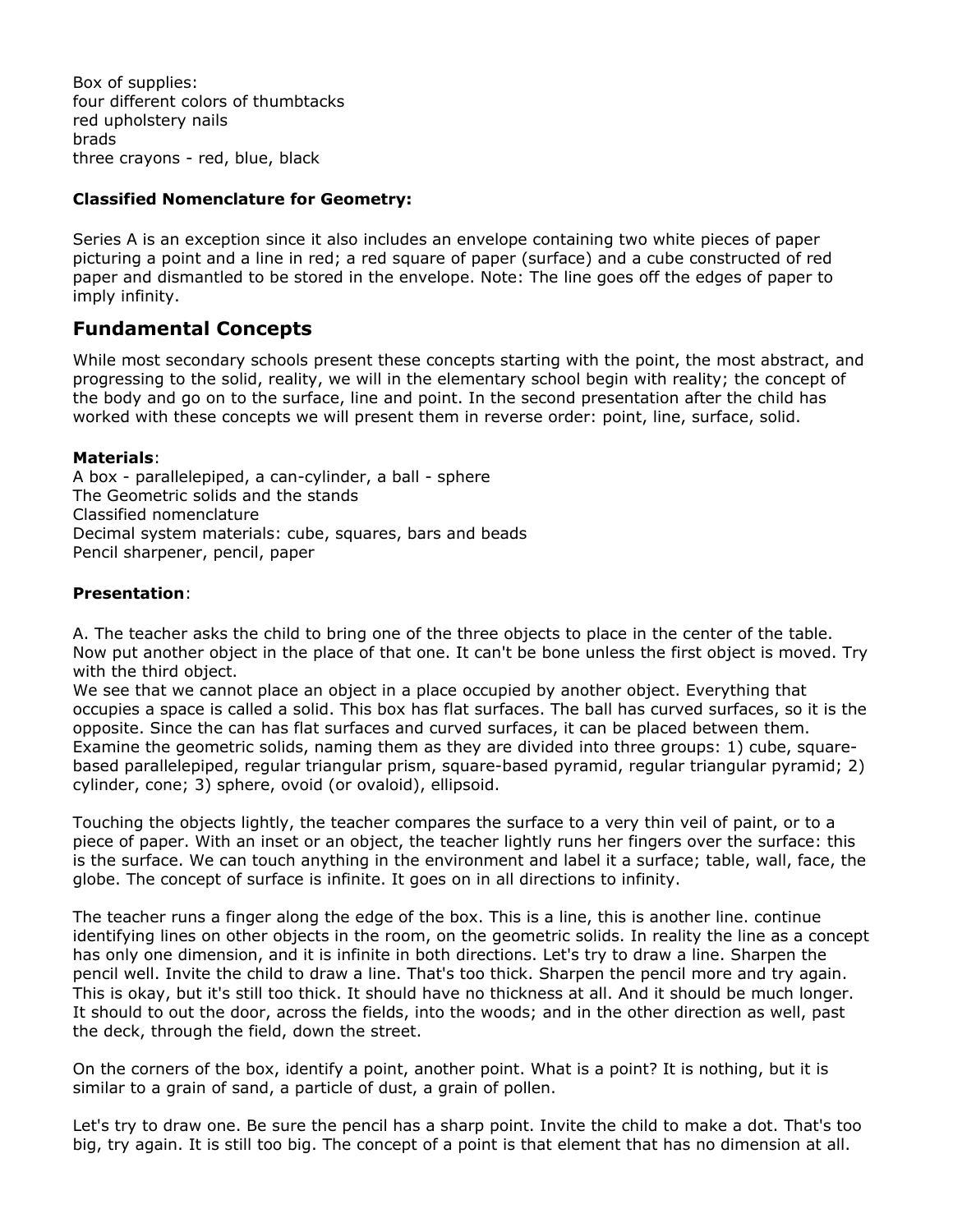Note: Only the solid has a definition, the others can only be compared to things.

Bring out the special envelope for this series and construct the cardboard cube. The teacher identifies the solid, and the surface. Turn and bend the surface - it's still a surface. Identify the line and change its position - it's still a line. Identify the point. The child matches the labels and definitions using the wall chart and control booklet for control.

B. Note: The way in which the quantities of the decimal system were presented is very important now. The identification has already been made between the unit and the point, the bar and line, the square and surface and the cube and solid. The bead had to be held carefully for it is so small it might roll away. the bar gave an idea of length like a cane. The square covered the palm of your hand. The cube filled up the hand so there was room for nothing else.

The teacher places a unit bead on the table. This is a bead, a unit; it is a point. Add another point, still another point... I've made a line. The point is the constructor of the line.

Replacing the beads with a bar of ten, the teacher identifies the line. Other lines are added, making a column of bars. I've made a surface. The line is the constructor of the surface.

Replacing the bars with a square, the teacher identifies the surface. The squares are stacked; this is another surface, still another surface... I've made a solid. The solid is made up of many surfaces. The surface is the constructor of the solid. In reality, the point, therefore, is the constructor of the solid.

Imagine that this point (the bead) is on fire, like the end of an incense stick in a dark room or the phosphorescent plankton at night. Roll the bead. When it moves I see a line. This moving point has made a line before my eyes.

Imagine that this line (bead bar) is on fire. Hold it a one end and quickly move it back and forth. This moving line determines a surface.

Imagine that this surface is on fire. In moving the surfaces I create a solid.

The point is the constructor of reality. Take an object from the environment, a box or can. All things in reality are limited by surfaces. The surfaces, in turn, contain lines. the lines are made up of points, and the point is made up of nothing. Technically the point has no dimensions.

The same identification can be made of unit beads, when placed far away the cube itself appears to be no more than a unit bead.

The work with the classified nomenclature involves the picture cards in the folder, with reading labels and the same definitions.

Direct Aim: To furnish the fundamental concepts: point, line, surface, solid.

**Indirect Aim**: To furnish the concepts of all plane figures (which are simply surfaces) and all geometric solids (which are simply solids) in preparation for the study of area and volume.

**Age**: After 6 years

Note: Use the large dictionary which is gilt-edged; demonstrate sensorially the solid (the dictionary) is made up of many surfaces (pages). Isolate the gilt surface and show that it is made up of many line (edges of paper). One line is made up of many points (particles of gold powder).

# **Lines**

# **A. Types of lines**

**Materials**: A string attached to two small spools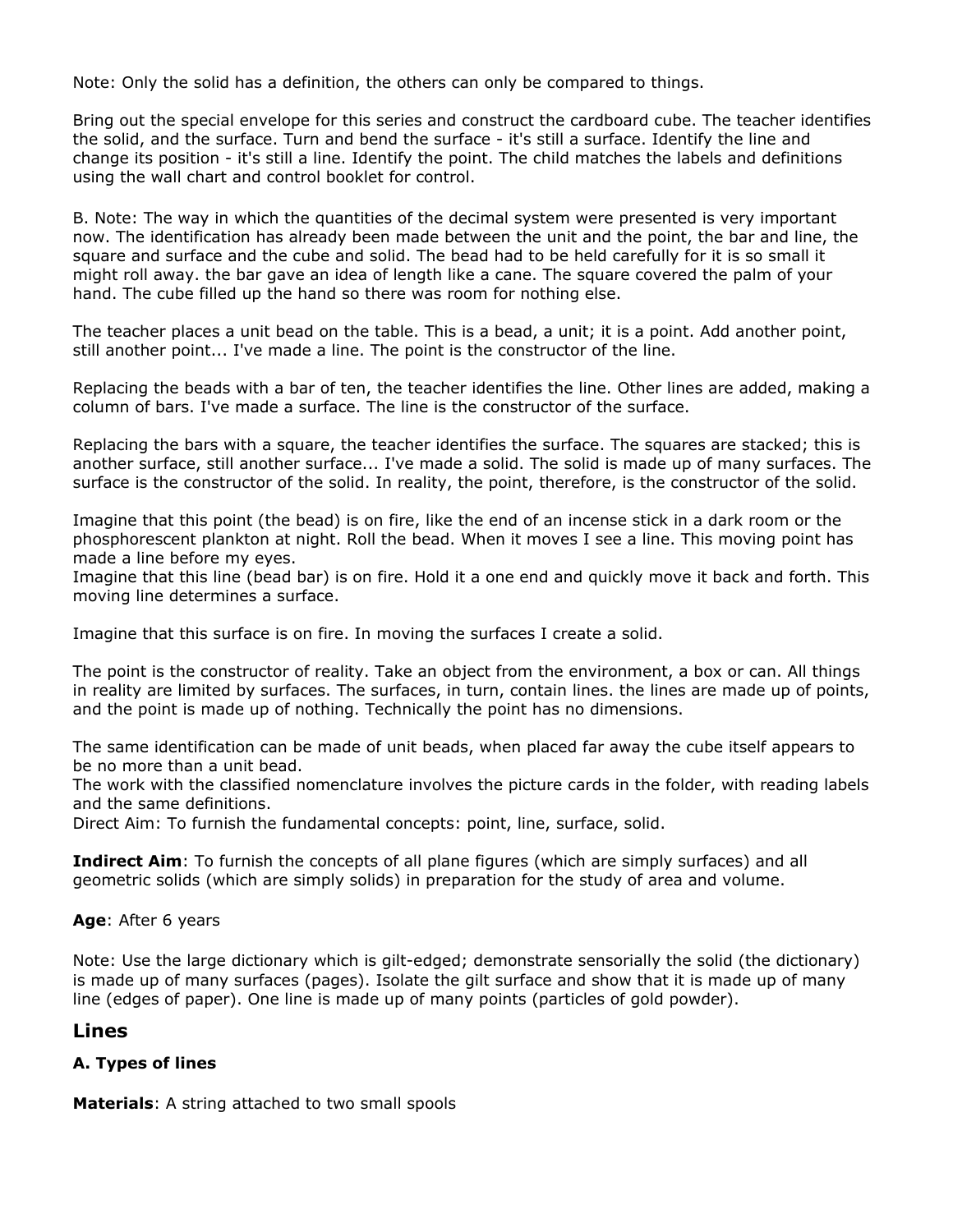**Presentation**: The teacher, unseen, places one spool in each hand and closes his fists so that the spools cannot be seen. The string passes between the fingers of each hand. Placing the fists together, the children are invited to watch. The teacher unrolls the spools as the hands are separated.. this is a line, this is a line... As the line grows, the teacher changes its position continuously - horizontal, vertical, oblique - still identifying it only as a line.

Finally, with the string taut, this is a straight line; and with it drooping, this is a curved line. "A line" cannot exist by itself; it must be straight or curved or a combination of both. Any line that I make will have one of these qualities. The concept of a line goes infinitely in both directions.

**Exercises**: Classified nomenclature and commands

#### **B. Parts of a straight line**

#### **Materials**:

...Two strings attached to spools ...Two scissors, a red felt pen

**Presentation**: Again the teacher prepares the spools in her hands and invites the child to watch as the line appears. What is it? A line...a straight line... a straight line.... Invite the child to find a point on this straight line and mark it in red. The child then takes the scissors to cut the line at the point... this is a straight line... (cut). Taking one spool and the point, the teacher extends the string... this is a ray... this is a ray. The teacher identifies the other ray in the same manner. These two rays are equal. a ray starts from a point and goes on to infinity. This red point is the origin. Therefore a point divides a straight line into two rays.

With the other spool the situation is repeated, with child identifying a straight line. This time the child is invited to make two red points on the line, and to cut the line at the two points simultaneously. Before the cut, the line is identified as a straight line. After the cut the teacher takes on piece at a time. This is a ray. This is another ray. this is a line segment. The two red points on this line segment are called endpoints, because we can't tell which is the beginning and which is the end. Therefore two points divide a line into two rays and a line segment.

**Exercises**: classified nomenclature - after the child has put the cards with the corresponding labels, have him put them in order: origin, ray, endpoints, line segment.

#### **C. Positions of a straight line**

#### **Materials**:

- ...A transparent pitcher and vase
- ...Water and red dye
- ...A level, two plumb lines, with a red line (cord)
- ...A red stick
- ...A globe

**Presentation**: Dye the water in the pitcher red (because red is always used to highlight the subject of a presentation) and pour some into the vase, which is placed in the center of the table. Observe the surface of this water and describe it: it is still. This will be a point of reference.

Agitate the pitcher and place it next to the vase. Let's wait without saying anything until the surface of this water becomes like the other. When it is exactly like the point of reference, the surface can be identified as horizontal. Place the red stick alongside the vase so that it aligns perfectly with the water. This stick represents a line which goes on in both directions. When it has the same position as the surface of the still water, it is a horizontal line.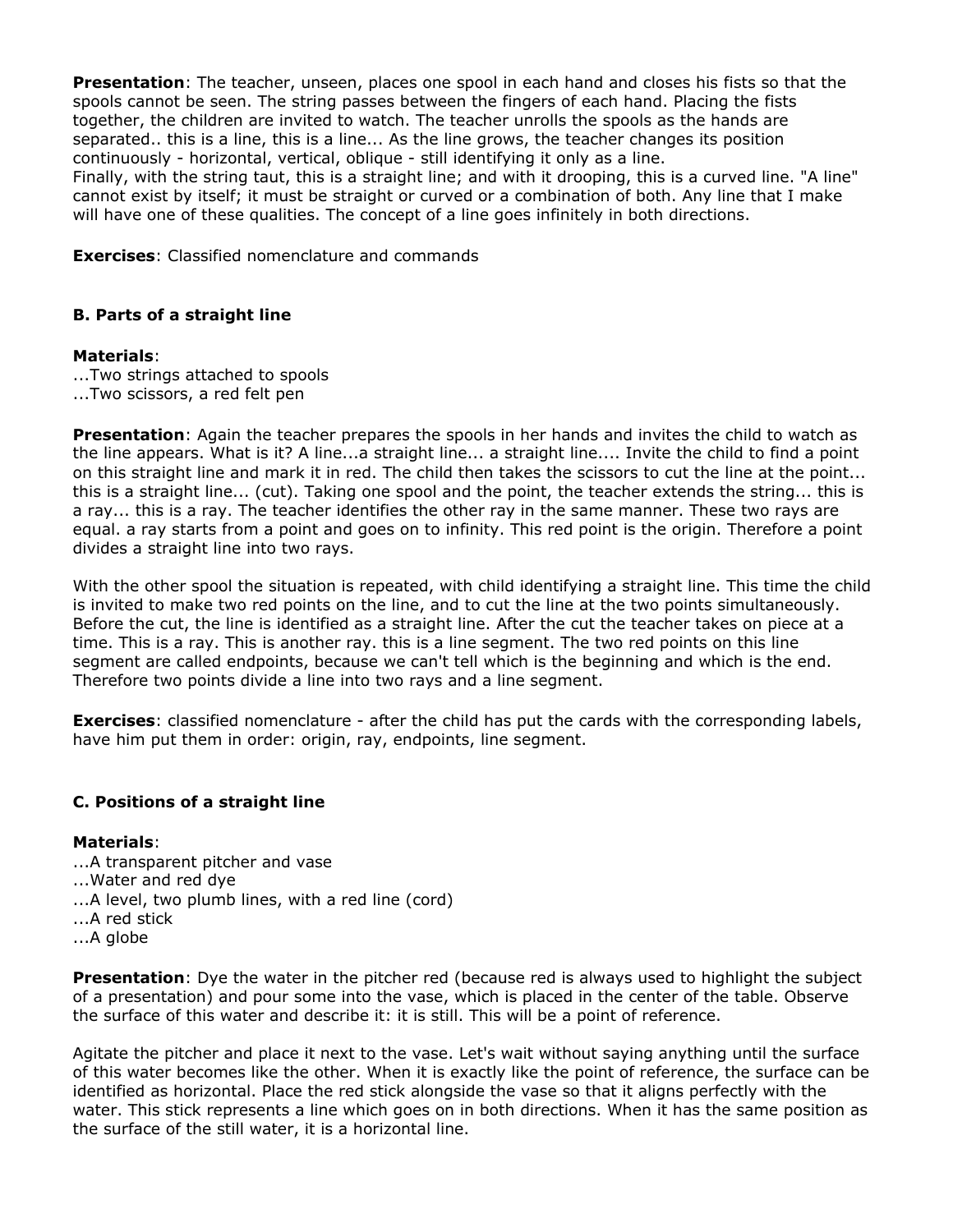Drop the stick in the water and wait until it is still (like the point of reference). This stick represents one of the lines that make up the surface of the water. This is a horizontal line. Remove the stick.

A straight line is horizontal when it follows the direction of still water (horizontal < horizon: Greek *horizon* < *horas*, boundary, limit; thus the horizon is the boundary of the visible earth in all directions, where it seems that the sky touches the water. Bring the children up the hill to see the horizon.

Hold the plumb line until it is still. This will be the point of reference now. Get another plumb line and wait without touching it, without a word, until it is exactly like the point of reference. Place the red stick along the red cord, so that it coincides just as the stick on the surface on the water. This straight line which goes on in both directions infinitely is vertical, because it follows the direction of the plumb line. This is a vertical line (vertical: Latin *verticalis* < *vertex*, whirlpool, vortex, crown of the head, summit, highest point, <*vertere*, to turn; therefore vertex can be applied to anything which turns like a whirlpool, or to the highest point, like the crown of the head or the summit). A vertical line is one which points to the vertex, that is, the topmost point in the sky over our heads (zenith). It passes through the center of the earth and on to the nadir (opposite of zenith). Take the plumb line and hold it still again. Let's imagine that this is a straight line which goes on in both directions - up to the zenith and down through the center of the earth to the other side. Use the globe to show that a vertical line is relative to the position of the observer.

Place the points of reference for the two opposite elements in front on the child. What is the median? Hold the red stick horizontally. When a straight line follows the direction of the surface of still water, what is it? A horizontal line. Hold the stick vertically. When a straight line follows the direction of the plumb line what is it? A vertical line. Hold the stick obliquely. Is this straight line like the surface of water? The plumb line?

When a straight line is neither horizontal or vertical, it is oblique. Turn the stick 360o identifying its position as it turns - horizontal, oblique, oblique, oblique....vertical, oblique, oblique, oblique, oblique, horizontal, oblique ...etc. (oblique: Latin *obliquus*, slanting, sloping, not straight, not right, devious) So what is straight, right, and normal? The horizontal and vertical line. The oblique line runs contrary to the true, contrary to vertical or horizontal.

**Exercises**: Classified nomenclature and commands. Demonstrate use of the level for determining lines in the environment.

#### **D. Horizontal line - curved or straight?**

#### **Materials**: ...A globe

- 
- ...Frame of smallest circle inset
- ...Knitting needle

**Presentation**: Invite the child to identify their hometown on the globe. Place the inset frame on the globe so that the town coincides with the center of the circle. This curve (the rim of the frame) represents the horizon for everyone living here in and around the town. Because we are standing outside the earth we see the entire horizon as a circle, instead of as an arc-part of the circumference.

With the chalk mark a point on the floor. Draw a circle around this center point. Invite the child to stand at the center. What do you see? Without turning the child can only see an arc, a part of the circumference.

Reinforce the facts that in these demonstrations the child is much bigger than the circle on the globe or on the floor, when in reality it is the reverse. The child is a tiny, tiny point in relation to the earth which is huge. The curvature of that arc would be so slight that you would only be able to see a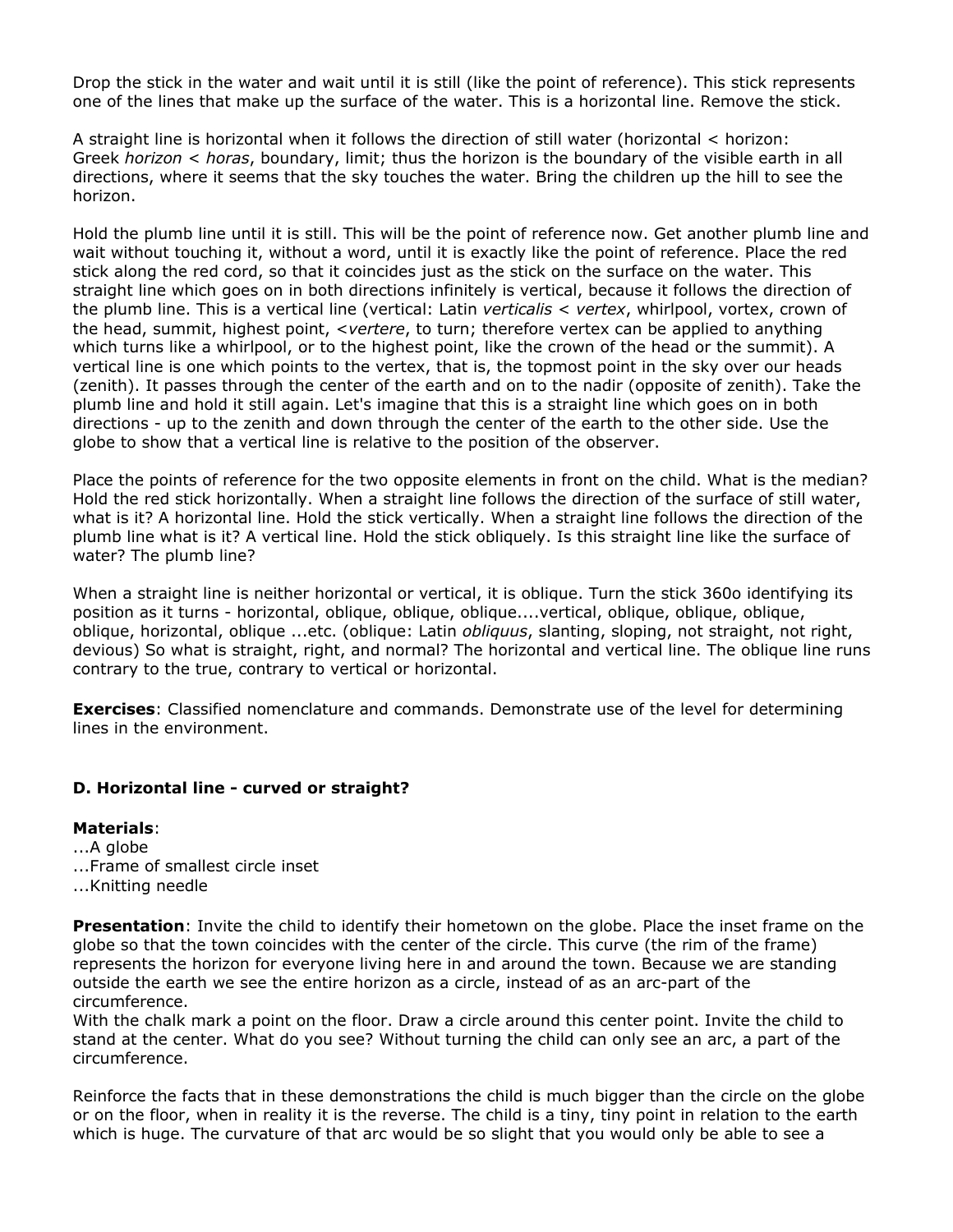straight line.

With the knitting needle, hold it so that it forms an arc on a horizontal plane. Invite the child to identify what he sees as he lowers his body..... a curved line.... a curved line... a straight line. At eye level this curved line looks like a straight line.

# **E. Straight line in a horizontal plane**

**Materials**: Box of sticks, supplies, board

**Presentation**: The teacher tacks a stick onto the board and identifies the board as a plane; a straight flat surface that continues in all directions infinitely. Imagine that this stick is a straight line that goes on infinitely in both directions.

Hold the plane vertically and ask the child to identify the position of the line as the plane is rotated: 1800...horizontal..oblique...oblique...vertical...oblique...etc.

Hold the plane obliquely. The plane in space could be in any position, but to facilitate your work, the plane will always be horizontal, like the surface of your work table.

Tack on two other sticks so that the three positions are represented:  $-$ ,  $/$ ,  $|$ . If these three lines were considered in space they would all be horizontal (hold the plane at eye level to show this). Let's consider them on the plane surface. When a straight line follows the direction of the viewer's body, it's vertical. When a straight line doesn't form a cross or follow the same direction of the viewer's body, it's oblique.

### **Exercises**:

1. Leave only one stick on the board. As the plane is rotated (always horizontally) the child identifies the position of the line.

2. To understand that these positions are relative to the viewer, seat two children so that a right angle is formed between their bodies and the plane. As the plane is rotated, the children simultaneously identify the line as they view it.

3. The child draws the lines on the blackboard. The criteria hold true even if the plane is vertical (or oblique) like the blackboard.

# **F. Two straight lines lying in a plane - coplanar lines**

1. Parallel lines

#### **Materials**:

- ...Box of sticks, supplies, board
- ...Figures of children
- ...Red arrows

**First Presentation**: Identify the board as a plane. Place a stick on the board and identify it as a line belonging to the plane. We've already explored everything we can about this straight line. Let's see what happens when we add another straight line. Put another stick on the board so that it neither touches or crosses the first. We have two coplanar straight lines; they both belong to the same plane (coplanar: Latin *con*, together, *planus*, plane; thus lying in the same plane).

One stick is fixed to the board horizontally. Taking two small equal sticks, these are the key to the story. Place them perpendicularly along one side of the first stick. Move the second stick toward the first until it meets the guide sticks and fix it there. Remove the guide sticks, but leave them nearby to remind the child of their importance.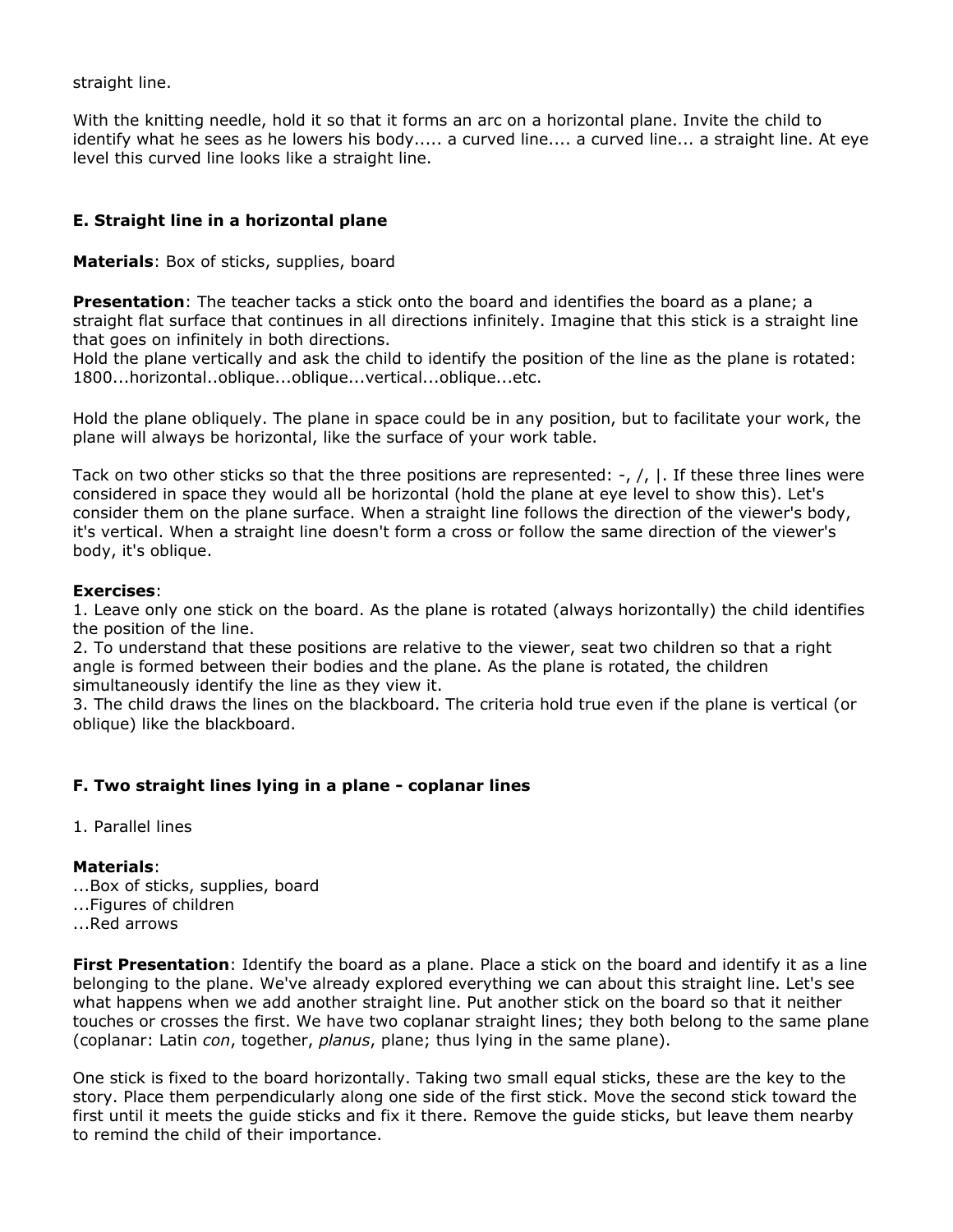Place the two indifferent children on either sides of the lines so that they are walking in the same direction. The expressions on their faces show indifference. It is as though they don't even know each other. Move the figures along to the end of the line and turn them over; make them walk back. They are like two people walking on opposite sides of the street. They don't care to know each other. each one stays on his own sidewalk and they will never have the chance to meet.

We can extend these straight lines to infinity (add sticks of the same color, fixing them with the guide sticks until the lines go off the board in both directions) but these two lines will never meet. Substitute the red arrows for the two children. These two lines are parallel. They never meet no matter how far we follow them because they are always the same distance apart (parallel: Greek *parallelos* < *para*, beside, and *allelon*, of one another; thus one thing beside another)

**Exercises**: find parallel lines in the environment - door frames, fence rails, telephone wires, rows in the garden, railroad tracks.

**Second Presentation** (Parallel lines are parallel independently of their position): Invite the child to construct two parallel lines and then to identify their position: horizontal. Ask the child to construct two vertical parallel lines and then two oblique parallel lines using the same process as before. All are parallel regardless of their position.

Remove two pairs of parallel lines. Rotate the plane in its horizontal position as the child identifies the position...horizontal...oblique....vertical...etc.

Whenever we draw two parallel lines, the lines are also horizontal, vertical, or oblique.

Construct a series of parallel lines, using the same guide sticks or a pair of longer guide sticks. These are called "fascial lines" because this was the symbol of fascism, first used be Julius Caesar and later by Benito Mussolini.

#### **G. Divergent and Convergent Lines**

**Materials**: Box of sticks, supplies, board Also 4 figures of children: 2 happy, two sad and 4 one-way red arrows

**Presentation**: The two parallel sticks may be left on the board for comparison. The teacher fixes one stick horizontally. Two small, but different guide sticks are used to position the second stick. The guide sticks are set aside.

Place the two unhappy children on the lines. These two children are very sad. They used to get along very well, but as they went along in life, the distance between them becomes greater and greater. (move the figures along the lines) That's why they look so unhappy.

Replace the figures with one way arrows. These lines go only in one direction, the distance between the lines keeps increasing. Place extra sticks at the wide end, showing that the guide sticks would also need to increase in length. These are divergent lines.

(divergent < diverge: Latin *di*-apart, *separatelym* and *vergo* - to incline 0r -

Latin *divergare* < *devergere, de*-opposite of *con* (together) and *vergare*, to direct oneself; thus to move away from each other). This term was coined in 1611 by Kepler to give the opposite of convergere which means to direct towards each other.

#### **Exercise: Find divergent lines in the environment**

**Presentation**: Position one stick horizontally on the board. As in the preceding presentation use two different guide sticks to position the second stick. Fix the second stick and set the guide sticks aside.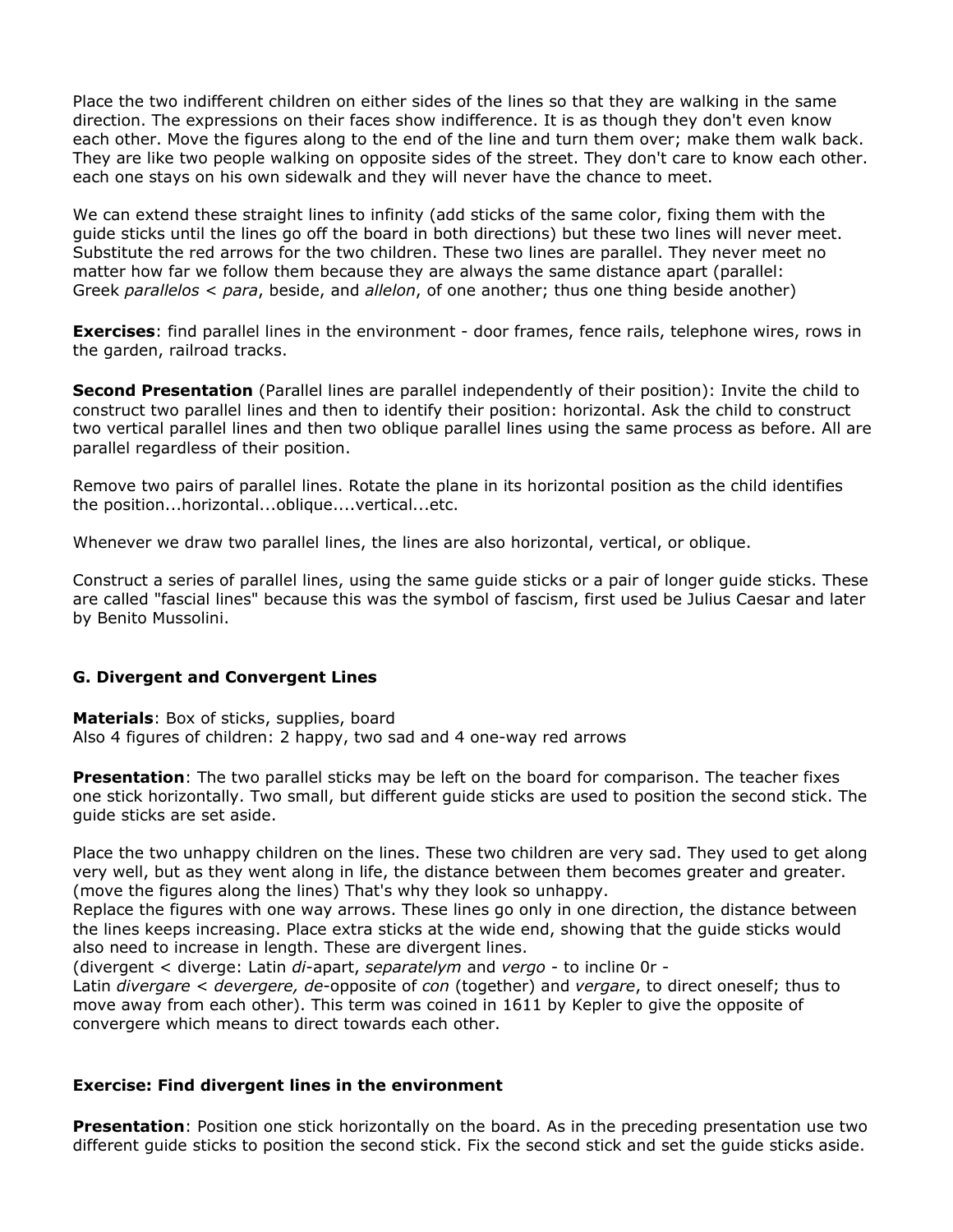Place the two happy children at the wide end. As these two go along, they become closer and closer and happier and happier, knowing that in the end they will meet.

Replace the figures with one-way arrows. These lines go only in one direction - toward each other. These are convergent lines. (convergent: Latin *con*- together, and *vergera* - to incline) These lines come from two different points toward each other to one point.

Love stories in geometry, like those in real life can change. Place extra sticks at the narrow end to see how these line continue in their one direction. What happens? After the point of convergency, these two lines become divergent.

**Exercise:** Find convergent lines in the environment

#### **H. Oblique and perpendicular lines**

#### **Materials**:

...Box of sticks, supplies, board ...Measuring angle

**Presentation**: Take two pairs of sticks with holes along the length and connect each pair with a brad at the center. Let's see how two straight lines can meet. Two straight lines can meet this way X or (rotate the second pair from an overlapping position, through the position shown so that the child may see that they are equal and then on to a perpendicular position) two straight lines can meet this way + (Note: each pair started form a horizontal position).

Invite the child to measure the four angles of the first pair to see if they are right angles. None are right angles. In the second pair, all are right angles.

When two straight lines meet and do not form angles that are right angles, the tow straight lines are oblique to each other. Review the meaning of oblique (deviated, slanting, not right).

When two straight lines meet and form all right angles they are perpendicular to each other (perpendicular: Latin *perpendicularis* < *perpendiculum*, a plumb line < *per*, through and *pendere*, to hang). this perpendicular line hangs and goes through the other Note: the Old English word for plumb line is perpendicle.

Three period lesson with child constructing them.

#### **Exercises**:

1. Place a pair of overlapping sticks horizontally with the measuring angle positioned at the vertex. Ask the child to identify how the lines are in relation to one another as the top stick rotates ... oblique, oblique... perpendicular, oblique .... as they overlap again - silence) .... oblique ... etc. 2. the child is asked to take three pairs of sticks and unite them with brads in this way:

1st pair - both have hole along the length; united at the center

2nd pair - one has holes, the other is normal; united at the center of the one with holes 3rd pair - both have only end holes; united at one end.

The sticks are lain overlapping in horizontal positions. Using the measuring angle the child makes the first pair perpendicular and counts the right angles formed (4). The number is written on a piece of paper and is placed by the pair. The same procedure is followed for the second and third pairs. When two lines meet and are perpendicular to each other, they create four right angles, or two right angles or one right angle. Invite the child to try o arrange two perpendicular lines that create three right angles. It is not possible.

The first pair are two straight lines; the second are a line and a ray; the third are two rays. 3. With one pair of sticks with holes joined at the center and placed horizontally on the board, the child is asked to make the two line perpendicular, checking with the measuring angle. These lines are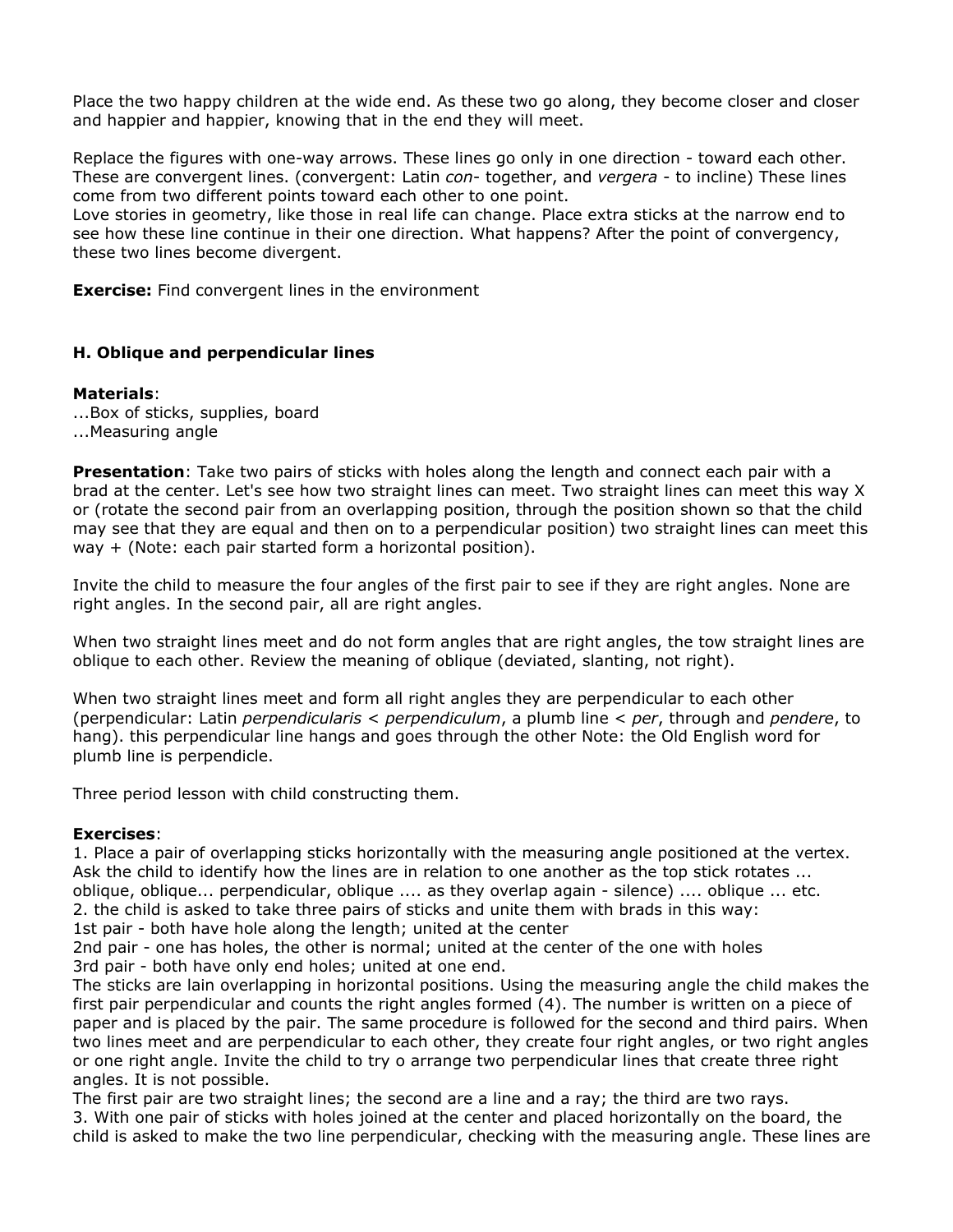perpendicular. The teacher turns the whole thing 450 and measures the angles to check. How are these lines in relation to each other? Still perpendicular. Before the lines were horizontal and vertical, now both are in an oblique position. Do the same with the second and third pairs from the previous exercises. With the measuring angle, show that right angles are always formed, regardless of the position of the lines. Therefore all of these lines are still perpendicular to each other because the amplitude of the angle didn't change.

#### **I. Two straight lines crossed by a transversal**

#### **Materials**:

- ...Box of sticks, supplies
- ...Board covered with paper

**Presentation**: Place one, then another like stick on the board, having the child identify the number of straight lines on the plane. Then place a third stick (a different color with holes along the length) so that it crosses the other two. Now there are three straight lines on our plane; the third crosses the other two.

Remove the sticks. Place one horizontally and tack it down reminding the child that this straight line goes on in both directions to infinity. Into how many parts does it divide the plane? Indicate these two parts with a sweeping hand. Place the second stick on the plane so that it is not parallel. Even this straight line goes on to infinity. With a black crayon, draw lines to demonstrate this. Identify the three parts into which the plane has been divided. The part of the plane which is enclosed by the two straight lines is called the internal part which we can shade in red. Above and below the straight lines are the external parts of the plane because they are not enclosed by these two lines.

Place the third stick across the other two and tack it down where it intersects. This is a transversal (transversal < transverse: Latin *trans*, across, and *versus*, turned; thus lying crosswise). Two straight lines cut buy a transversal on a plane will determine a certain number of angles - how many? Using non-red or non-blue tacks, identify and count the angles. First conclusion: Two straight lines cut by a transversal will form eight angles.

Some of these angles are lying in the internal part of the plane, while others are lying in the external part. Remove the tacks. Identify and count the angles in the internal part, using red tacks (same color as the plane). These four angles are interior angles because they lie in the internal part of the plane. Do the same, identifying the exterior angles. The four angles are exterior angles because they lie in the external part of the plane. Second presentation: Two straight lines cut by a transversal form four interior and four exterior angles.

We need to divide these eight angles according to different criteria. Remove the red and blue tacks and identify two new groups using two other colors: four angles formed by one straight line and a transversal; and four angles formed by the other straight line and a transversal. All of the work that we'll be doing involves pairing an angle from one group with an angle from another group. We won't be working with two angles from the same group because that would mean only two straight lines were being considered, not three. Let's examine these pairs.

Remove the tacks. Using two tacks of the same color, the teacher identifies two angles. These two angles are a pair of alternate angles. Recall the meaning of alternate. One is on one side; the other is on the the other side of the transversal. On what part of the plane are they? Internal, therefore they are also interior angles. We combine these two characteristics into one name: alternate interior angles. Invite the child to identify the other pair with two tacks of a different color. The child draws these and labels them.

Remove the tacks. The teacher identifies another pair of angles. These are a pair of angles that lie on the same side of the transversal. On what part of the plane do they lie? Internal, therefore they are also interior angles. We can call these interior angles that lie on the same side of the transversal. Invite the child to identify another pair with two tacks of a different color. The child draws the angles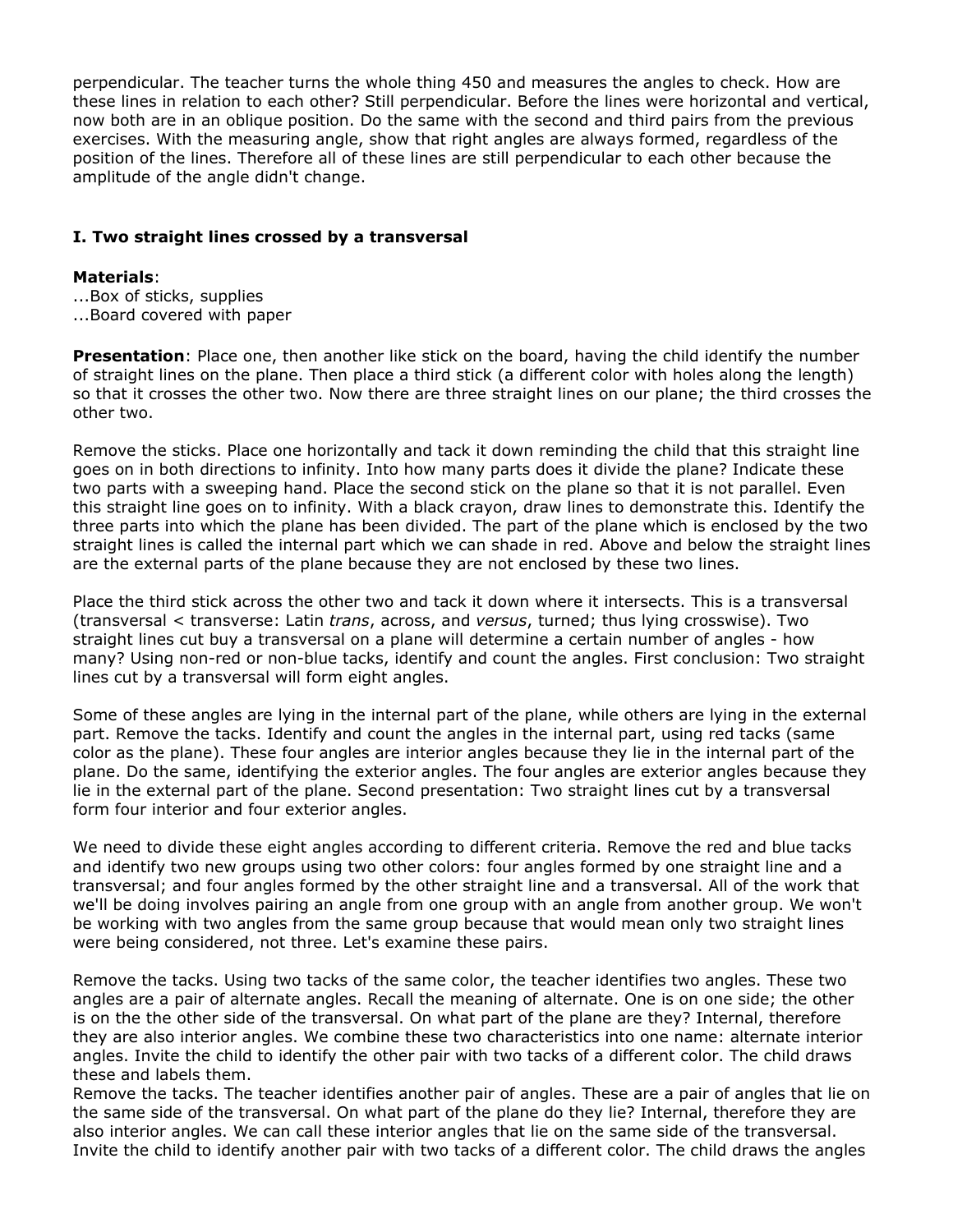and labels them appropriately.

Remove the tacks. The teacher identifies another pair of angles. These are alternate angles because they lie on on one side one on the other side of the transversal. The child identifies in what part of the plane they lie - external - and their corresponding name - exterior. These are alternate exterior angles. Invite the child to look for another pair and identify them with two tacks of a different color. The child draws the situation and labels it accordingly.

Remove the tacks. The teacher identifies two angles. These are a pair of angles that lie on the same side of the transversal. The child identifies in which part of the plane they lie - external - and recalls their subsequent name - exterior. Therefore these angles can be called exterior angles that lie on the same side of the transversal. The child is invited to identify another pair using two tacks of a different color. The child copies this situation and labels it.

Remove the tacks. This time an exterior angle will be paired in a relationship with an interior angle. The child chooses an angle, identifying it with a tack. The other angle must be formed by the other straight line, as you remember, so that three lines will be involved. The teacher identifies the other angle of the pair. These are corresponding angles, because they follow a certain order. Both angles lie on the same side of the transversal, and each angle lies above its straight line. Invite the child to identify other pairs using different color tacks for each pair of angles. All eight angles are used. The child copies the situation and labels it accordingly. Note: These angles have only one quality, since the pair is divided among the two different parts of the plane.

Finish with classified nomenclature and commands. A command might ask the child to identify the other member of a given pair of angles.

#### **J. Two parallel straight lines crossed by a transversal**

#### **Materials**:

- ...Box of sticks, supplies, board
- ...Twelve xeroxed forms showing above
- ...Paper, pencil, and ruler

**Presentation**: With the sheet of paper from the board and the sticks arranged as they were for the last series of presentations, nearby, construct two parallel (horizontal) lines crossed by a transversal. Recall construction of parallel lines from before using the guide sticks. Position the transversal and fix it with tacks.

Verify that the nomenclature used in the last situation is also applicable here: internal and external parts of the plane (red and blue shading is no longer necessary); interior and exterior angles, and so on, until the four pairs of corresponding angles have been identified. Since the same nomenclature is used, and the same angles exist, the old plane and its lines can be removed. What we must discover now is how the angles which constitute a pair are related.

Invite the child to choose a pair of alternate angles, identifying them with a pair of tacks which are the same color. The child names the pair he has chosen: either alternate interior or alternate exterior angles. The child then colors these angles on one of the forms. Note: This is only a sensorial demonstration of congruency.

Cut the form along the transversal. This will always be the first of the two cuts we must make. Choose one of the two resulting parts and identify the sides of the angle to isolated. Cut the form along the side of the angle. Superimpose this angle over the other angle, sliding it along one side until the vertices and other sides meet, showing that the two angles are congruent. Repeat the procedure with the other pair of alternate exterior angles, and the two pairs of alternate interior angles. Upon completion, it will be evident that all possibilities for alternate angles are exhausted, because the angles on the board will each have a tack.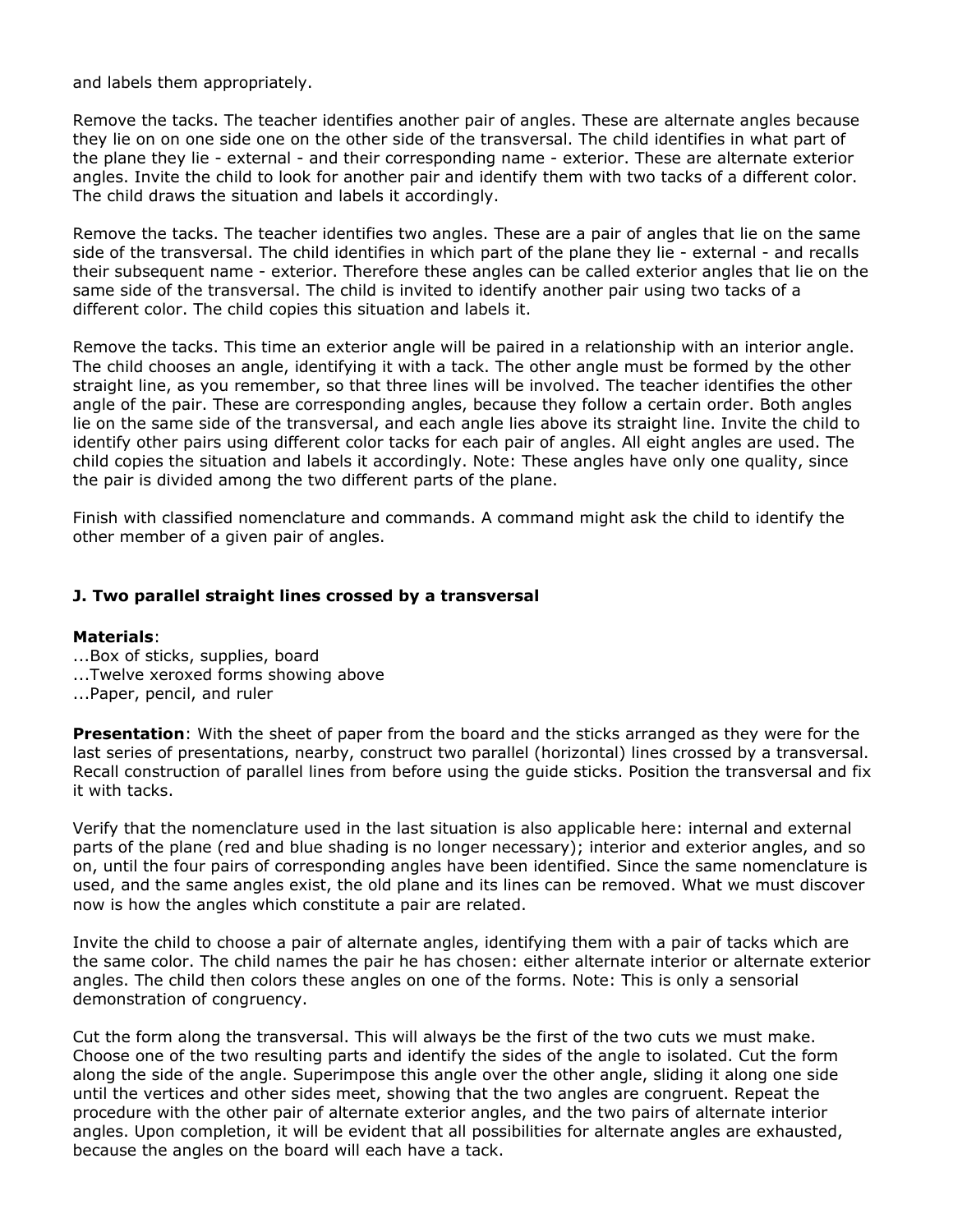Use a new form for each pair of angles considered. After each pair, make a conclusion about the congruency of that pair of angles. At the end we can make this generalization: There are four pairs of alternate angles. The angles of each pair are congruent to each other.

Invite the child to choose a pair of corresponding angles, identifying them with a pair of tacks. Remember that corresponding angles are not differentiated by the name interior and exterior, because one of the pair is lying in the internal part of the plane while the other is in the external part of the plane. The teacher controls the choice of angles; both angles lie on the same side of the transversal; both have the same position with respect to their line; i.e. they are both above their lines. The child transfers this situation to a form by shading in the angles.

As before, make the first cut along the transversal. Notice that this time both angles are still on the same part of the form. Make the second cut along the line that will divide the two angles, so that we will be able to superimpose them. Superimpose the angles as before to demonstrate congruency. We can conclude that: The first pair of corresponding angles are congruent.

Identify the second, third, and fourth pairs of corresponding angles. Follow the same procedure, using a new form each time, to demonstrate that the angles are congruent. Again, in the end the angles will all be identified with tacks. Generalization: There are four pairs of corresponding angles. The angles of each pair are congruent to each other.

This time, instead of demonstrating that a pair of angles are congruent, we must demonstrate that they are supplementary. This time we will again have two pairs of interior angles and two pairs of exterior angles. Invite the child to identify two angles that lie on the same side of the transversal with a pair of tacks. The child names the pair which he has chosen: interior or exterior angles; and transfers them to a form. As before cut along the transversal to find that both angles are still on the same piece of paper. We must separate the angles by the second cut. Place the two angles side by side so that their transversal sides are adjacent and their non-adjacent sides form a straight line; thus demonstrating that the two angles are supplementary. We can conclude that the first pair of (i.e.) interior angles that lie on the same side of the transversal are supplementary.

As before, repeat for the second, third, and fourth pair, making a conclusion with each pair. In the end, all of the angles have been identified with tacks. We can make this generalization: These are four pairs of angles which lie on the same side of the transversal. The angles of each pair are supplementary to each other.

**Exercises**: The teacher prepares forms with only the parallel lines. The child in his work completes the form by drawing the transversal either way. The direction of the transversal cannot be changed by changing the position of the form.

1. The child uses the forms to demonstrate that each pair of angles is congruent or supplementary. For each pair he writes the appropriate conclusion. At the end, he writes the generalization (as in the presentation).

2. The child works from command cards. For example: Demonstrate that the angles that constitute any pair of alternate angles are congruent. Note: In order to do this, the child must have realized that the two straight lines cut by the transversal must be parallel. He may choose interior or exterior angles.

**Age**: After 9 years

**Direct Aim**: Knowledge of the theorems involved regarding congruent angles and supplementary angles formed by two straight parallel lines and a transversal

**Indirect Aim**: Preparation for a more advanced study of parallelograms

# **Angles**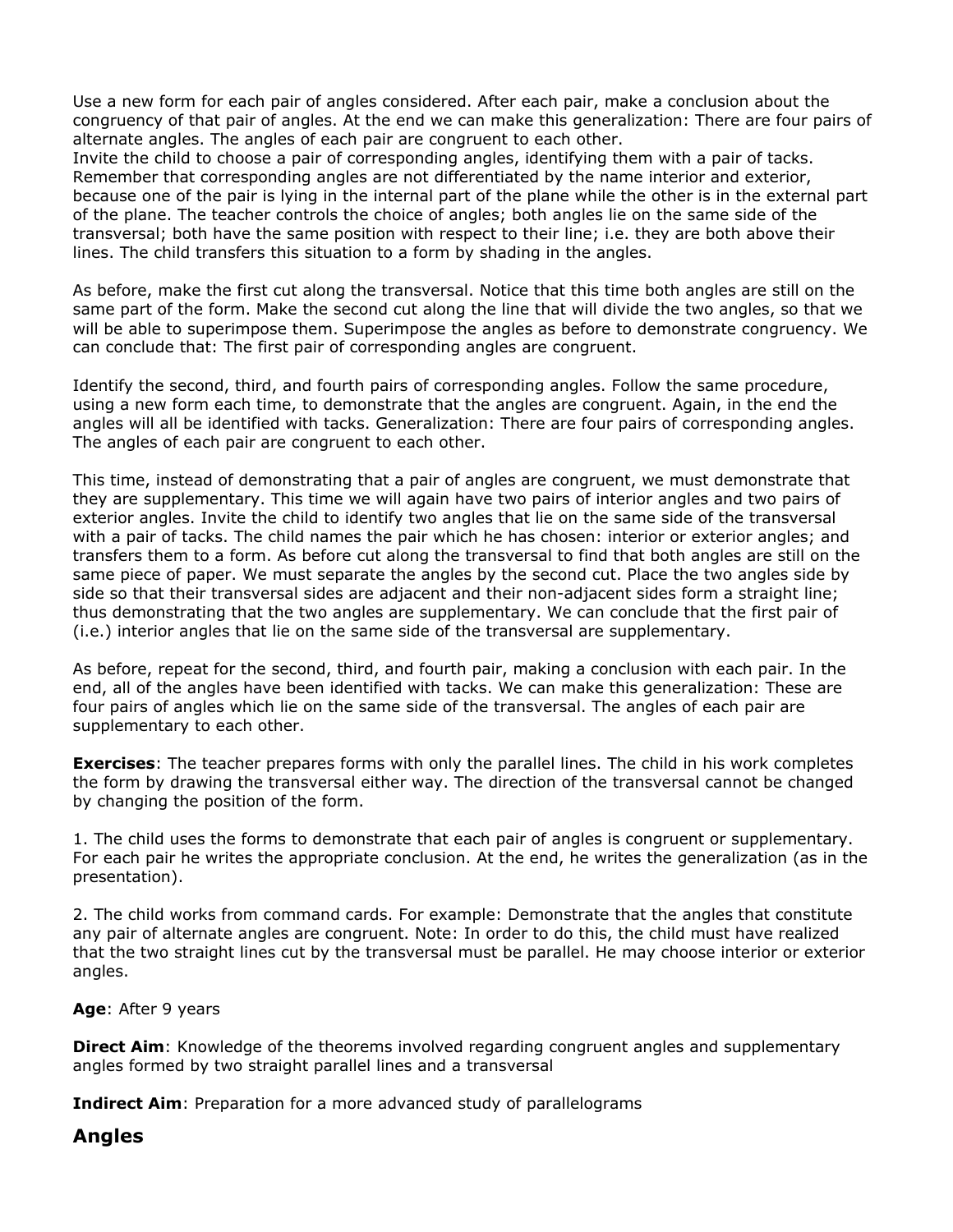# **A.Types of Angles and the Parts of an Angle**

### **Materials**:

- ...Box of sticks, supplies, board
- ...Red felt pen (with a long thin head)
- ...The measuring angle, in its envelope (both sides are colored)

**Presentation**: The teacher takes two different sticks - a long one with holes along its length and a shorter one with just two end holes. Placing the longer one on top of the other at the center of the board the two sticks are fixed at the lower end with a red upholstery tack. At this point both are mobile, so place the shorter one in its vertical position and fix it there. Now only one moves.

Place the red pen in the last hole of the top stick and begin drawing a line in a clockwise direction... this is an angle, this is an angle.... (indicate the angle with one hand moving around between the sides of the angle) ... (at 3600) this is a whole angle. It is called a whole angle because I went all the way around to the same point again.

Watch where I stop this time. Repeat the same procedure. This is an angle, this is an angle... (at 1800) this is a straight angle. The line it has made is a straight line.

Repeat the procedure as before, starting from zero. This is an angle, this is an angle ... (at 900) this is a right angle. Take out the measuring angle and identify the red part which is the "measuring angle". Note: this is the child's first protractor). The measuring angle is a right angle. Demonstrate that the angle just constructed is truly a right angle by sliding the measuring angle along one stick until it meets the other line... a perfect match.

Leave the measuring angle there. Repeat the procedure as before, starting from zero. This is an angle, this is an angle ... (before 900) this is an acute angle. It is less than the measuring angle.

Leave the measuring angle in its place. Repeat the procedure as before, starting from zero. This is an angle, this is an angle ... (after 900) this is an obtuse angle. It is more than the measuring angle.

This red nail is the vertex of the angle. These two sticks are the sides. They are rays which continue to infinity in one direction. The inside part of the angle is the size of amplitude.

Using the measuring angle the child measures the size of each of the angles constructed. The acute angle is less than the measuring angle; the right angle equals the measuring angle; the obtuse angle is more; the straight angle is twice the measuring angle; the whole angle is four times the measuring angle.

To demonstrate the theorem that the size of an angle does not vary with the length of its sides, place the pen in the second hole and draw a right angle again. Measure it to see that it is the same.

#### **Exercises**:

- 1. classified nomenclature
- 2. Draw angles and cut them out. Classify them using the measuring angle.

3. Look for the various types of angles in the environment. The child will notice that most angles are right angles.

#### **Age**: Seven years

**Aim**: To give the first concept of angle, to explore the different types of angles, and to give nomenclature of the types and parts of an angle.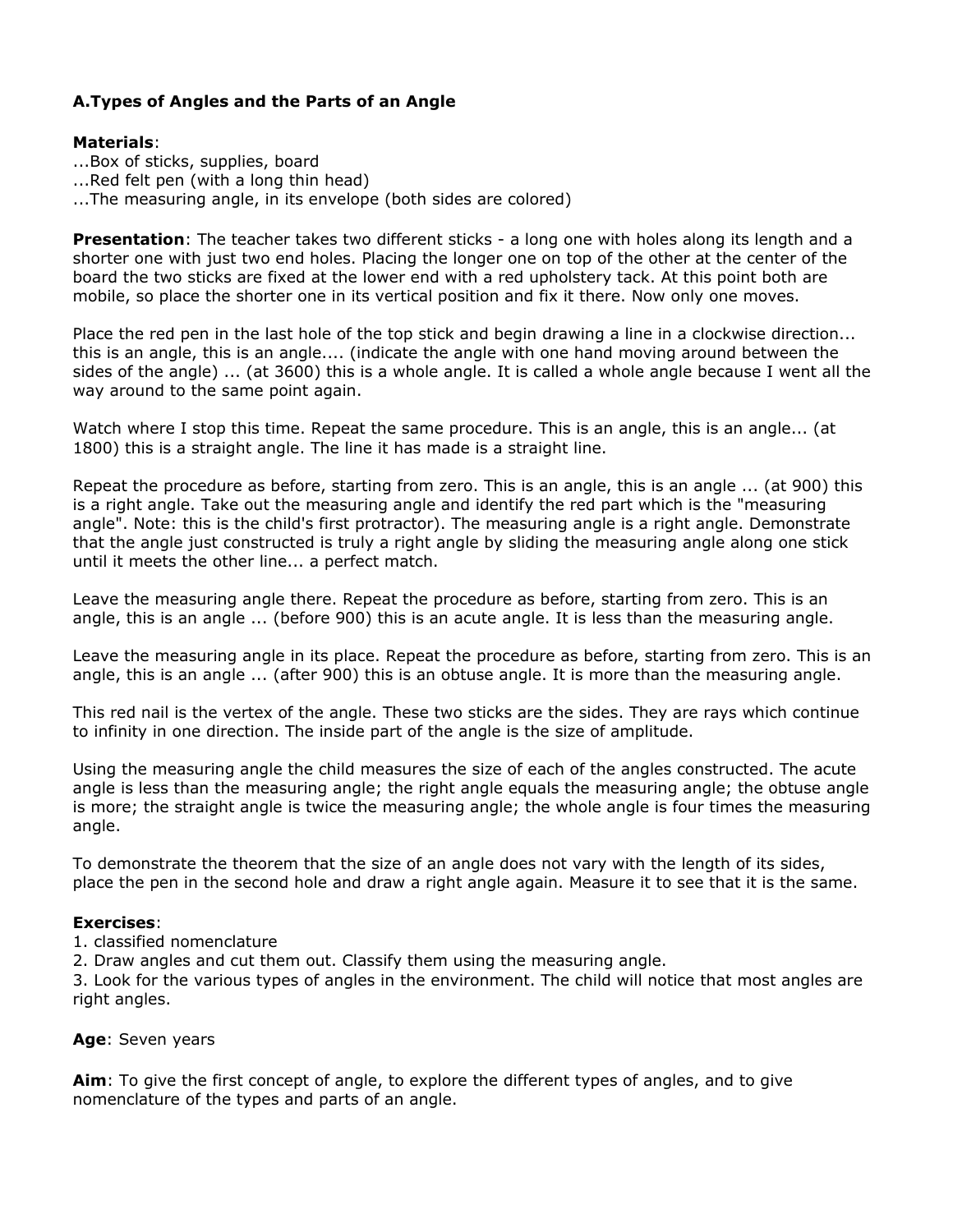### **B. Study of angles**

**Materials**: Box of sticks, measuring angle

**Presentation**: Take four sticks, of which two are alike. Separate the four into pairs having one each of the like sticks. Join the pairs with brads to form two angles in such a way that one of the like sticks is on top and one is on the bottom.

These are two different angles; they have nothing in common., Place the angles so that the like strips are superimposed. Now these two angles have one side in common. To emphasize that these two angles have three sides, disjoin the angles, remove one of the like sticks and rejoin the three with one brad. There are two angles and three sides; they have one side in common, and therefore a common vertex.

The two sides which are not in common are not opposite rays (opposite rays form a straight angle).

These angles are called adjacent (consecutive) angles (adjacent: Latin *ad*, to, near and *jacere*, to lie; thus to lie near each other) (consecutive: Latin *consequa*, one thing that comes after another). Put these angles aside, intact for later use.

Take four sticks, two of which are alike. As before, form two angles so that one like stick is on top; the other is on the bottom. These are two angles; there are two vertices and each angle has two sides. Superimpose the like sticks, then separate the sticks and remove one like stick, then rejoin the three. Now there are two angles, but they have one side in common and thus a common vertex. The two sides which are not in common are opposite rays. These are adjacent angles. Put them aside for later use.

Take four different sticks and connect them to form two different angles. The teacher then places them, side by side but not overlapping. There are two angles, two vertices, and each angle has its own two sides. They have one special characteristic (place the measuring angle under the sticks to demonstrate), the sum of their angles is equal to the measuring angle. These two angles are complementary (complementary: Latin *complementum*, that which completes or fills up the other; thus they complete a right angle).

Take four different sticks and join them to form two different angles. Position the angles. there are two angles, each having their own vertex and two sides. However there is one special characteristic. Their sides form a straight angle. The sum of their angles is 1800. Place the measuring angle to show that the angle formed is the double of the measuring angle, and therefore it is a straight angle.these are supplementary angles (supplementary: Latin *supplea*, to fill up, more than). The etymology doesn't help much. The angle formed is "more than" the measuring angle, in fact it is the double.

Take the sample of complementary angles made previously. The child identifies them and recalls their characteristics - sum is equal to 90o. Take also the adjacent (consecutive) angles. The child identifies them and recalls their principal characteristic - one side in common.

Take four sticks, two which are alike and join them to form two angles as before. Slide the two towards each other to make a 90 angle and verify this with the measuring angle. The child identifies these angles: only complementary. Disconnect them, remove one like stick and rejoin them. Position them again and verify with the measuring angle. The child identifies them again as having both characteristics: adjacent and complementary. These two angles are complementary adjacent angles.

Take four sticks, two of which are alike. On the board, the supplementary angles and adjacent (case 2) angle previously made, have been placed for reference. The child identifies them and recalls their principal characteristics.

As usual the four new sticks are joined to form two angles: one like stick on top; one like stick o the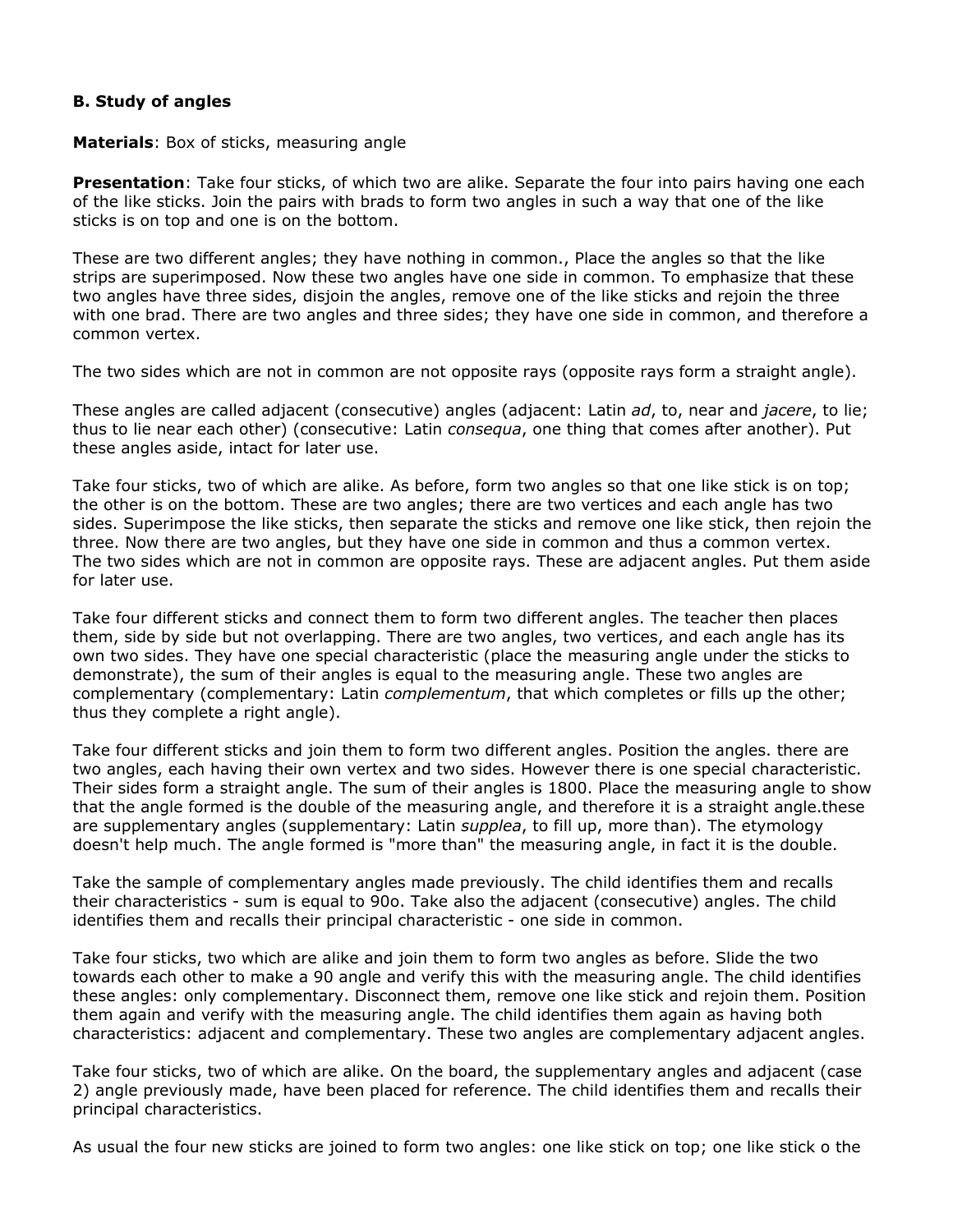bottom. These two angles are only supplementary. Remove one like stick and rejoin the angles. These two angles are supplementary (because their sum is a straight angle) and adjacent (because they have one side in common) They are supplementary adjacent angles.

Finish with a three period lesson. The child works with classified nomenclature. They may draw, cut, paste and label the angles.

### **C. Vertical or Opposite Angles**

#### **Materials**: Box of sticks, supplies

**Presentation**: The child brings four like sticks and constructs two angles connecting them with brads. These two angles have nothing in common. Let's give them a common vertex. (simply superimpose them without disjoining and rejoining them). Now let's move the sides of one angle. This side is the opposite ray to this side. In the same way indicate that the other two are opposite rays. Since this set-up isn't too steady, we can reconstruct them using two sticks with holes along their lengths. Join them with a brad somewhere near the center and tack two of the ends down. (note: they are oblique lines - not perpendicular)

Identify the four angles that have been formed using 4 tacks of the same color from the box. This angle is on the opposite side of the vertex from this angle. These two angles have a common vertex. In the same way identify the other pair of angles as being opposite the vertex from one another. The characteristics of opposite angles have been identified: they have a common vertex and their sides are opposite rays.

Note: At three different age levels, there are three different demonstrations to show the equality of opposite angles:

1. Sensorial demonstration (7 1/2 years) On a piece of paper repeat the situation of the sticks, using these to trace two lines in black which go off the page. This line represents one stick; this line represents the other. Note the two angles indicated by red thumbtacks and color them with crayon on the paper. Do the same for the other two angles. Cut our plane (the paper) along one of the black lines, thus dividing the plane into two semi-planes. Take one of these and cut along the ray, dividing the plane into three pieces.

We must satisfy that this (loose) angle, which is colored red is equal to its opposite angle, shaded in the same color. Superimpose the loose angle at the edge, matching the sides. Slide the piece along that side until everything meets perfectly. In the same way demonstrate that the other pair is equal.

2. (approx. 8 1/2 years) Take the envelope entitled "vertical angles" from the box of supplies which contain four cards on which 1 - 4 are written. Remove the tacks and number the angles. We must show that angle 1 = angle 3, and angle 2 = angle 4. When writing we can use this notation  $\wedge$ 1 to say "angle 1". If we add  $\wedge$ 1 and  $\wedge$ 2, since they are adjacent and supplementary they will total 1800 (if the child has not learned how to use a protractor we say  $\gamma$ 1 +  $\gamma$ 2 = 2 measuring angles). Likewise, ^2 and ^3 form a straight angle. Placing a straight edge along the sticks isolates this characteristic, making it more visible to the child. Indicate the angles emphasizing the common angle - the common addend - angle 2. There for  $\Delta$ 1 =  $\Delta$ 3. Continue in the same way.

3. (approx. 11 years) given a diagram of the angles, we mark them with an arc to show they are equal; a double arc for the second pair. Simply state the textbook declaration: Angles 1 and 3 are both adjacent to angle 2. These are supplementary to the same angle, angle 2. therefore angle 1 and angle 3 are equal to each other. Finish the lesson with classified nomenclature and drawing of the angles.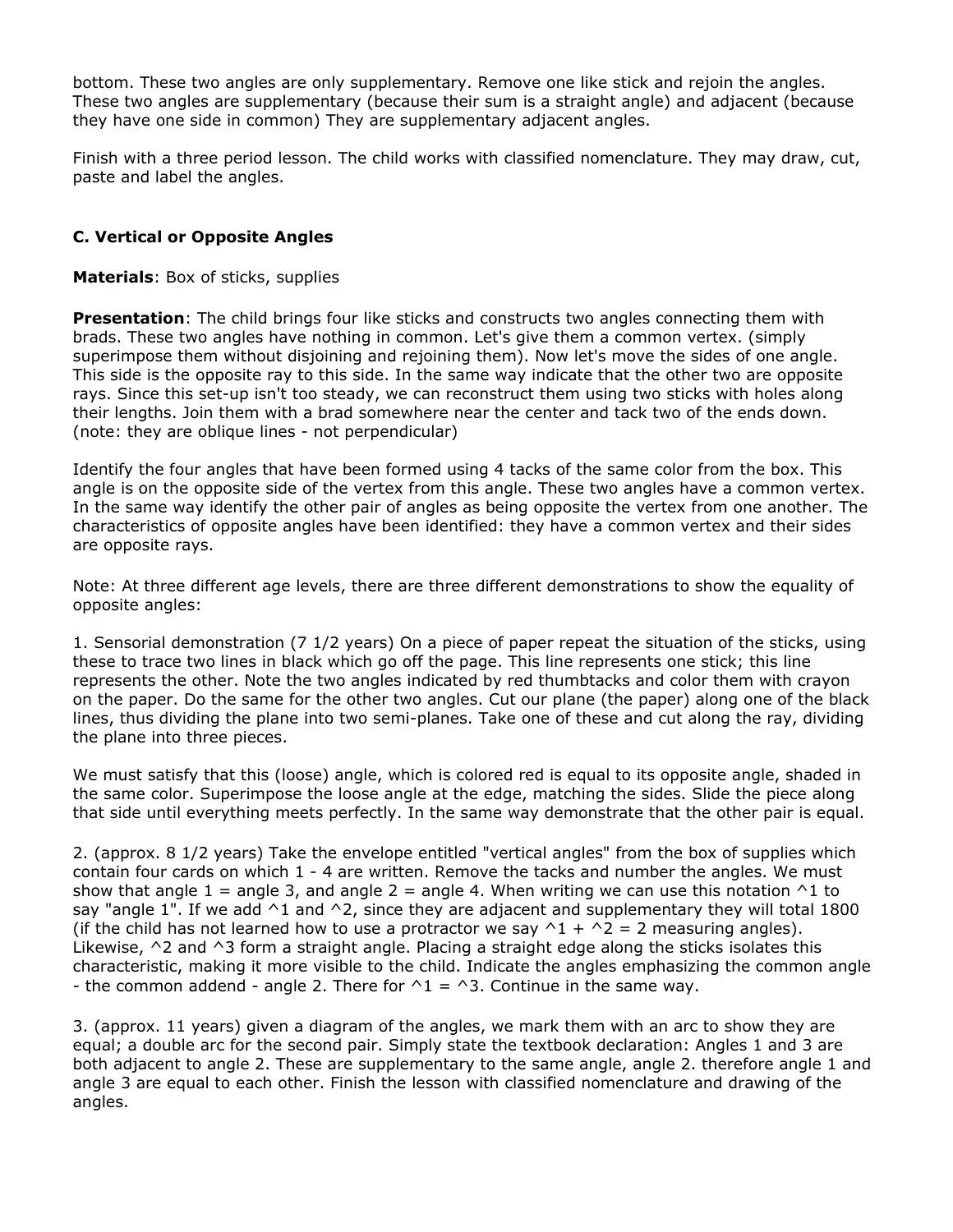# **D. Measurement of Angles**

#### Introductory Presentation:

Note: Up until this point the child has only measured angles with the measuring angle, and before that with reference to the right angle (in the geometry cabinet drawer of triangles). Here we will introduce the concept of degrees.

When we measure things we use certain units of measurement. For water, we measure the length of an object in inches and feet. In other parts of the world they use liters, grams and meters. But when it comes to measuring angles there is a universal system that was invented a long time ago by Babylonian priests.

#### "The Story of the Star"

In ancient times there were some Babylonian priests who were very interested in astronomy and the calendar. These were priests who were accustomed to sleeping during the day and staying awake at night to look at the sky. They studied the paths of stars, and the constellations.

They discovered that in order to see a star in the exact same place as before, a certain number of days would pass. They counted and counted again, and by trial and error they arrived at the conclusion that 360 days would pass from the time a star was visible in a certain place until it returned to that same place again. They called this period of time a year.

They made a slight error in their calculations; they were off by 5 days, 5 hours and 49 minutes. But considering their instruments that they used for measuring, this wasn't much of a mistake.

This time period of a year was too large to be practical; they needed a smaller space of time. They counted the dawns from the appearance of this star to its reappearance and divided the year into 360 days.

The priests thought that the paths followed by the stars made a circle. So they divided the circle into 360 parts and called each part a day. We call these parts degrees.

From that day onward no one has ever changed that measurement, even though we have found out with our more modern instruments that they had made a slight mistake.

From this path of the star in the sky, the Babylonian system of numeration was developed. Their system of numeration was based on 60. The priests discovered that the circle could be divided into six parts. A regular hexagon could be inscribed in this circle, then divided into six equilateral triangles( where two sides are formed by radii, and the third by a cor equal to the radius). Taking 1/6 of the path of the star (circumference), they obtained 60 which is the base of their system.

The Babylonians also gave us their symbol for days which is our symbol for degrees. Instead of writing the word degree(s) after a number we simply use this symbol 0. A little circle to remind us of the path of a star in the sky. Now instead of talking about angles in terms of their size: being wide, big or small, we will talk of the amplitude of an angle.

#### **Materials**:

- ...Montessori protractor and other protractors
- ...Circle, square and triangle fraction insets
- ...Ruler and compass

#### **1. Presentation of the Montessori protractor**

This is the instrument used to measure angles. Its rim, like the path of a Babylonian star, is a circle. The Babylonians had determined that it took 360 days for the star to go around and come back to the same point; therefore we have divided this circle with little lines into 3600 (degrees).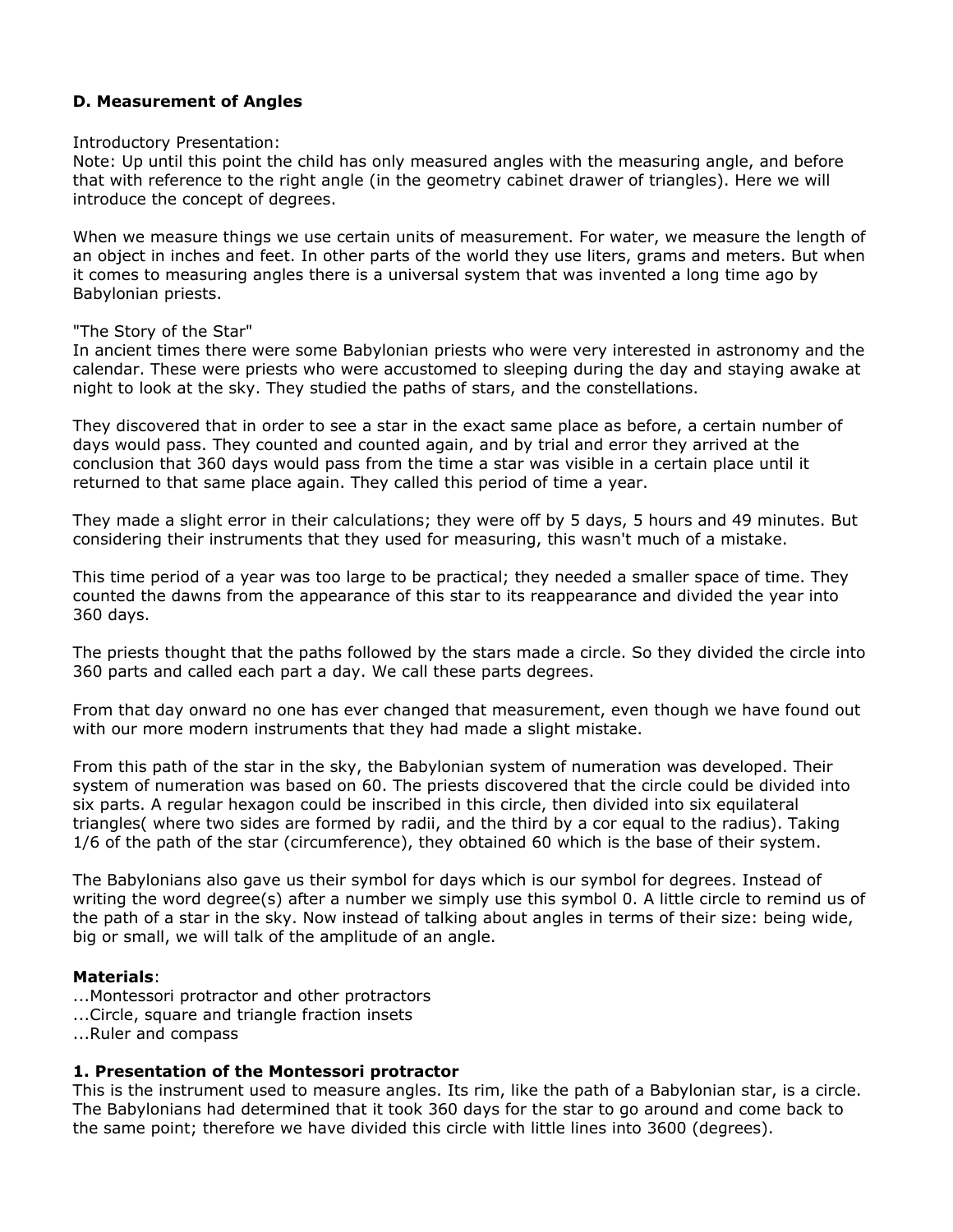With the child start at zero, where the star started, and count by ones up to 20, by 20's around to 340 and by ones to 360. But 360 is not written there, because we have reached the same place from where we started- zero. There's a line that runs from zero to the center of the circle. The center represents the point where the priests were standing in order to see this circle in the sky.

### **2. Use of the Protractor**

Bring out the circle fraction insets of the thirds, ninths, sixths and halves. Taking 1/3, identify the angle to be measured: the only true angle on the piece. Recall the nomenclature and identify each part of the angle: angle, vertex, 2 sides.

Holding the knob of the piece, place the vertex on the red dot which is the center. Place one side down along the black line so that the side touches zero. Then place the inset piece flat, so that the side will touch one of the degrees. From zero count by 20's around to the other side - 120. Therefore one third is 120 degrees. The child writes  $1/3 = 1200$ .

Try with 1/9 placing the inset piece on the protractor as before - verte, side along the black line, surface  $1/9 = 400$  Go on to  $1/6$  :  $1/6 = 600$ . This is the subdivision that established their system of numeration. The star had followed its path for 60 days of the 360 days which is the whole angle.

With 1/2, identify for the child the angle and the vertex, and the two sides of the angles. The vertex cannot be placed at the center ( in the priests room) as before. However the shape helps to line up the sides. We already know that this is a straight angle.  $1/2 = 1800$ Examine a second group of fraction. Bring out the fourths, eigths, fifths, and tenths. For each of these the second side meets a little line that is not numbered. Following the circumference of the circle from zero, count by 20's then by 10's, 5's or 1's to reach the second side.

The last group consists of the whole and the sevenths.

Remove the whole from the frame. Identify the angle, which is all of the interior, the vertex and the sides, which extend from the vertex in all directions. When this inset is placed into the frame, we cannot determine where the angle begins or end. The important thing to note is that everything is covered. Therefore the unit is 3600 - the whole angle. It follows the complete path of the star. In measuring 1/7, we find that the side does not meet one exact mark. We can say that 1/7 is approximately 510.

Examine the triangle fraction insets. Begin with the whole triangle. Choose one angle, position its vertex on the center, one side on zero and read the measure on the other side. Continue for the other two angles. All angles are 600 therefore this equilateral triangle is equiangular as well.

The 1/2 piece has angles of 300, 600, 900. 1/3 has 1200, 300, 300. 1/4 has all 600 angles, just like the whole.

Examine the square fractions insets which are triangles formed by subdividing the square: 1/2, 1/4, 1/8, 1/16. All of the triangles have angles of 450, 450, 900. With 1/16 use a ruler to prolong the side,

Examine the rectangles and squares formed by subdividing the square: 1, 1/2, 1/4, 1/8, 1/16. All have all 900 angles. Again a ruler must be used to extend the sides of 1/8 and 1/16.

**Ages**: around 8 years

#### **Aims**: Measurement of angles

Indirect preparation for the sum of interior and exterior angles of polygons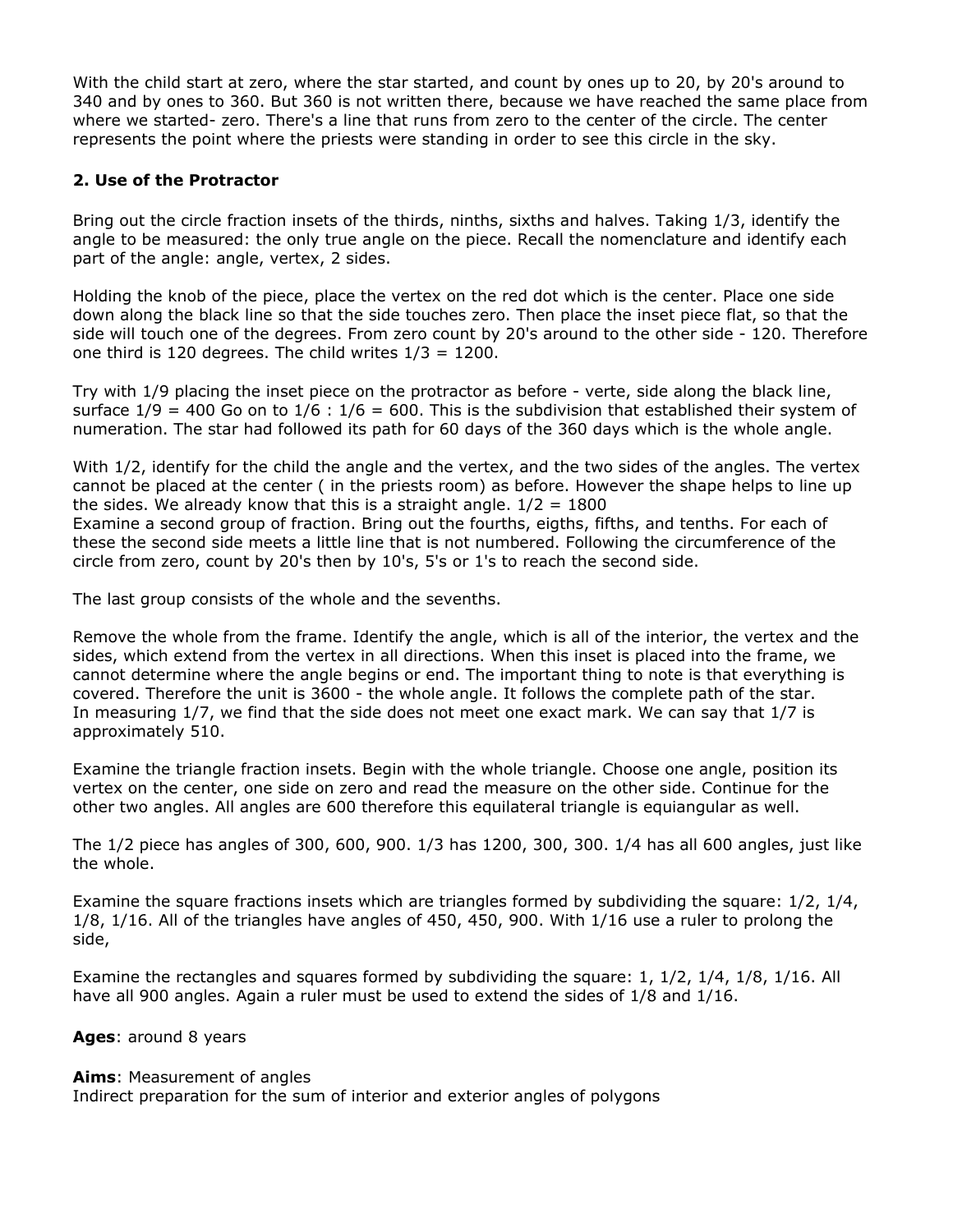# **Operations with Angle**s

### **a. Addition**

### **Materials**:

...Circle fraction insets ...Montessori protractors

**Presentation**: The teacher proposes an example:  $1/2 + 1/4$ . The child isolates the two pieces, measures them one at a time and notes their measurements  $1/2 = 1800$ ,  $1/4 = 900$ . We could restate the addition in terms of degrees: 1800 + 900. Place the 1/2 piece in the frame of the protractors and add the 1/4 piece. The result can be read on the protractor where the non-tangent side meets the frame.  $1800 + 900 = 2700$ .

### **b. Subtraction**

# **Materials**:

...Circle fraction insets ...Montessori protractors

**Presentation**: The teacher proposes an example  $1/3 - 1/6$ . The child isolates the two pieces, measures them one at a time and notes their measurements  $1/3 = 1200$ ,  $1/6 = 600$ . Place the  $1/3$ piece in the protractor. From this we must take away 1/6.

1st method: Slide the 1/3 piece counter-clockwise the number of degrees corresponding to 1/6. Read the result where the second side of the angle meets the frame - 600

2nd method: Place the two pieces in the frame - minuend first. Slide the two pieces counterclockwise until the non-tangent side of the second angle meets the measurement of the first angle - 1200. Take away 1/6. Read the result where the second side of the angle meets the frame - 600.

# **c. Multiplication**

#### **Materials**:

- ...Circle fraction insets
- ...Montessori protractor

**Presentation**: The teacher proposes an example:  $1/10 \times 8$ . The child isolates the piece  $1/10$ , measures it and notes its measurement. 360 x 8. Take the fraction 8 times placing them in the frame starting at zero and reading the result where the second side of the last fraction meets the frame.

Another example is  $1/10 \times 12$  which is  $360 \times 12$ . Place all of the 10 pieces on; the angle is  $3600$ . Remove them and place only two pieces on the protractor; the angle is 720. Add 3600 + 720 to obtain the results. In terms of fractions rather than angles, this result would be a mixed number.

# **d. Division - Bisecting an Angle**

**Materials**: ...Full sheets of paper ...Compass, ruler

#### **Exercise**

1) An angle can be divided into two equal parts by folding the paper so that the two sides of the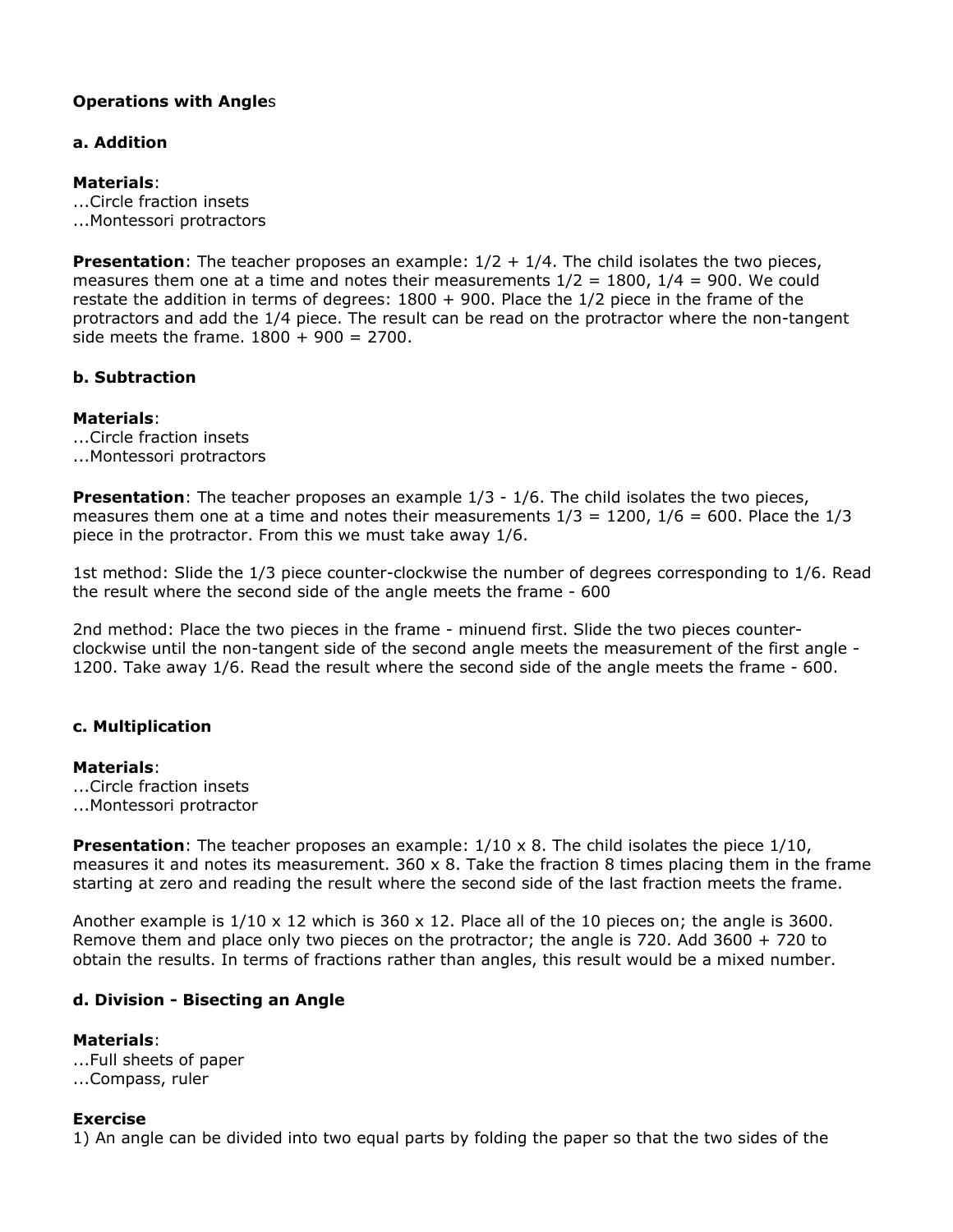angle (paper) meet. Recall the nomenclature of an angle. This fold is called the bisector, it divides the angle into two equal parts.

2) Draw an angle. With a compass, place the point on the vertex and mark off two equidistant points on the sides. Open the compass wider and with the compass point on one side point, then the other, draw two arcs. A line drawn from the vertex to the intersection of these two arcs is the angle bisector. Therefore the two angles are equal.

**Aim**: Preparation for geometric constructions

### **e. Exercises in measurement and drawing of angles - other protractors**

**Materials**: Various protractors - circular protractors (small enough to fit in Montessori protractor), those having clockwise numeration, counter-clockwise; also semi-circular protractors of various sizes

**Presentation**: Introduce the other protractors, comparing the first to the Montessori protractor by placing it inside the frame and aligning the degree marks. Show the others, reinforcing the theorem that the amplitude of the angle does not vary with the length of its sides.

Demonstrate the use of the protractor in measuring angles. Place the center hole over the vertex of the angle. Align one of the sides to zero, by sliding the compass around like a wheel. From zero, read the numeration progressively until the place where the second side corresponds to a degree mark. The child writes the angle measurement inside the angle, with degree symbol in red. the teacher can prepare many angles out of cardboard which the child traces and measures.

Demonstrate how to draw an angle. Make a point in red. this will be the vertex. From this point draw a ray; this will be one of the sides. Place the protractor so that the vertex corresponds to the center hole, and the side corresponds to zero. Make a mark at the number of degrees desired. Draw a line from the vertex through this mark to make the second side. Write its measure inside. The teacher can prepare command cards which tell the child to construct an angle of a stated number of degrees.

#### **Age**: About 8 years

**Aim**: Use of standard protractors, measuring and constructing angles, and operations with angles, including constructing a bisector

#### **E. Convex and reflex angle**s

**Materials**: Box of sticks, supplies, board Red pen (with a long narrow head)

Note: Up to this point an angle has been defined: "that part of a plane lying between two rays which have the same origin", and five angles were identified: acute, right, obtuse, straight and whole.

**Presentation**: (By size) Invite the child to choose two sticks and fix them on the board as usual for making angles (the longer stick on top of the shorter and secured at one common end with the upholstery tack; the shorter is fixed at the other end as well). This pair of sticks should be toward the left side of the board, to leave room for the next pair.

Ask the child to make an acute angle or a right angle or an obtuse angle using the red pen. Identify the angle that is constructed. This angle is a convex angle. Color the angle. Because the child was given the choice of three angles, we can say that all three angles - acute, right, or obtuse are convex angles.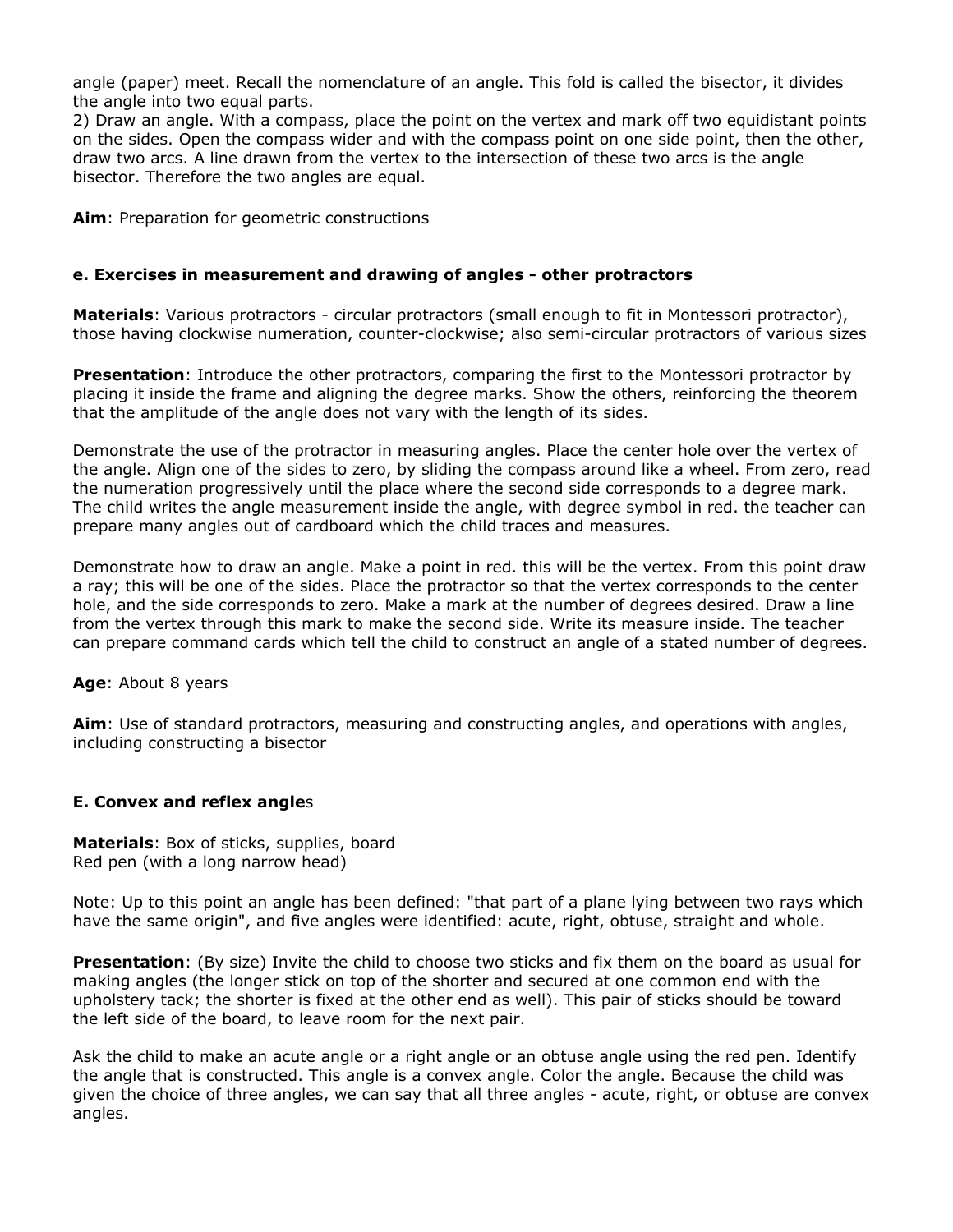Choose two sticks identical to the first pair and fix them on the board. This time draw an angle which is greater than a straight angle, but less than a whole angle. This is a reflex angle. Color the angle with a different color (convex: Latin *convexu*s, rounded or bent, curved, crooked) (reflex: Latin *reflexu*s, bending back). Do a three-period lesson.

**Presentation**: (By sides): Begin from where the last lesson left off. Recall the nomenclature of the convex angle: vertex, side, side. ask the child to take two sticks just like the ones on the board and place them so that the sides of the angles are extended (prolonged). The existing sticks represent rays, therefore they extend the sides in the opposite direction. Place the loose sticks in position without fixing them. This green stick is a prolongation of this side of the angle, etc.., for the reflex angle as well.

Consider the first angle. Indicate the colored region. What type of angle is this? Convex. Do the prolongations of the sides fall inside this angle? No. We can conclude that the prolongations of the sides of a convex angle do not lie within the angle itself.

Consider the second angle with the same questions. Conclude that the reflex angle does contain the prolongation of the sides. Do a three-period lesson.

(Organization of the definitions) Combine the two viewpoints of size and sides. An angle whose amplitude is less than that of a straight angle is a convex angle. It does not contain the prolongation of its sides. An angle whose amplitude is less than a whole angle but greater than a straight angle is a reflex angle. It does contain the prolongation of its sides. .

#### **Classified nomenclature**

**Exercise**: With only one pair of sticks fixed on a clean surface, slowly construct the spectrum of all of the angles while on child identifies them in the old way, the other in the new way:

Child One: "Acute, acute ..... right, obtuse .... straight-silence ..whole Child Two: "Convex, convex ...convex, convex .. silence,reflex ..silence

Note: With this exercise the child realizes that the straight angle and the whole angle do not fit the definition of convex or reflex angles.

#### **F. Research in the environment**

Here always the classification will depend on one's point of view. which is more common in the environment; make a list convex: the corner of a table, shelf or cupboard reflex: a chair, sofa, a corner of the library or of the room Try to form different angles using your body.

**Age**: After nine years

**Direct Aim:** Knowledge of convex and reflex angles

**Indirect Aim**: Preparation for convex and concave polygons

#### **G. A new definition of an angle**

**Presentation**: (A new definition of an angle) Invite child to draw an angle on a piece of paper, the sides reaching the edge, effectively dividing the paper in half. Review definition of a plane and on a slip of paper write, "An angle is", and below it a label reading, "a part of a plane". Planes go on for infinity but this plane is limited by what? The angle. And what constructs this angle? Two rays. Write on a new slip "limited by two rays" and place below previous slips. Can these two rays exist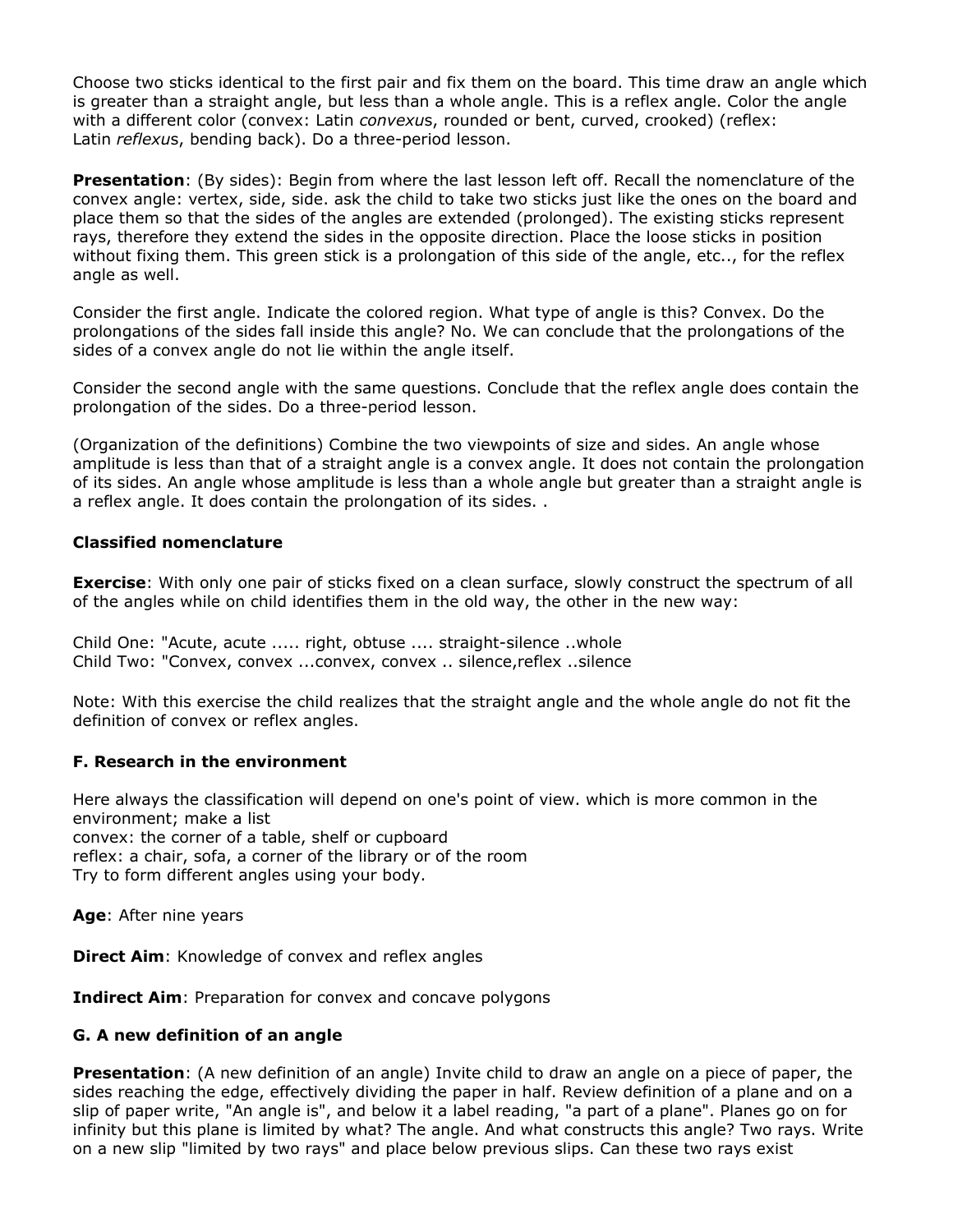anywhere on the plane? No, they must share a common vertex. Write this on a final slip thus finishing the new definition: "An angle is a part of a plane, limited by two rays sharing a common point of origin". Stack sheets of paper above and below to show the child that the angle exists in that plane only.

# **Plane Figures**

**Materials**: Box of sticks, supplies, board Red cord Paper and scissors, red pen Labels for writing

**Presentation**: The teacher places the red cord on the board so that a simple open curve is formed. What is this? It is a curve that has a beginning and an end. Which is the beginning and which is the end? I can't tell, but what is important is that my hand can go all around, inside and out without ever leaving the plane. This is an open curve; it is like an open gate.

The teacher ties the two ends of the cord and places it on the board again so that it forms a simple closed curve. Again the teacher moves her hand around the figure on the plane: outside the figure. The teacher lifts her hand and touches the plane inside the figure and identifies it - inside the region of the figure. Identify the internal and external parts of the plane. This is a closed curve region. We can also add the quality "simple" since it is not overlapping (demonstrate this) Thus, it is a simple closed curve. Set it aside.

The teacher places a single stick on the board, moves her hand all around it on the plane. A second stick is joined to this one and they are placed on the board forming any angle. The teacher's hand still can move all around the angle. A third stick is united to these two and placed on the board; the teacher moves her hand all around it. This is a broken line. It is open; it does not form a region. Since it is straight in places, it is not a curve. It is like a line that has been broken.

The three sticks are united to form a triangle. This time my hand must go around the figure, but I must lift it to go inside. Identify the internal and external regions. We can call this figure a polygon, which is just a general name.

Place the simple closed curve region (cord) and the polygon (stick) side by side on the board. The polygon is the opposite of the closed curve region. These are the two big families with which we will be working.

To reinforce the concepts just given, the teacher draws figures in red on the paper and invites the child to cut them out. (remove the cord and sticks)

We can classify all the figures into two groups.(place out a label which says figures (or regions)) Beneath this heading place the two sub-headings - closed curve regions; and polygons. Sort the four cut-outs into these two groups.

All of these are figures (regions). They can be closed curve regions, limited by a curved line. They can be polygons limited by broken lines.

# **Classification Exercises**

**Materials**: Geometry cabinet insets Additional insets for the geometry cabinet Two concave figures constructed previously with the child now in red on laminated cardboard Seven classification cards A stick from the box of sticks

# **A. Classification of closed curve regions and polygons**

The teacher places out the label "Figures or Regions" and below it: "Closed Curve Regions" and "Polygons". The child is invited to classify all of the figures into these two columns, emptying the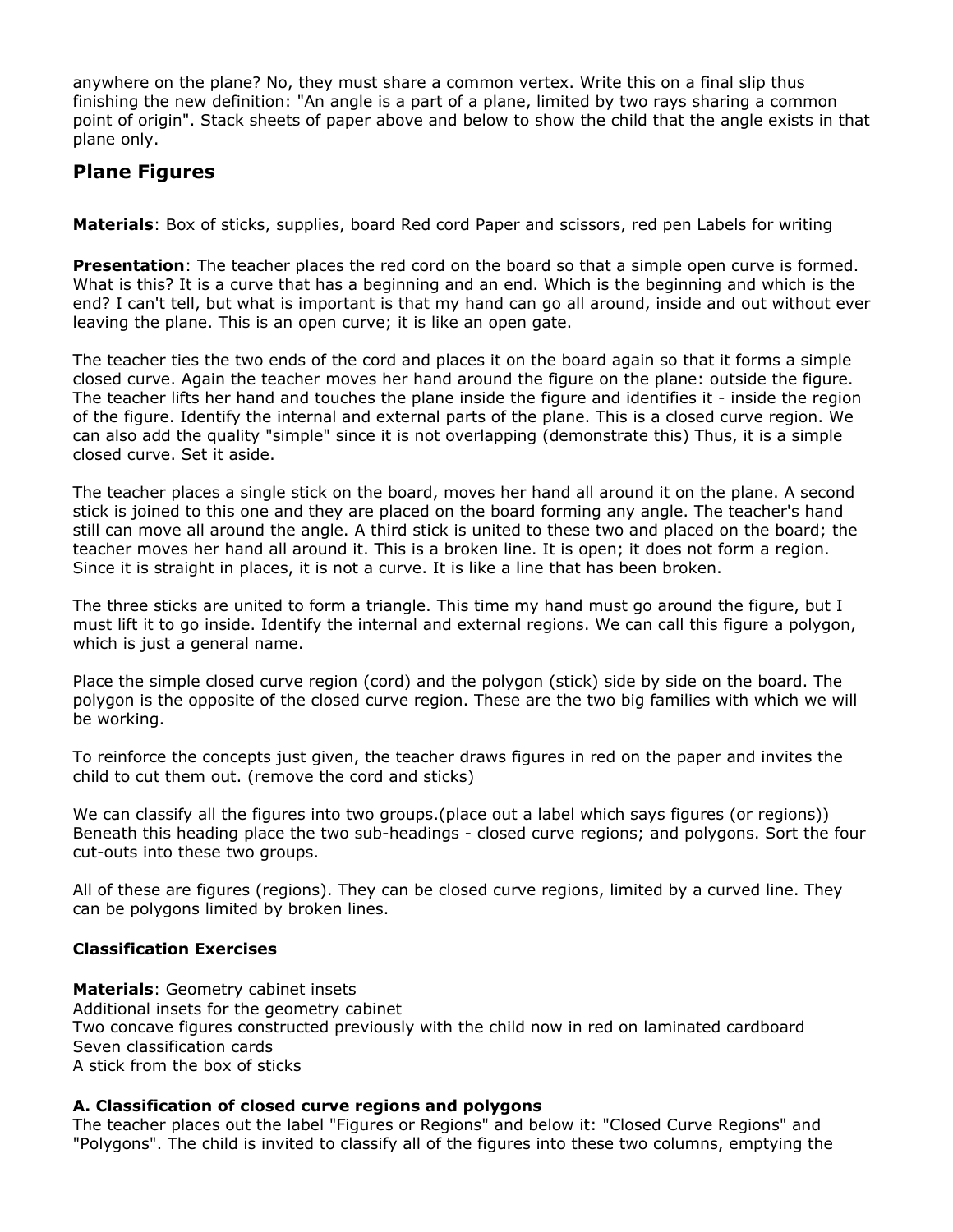cabinet, drawer by drawer, placing the figures into the two groups. On a large sheet of paper the child draws the result of this classification, drawing each figure.

### **B. A sensorial classification of convex and concave (re-entrant)**

The teacher takes any convex polygon and the stick and passes the stick over the surface of the inset saying - internal... internal... internal. The internal region is not interrupted by any part of the external region. This is a convex figure. the teacher repeats the experience with any convex closed curve figure and arrives at the same conclusions. Taking a concave polygon, the experience is repeated - internal...internal....internal... but, look... the stick touches an internal part, then an external part and then an internal part again. This is a concave (re-entrant) figure. The experience is repeated with a concave closed curve region, and the same conclusions are made. The teacher places out the label "Figures (Regions)" and below it "convex" and "concave (Re-Entrant)". The child is invited to classify these four figures. Notice that in each column there is one closed curve figure and one polygon. the child continues classifying all of the other figures. All of the figures will end up in the convex group except the three flowers. These three figures are a special case. It seems that we should classify these flowers as concave, but concave flowers have a very different shape (this will be shown later). these flowers are convex. The child copies the situation on a large piece of paper.

Note: At a later age, these figures will be classified according to the presence of convex or reflex angles.

#### **C. Closed curve regions/polygons - convex/concave**

The teacher places out the heading card - "Figures (Region)" and below it - "Closed Curve Regions" and "Polygons". Below each of these subheadings is placed "Convex" and "Concave (Re-Entrant)". the child classifies each figure, making four columns. The child copies the situation on a large piece of paper.

At the end the teacher isolates the concave figures and their classification cards. We will only be interested in convex figures. When we talk about closed curve regions and polygons, we can assume from now on that they will be convex. One exception will be considered later.

# **Polygons - Triangles**

# **A. Triangles - Classification**

**Materials**: Box of sticks, supplies, board Measuring angle (additional materials listed later)

**Presentation**: The teacher chooses three sticks randomly - a, b, c. The second group of sticks containing a, a, b. A third group of sticks are all equal - a, a, a. Invite the child to unite the sticks of each group to form a polygon. Notice the color of the sticks. These triangles are all related. Identify each triangle. This is a scalene triangle, because all the sides are different. This is an isosceles triangle, because two sides are the same. This is an equilateral triangle, because all three sides are the same.

Note: The child already knows the names and the etymology. The new experience here is the construction of the triangles.

The isosceles triangle has two equal sides. The equilateral triangle has two plus one... three equal sides. This means that the equilateral triangle is also isosceles, but an isosceles triangle is not equilateral. An equilateral triangle has two equal sides like the isosceles triangle, but it has something more - the third side is also equal, thus it is equilateral. Set the three triangles aside. The teacher takes two sticks: orange (6cm) and red (8cm). These are united and placed on the board to form a right angle. Use the measuring angle to verify this, and leave the measuring angle in position. Let's find the stick that will join these two sticks, without altering the position of the first two sticks, without altering the angle. The stick that fits is the black (10cm). Join the three sticks to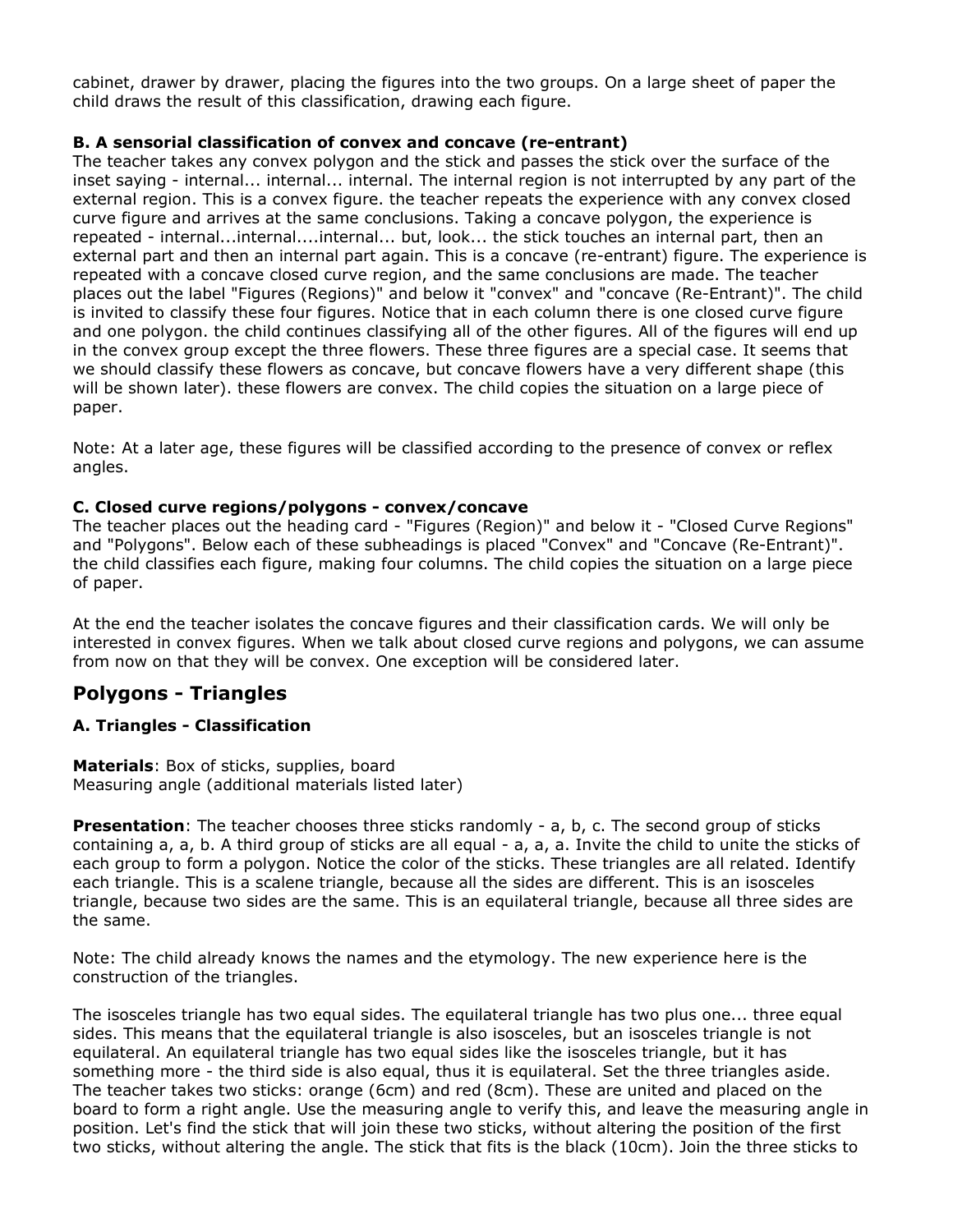form a triangle and place it on top of the measuring angle.

Note: This 6, 8, 10 triangle is one of the Pythagorean triples - a series of three numbers which satisfies the Pythagorean theorem:  $a2 + b2 = c2$ . The Egyptians discovered the first triple: 3, 4, 5. With the box of sticks only 6, 8, 10 and 12, 16, 20 are possible (others: 5, 12, 13 and 8, 15, 17).

The teacher takes two different sticks and unites them to form an angle greater than the measuring angle. The third stick is found to unite them. After checking the angle to be sure that it is greater than the measuring angle, remove the measuring angle.

The teacher takes three different sticks and unites them. With the measuring angle and acute angle is formed, and the third side is added and united. This time we must check the other two angles to be sure that they are also acute angles. Measuring just one angle is not enough. Since all three of the angles are smaller than the measuring angle, that is, acute angles, this is an acute-angled triangle.

Identify the others as well, stating the number of characteristic angles. Note that the right-angled triangle and the obtuse angled triangle each had two acute angles. An acute-angled triangle however must have three acute angles.

#### **Materials**:

Geometry cabinet drawer of triangles, reading labels Paper for making labels Second level reading labels: right-angled scalene triangle obtuse-angled scalene triangle acute-angled scalene triangle right-angled isosceles triangle obtuse-angled isosceles triangle acute-angled isosceles triangle

The triangles just constructed are lain out in two rows as they are in the drawer of triangles: the top row is classified according to sides, and the second row according to angles.

Every triangle by its nature has two qualities. One quality refers to its sides and the other refers to its angles. If I ask you to draw a right-angled triangle; the triangle you construct will also be isosceles or scalene. Let's label these triangles as we have always known them (using the geometry cabinet labels).

For each of these triangles we must add another quality. The first triangles has been classified according to its sides (copy the name onto a paper label). Let's classify it according to its angles. Use the measuring angle to determine the classification. Write a new label. Place the two labels on top of the figure. Do the same for the other two figures. Use a protractor to measure the angles to determine that all of them are equal. Therefore it is also equiangular. Continue with the triangles that were classified according to their angles. Classify them according to their sides determining this by the sticks which are different colors; thus the sides are different lengths. Write two labels for each, as before. Now we no longer have some triangles classified according to sides and others according to angles. All have been classified by both characteristics.

Look over the triangles to see if there are any duplicates. remove one acute-angled scalene triangle and its labels. There are no other duplicates.

There is something missing from our series. The teacher constructs an obtuse-angled isosceles triangle. The child is invited to classify it according to its sides (write a label) and then by its sides (write another label). Be sure it is not a duplicate. There is only one other triangle missing. Invite the child to unite two like sticks and to form a right angle with the measuring angle. Leave the measuring angle in its position as you try to find a stick which will unite them. Allow the child to try a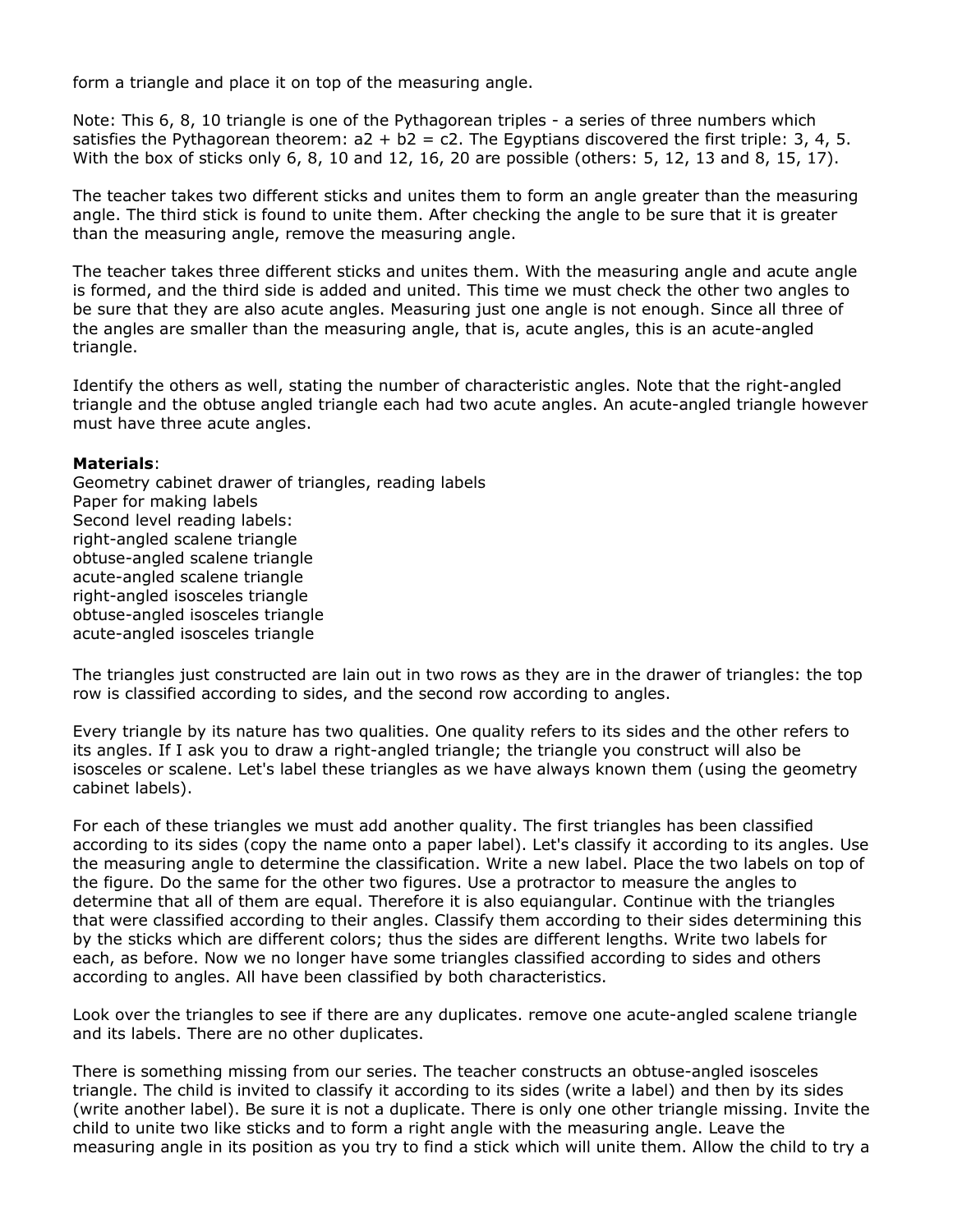second pair. It is impossible.

Introduce the neutral sticks. Invite the child to lay them in a stair. This stick (indicating the first) will be used to close a right angle formed by a pair of sticks of the first series. Place a colored stick next to it. Go on up to ten.

Invite the child to try the neutral stick that corresponds to his pair. Unite the sticks and classify the triangle. Be sure it is not a duplicate.

There are no other triangles in reality. Arrange the triangles in three columns - scalene, isosceles, and equilateral; then in three rows - right-angled, obtuse-angled, and acute-angled.

Isolate the first triangle and place its labels below it as you read them. Ask the child to identify the functions of each word; there are two different adjectives and two like nouns. Since we only have one triangle we can eliminate one of these nouns. Tear off the word "triangle" from "right-angled triangle". Place both adjectives in front of the noun and read the whole thing. Copy this onto one new long label. Remove the old labels. Continue in the same way for the others. The adjective describing the sides is always closest to the noun because it is the most important.

With the equilateral triangle, isolate the three adjectives and discard two of the nouns. Begin with "acute" and see if that quality would precisely indicate this triangle. No, there are other acute-angled triangles. With equiangular and equilateral, each one by itself is sufficient to identify this triangle. We'll use the more common one. We can remember that equiangular refers to the same triangle. Take the insets from the drawer of triangles and match them one by one to the figures made with sticks. Identify each inset as it was previously known and give it its second quality. By passing the inset through its frame backwards, we can prove that it is isosceles.

Two triangles of the geometry cabinet correspond to the same triangle, so we can eliminate one inset and its frame. However, there are two triangles which have no inset to match. Bring out the additional insets. Invite the child to identify each using the measuring angle. Use the surface cards as you would use the frame to classify the sides.

These are all of the triangles of the 6 - 9 classroom. We also have labels for the 6 - 9. Invite the child to match new labels as he puts the triangle insets away. "Equilateral" is an old label, because the name didn't change.

**Exercise**: Trace each inset, copy its name and write the reason for its name.

#### **B. Triangles - Parts of the triangle**

**Materials**: Seven triangles constructed previously Drawer of triangles, now including two additional inset All other triangles in the environment Box of sticks, supplies, including perpendicular angle Triangle stand

**Presentation**: The teacher takes the equilateral triangle as a first example. Touching the surface, the teacher says - surface. The layer paint gives the concept of the surface.

Using the corresponding triangle of sticks, the teacher runs her finger around the perimeter. The sticks are the image of the perimeter (perimeter: Greek *peri*, about, and *metron*, measure; thus the distance around). the teacher indicates each side, naming each "side". At the end of the plural form is given "sides". The angles and vertices are identified in the same way. The triangle inset is standing on its side, perpendicular to the table as the teacher identifies "base:; the triangle is turned to identify each new base. The plural form is given "bases".

Note: This is to prepare for the conclusion - that any side can function as a base.

Place the triangle inset upright in the stand with reverse side closest to the groove and facing the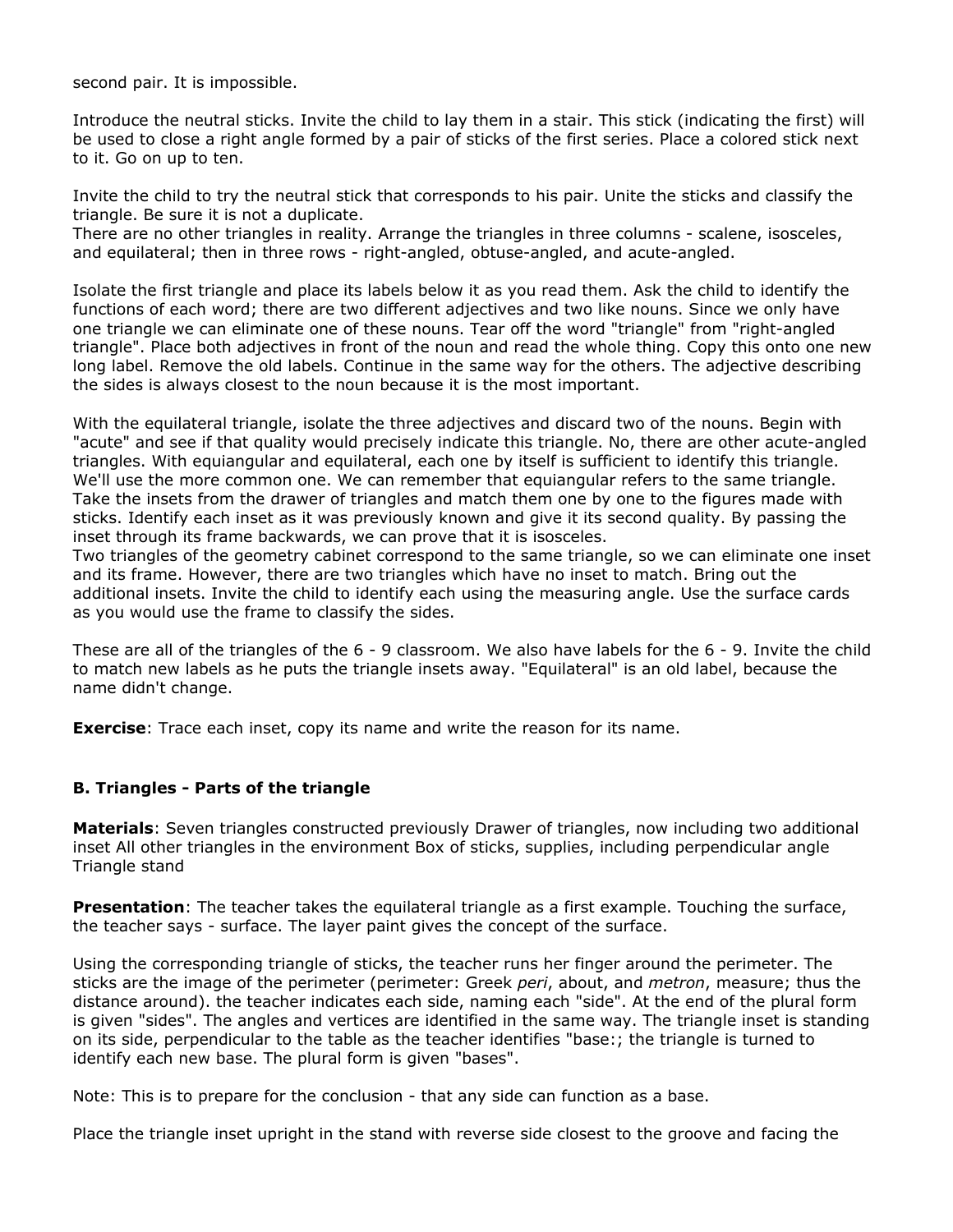children. Hang the plumb line in the groove to that only the cord is visible. Move the plumb line along until the cord meets the vertex opposite the base. Holding the line at the vertex so that a line segment is formed, the teacher says "height". This is the height of the triangle in relation to this base. Indicate the base in the groove.

Take out the perpendicular angle and identify it. Place it in the groove at the center of the triangle so that one side will coincide with the plumb line. Repeat the identification of the height. since the height coincides, we can say that the height is perpendicular to the base.

How many bases are there? Three. How many heights? Three, same as the bases. How many sides? Three. We can conclude that the number of heights is equal to the number of bases which are the same as the sides. The common characteristics of the height is that each is perpendicular to its relative base. Continue identifying the parts: perpendicular bisector, median (medians), angle bisector (angle bisectors).

Explore the nomenclature of other triangles. For two of the three bases of the obtuse-angled triangle, the height is external and is perpendicular to the extension of the base. For two of the three bases of the right-angled triangle, the height coincides with a side.

Note: This is why the initial presentation should deal with an acute-angled triangle.

### **C. Special nomenclature of the right-angled triangle**

**Presentation**: Take the two right-angled triangles and identify their parts as before. In identifying its sides, we can give these sides particular names.

Right-angled scalene triangle - The side which is opposite the right-angle is called the hypotenuse. The other two bear the Greek name cathetus. One is longer (major cathetus); the other is the shorter (minor cathetus). All of the other nomenclature is the same.

Right-angled isosceles triangle - The longest side which is opposite the right angle is called the hypotenuse. the other two sides bear the name cathetus. since they are equal, there is no distinction between them.

Note: The presentation which should follow is "Points of Concurrency" which would be a study of the meeting point of the the three heights, that of the three medians, and the orthocenters.

# **Study of Quadrilaterals**

# **A. Classification**

**Materials**: Box of sticks, supplies

**Presentation**: The teacher constructs the first figure using a yellow (20cm), a brown (12cm), a pink (8), and an orange (6 cm), uniting them so that the yellow and orange are not consecutive sides and are not parallel. This is a common quadrilateral (trapezium). the child identifies its principal characteristic; it has four sides (quadrilateral: Latin quadras < quator, side, and lateris, side).

Invite the child to build a figure exactly like this one, of sticks. Superimpose the second one on the first to show that they are equal. Move the two sides back and forth like the arms of a balance, stopping where the yellow and orange sticks are parallel. Use two small sticks as guides to check if they are parallel. This is a trapezoid. It is a quadrilateral, but it has something more. It is a quadrilateral which has at least one pair of parallel sides.

Note: It is important for the child to understand this concept; a trapezoid is a quadrilateral, but a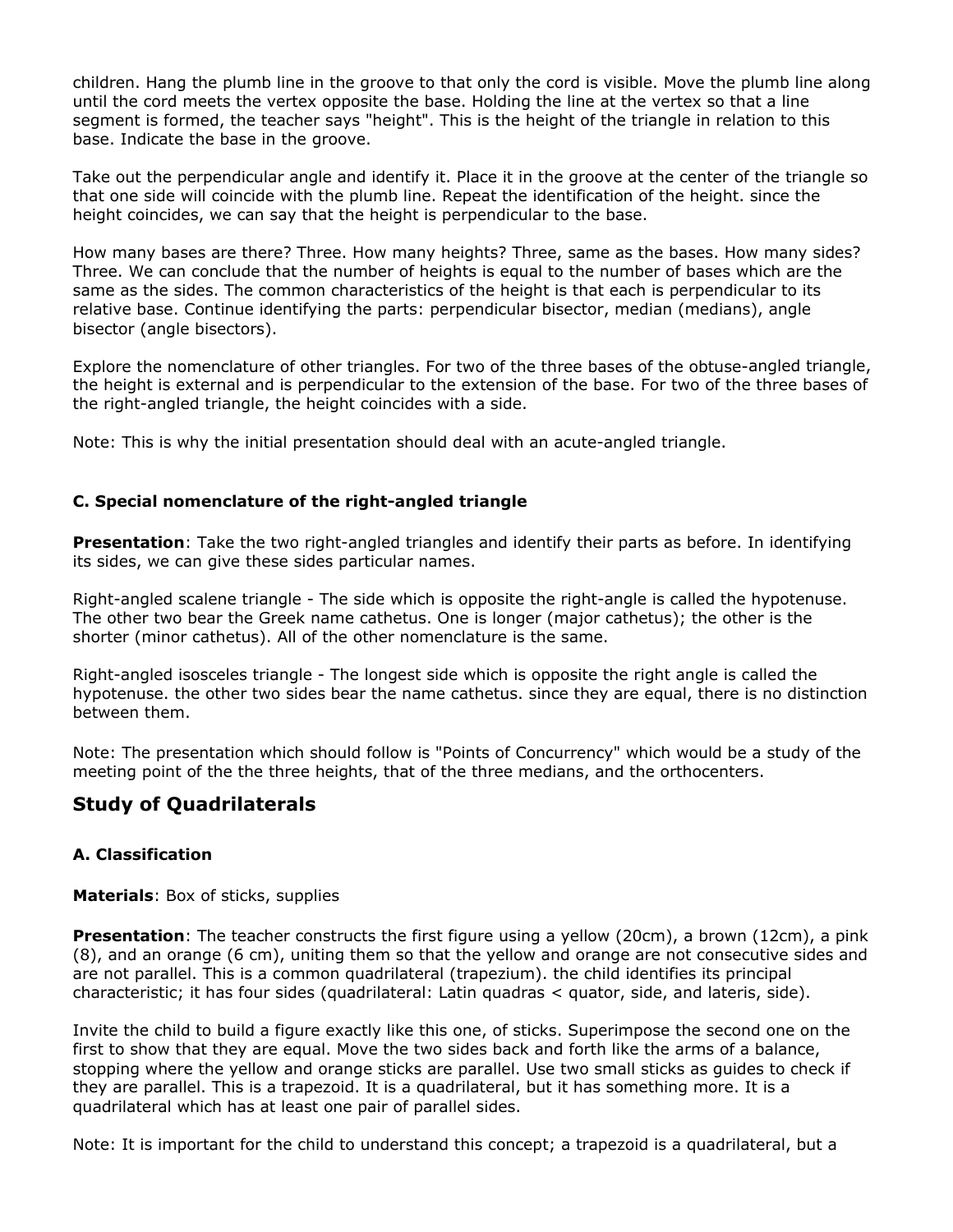quadrilateral is not necessarily a trapezoid.

Invite the child to choose two pairs of like sticks; join them to form two angles, then unite them to form a quadrilateral in such a way that two sticks of the same color do not touch. This is a common parallelogram. It has two pairs of parallel sides (indicate these pairs). The common parallelogram is a quadrilateral with two pairs of parallel sides. Is it also a trapezoid? Yes, but it has something more. Invite the child to construct with the sticks the same figure as before - the parallelogram. Superimpose this figure on the other to show that they are equal. Stand the figure on end and using the measuring angle as a guide, straighten the sides until the side coincides with the measuring angle. If one angle of this quadrilateral is a right angle, then all of the others will also be right angles. This is a rectangle. It is a parallelogram with all right angles. The previous figure was just a common parallelogram, whereas this parallelogram is no longer common. It has all right angles.

Is the rectangle a parallelogram? Yes, it has two pairs of parallel sides. Is the rectangle a trapezoid? Yes, it has at least one pair of parallel sides. Is it a quadrilateral? Yes. Is the common parallelogram a rectangle? No.

Invite the child to unite four like sticks. This is a rhombus. It is a parallelogram with equal sides. Is the rhombus also a rectangle? No. Is it a parallelogram? Yes. Is it a common parallelogram? No. Is it a trapezoid? Yes. Is it a quadrilateral? Yes. Is the rectangle a rhombus? No.

Invite the child to reproduce the previous figure. Superimpose one on the other to show that they are equal. As before, stand the figure on end to straighten its sides, using the measuring angle as a gauge. This is a square. It is a parallelogram ... (is that all I need to say? No) .... with equal sides ... (is that enough?) .... with right angles. Repeat the definition. By saying that it has equal sides, the common parallelogram and rectangle are excluded. In order to exclude the possibility of being a rhombus, however, another quality must be added - right angles. Questions similar to those for the rhombus may be posed.

These are all the quadrilaterals of reality.

#### **B. Quadrilaterals - Types of trapezoids**

**Materials**: Box of sticks, supplies Geometry cabinet insets, reading labels -"square", "rhombus", "rectangle", "trapezoid" Additional insets: common quadrilateral, common parallelogram, three trapezoids (all except the equilateral) Second level reading labels - "common quadrilateral", "common parallelogram", "isosceles trapezoid", "scalene trapezoid", "right-angled trapezoid", "scalene trapezoid", "right-angled trapezoid", "obtuse-angled trapezoid"

**Presentation**: Isolate the trapezoid previously constructed with sticks. In order to extend our family of trapezoids, we must first know its parts. The two sides which are parallel are bases. Identify the other two as sides. Are the sides equal? No. This is a scalene trapezoid. Recall the meaning of scalene from the triangles.

Invite the child to take four sticks, two of which are equal. Unite them so that the two sticks are not touching each other. Arrange them so that the two bases are parallel. Identify the two bases and the two sides. Are the two sides equal? Yes. This is an isosceles trapezoid.

The teacher takes four sticks (yellow - 20cm, black - 10cm, orange - 6cm, brown 12cm) and unites them so that the yellow and black sticks form the parallel sides. Identify the bases and the sides. Use the measuring angle to show that a right angle is formed by the perpendicular side. This is a rightangled trapezoid.

The teacher takes four sticks (yellow - 20cm, green - 14cm, red - 8cm, brown 12cm) and unites them so that the yellow and green sticks form the parallel sides. Use the measuring angle to identify the two obtuse angles. They are opposite each other. This is an obtuse-angled trapezoid.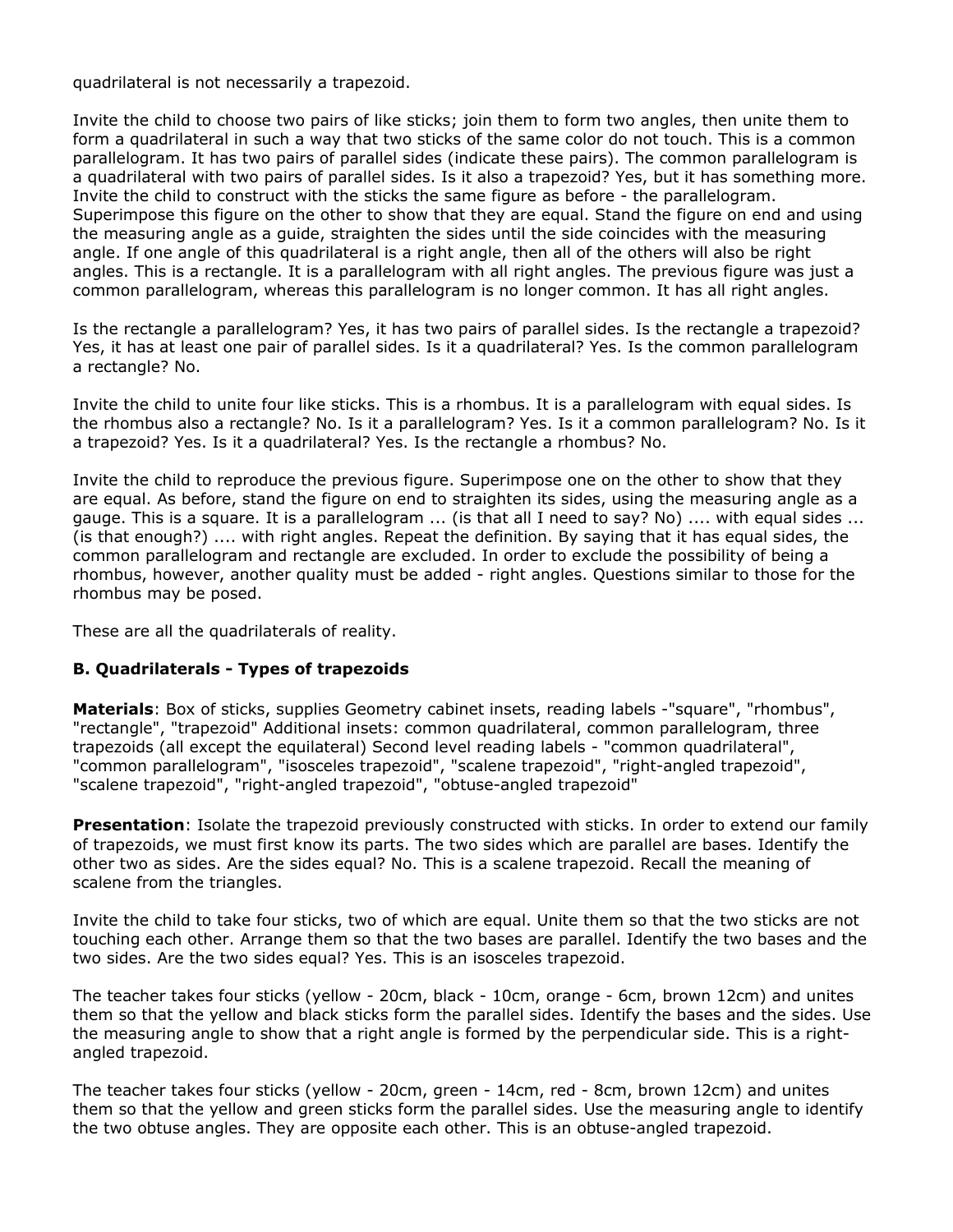Note: It is not so much the number of obtuse angles, but the opposite position of the obtuse angles which is important. This is the only trapezoid which can be divided into two obtuse-angled triangles.

Bring out all of the quadrilateral formed with sticks (common quadrilateral, the trapezoids, common parallelogram, rectangle, rhombus, square) and organize them as the child recalls the name of each. Bring out the old labels and match them to the figures, This old label "trapezoid" will be of no use anymore, and discard it. Bring out the new labels and match them accordingly. Each member of the family of trapezoids has its own characteristic; therefore they each have a different name.

Match the insets of the geometry cabinet with the figures: square, rectangle, rhombus. Before the trapezoid was known only as a trapezoid. Identify its other characteristic: isosceles. Bring out the additional insets and match them as well.

#### **C. Quadrilaterals - Classification according to set theory**

**Materials**: All the quadrilateral insets (of previous presentation) Board covered with paper Blank labels, pen

**Presentation**: Like the portrait gallery to be found in the houses of noble families, the family of quadrilaterals has its own gallery, which has six portraits of the six members of the quadrilateral family. But instead of walking with our feet, we have strolled with our minds through this gallery of the quadrilateral. Now that we have examined these figures one by one, face by face, we must look at this family of quadrilaterals together, as a whole. We must look at the interrelationship of the members of this family. As we stroll along, we notice similar features in their faces. But in the family of quadrilaterals, we see increasing perfection as we go through the generations. This is like looking at the genealogical tree of the family. With the last descendant of this family the square, we have the perfect quadrilateral. It is the only quadrilateral which is a regular polygon. In this family of geometry we see increasing perfection in the last descendants. This is in contrast to some noble families where we see degeneration in the last descendants.

Place all of the insets on the board in a random group. Draw a circle around the figures. This is a gallery. All of these portraits belong to the family of quadrilaterals. Write a label "quadrilateral" and place it inside the circle. They are all quadrilaterals because they all have four sides.

Isolate the common quadrilateral and the label to one side of the circle, draw a circle around the remaining figures. These are all trapezoids. Place a label inside the circle. "trapezoid" All of these quadrilaterals have at least one pair of parallel sides.

Isolate the four trapezoids and the label to one side of the circle and draw a line around the remaining figures. These are all parallelograms. Place a label in the circle. All have two pairs of parallel sides.

Isolate the square and the rectangle and draw a circle around them. These are rectangles. Place a label in the circle. They are parallelograms with four right angles. Recall that a square was included in the drawer of rectangles.

Place the rhombus and draw a circle in such a way that the rhombus and the square are included in the circle. These are rhombi. Place the label on the rhombus side of the circle. They are parallelograms with four equal sides.

Place a label for the square in the intersection of these two sets. This means that the intersection of the set of rhombi and rectangles is the square.

It is interesting that at the end of our visit to this portrait gallery, we see one family member who is perfect and marvellous. His portrait is placed between the portraits of his father and his mother. As it sometimes happens in nature, this child has inherited the best qualities of both parents.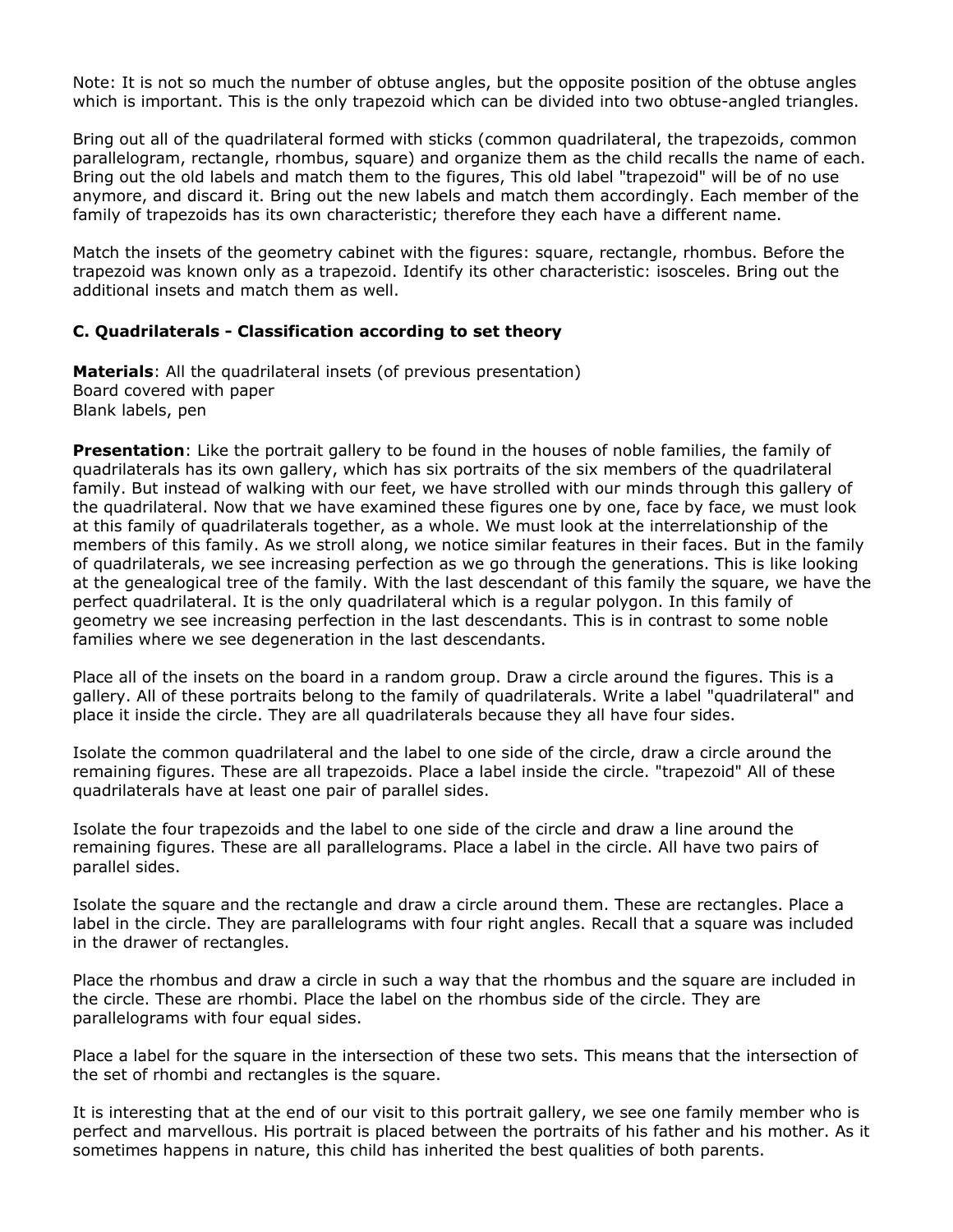In the set of quadrilaterals, the child is the square. His father and mother are the rectangle and the rhombus. The square has the distinctive characteristics of the rhombus: equal sides. The square is the perfect quadrilateral; it is the only regular polygon among all of the quadrilaterals.

### **D. Parts of the Quadrilateral**

Notes: The nomenclature of quadrilaterals, and other polygons with more than four sides, will present some difficulties, because, unlike the triangles, not all quadrilaterals have the same nomenclature. Also the stick figures must be used in order to identify the diagonal.

**Materials**: Quadrilaterals made previously with sticks Insets of the quadrilaterals Stand, small plumb line, perpendicular angle Box of sticks, supplies

**Presentation**: (Square). Isolate the square made of sticks and invite the child to name it and recall its characteristics. Let's examine the parts of this figure. the teacher points to each part as it is named: Surface ...perimeter... Where there are more than one the teacher names and identifies each singularly, then gives the plural ... side (sides), angle (angles), vertex, (vertices), base (bases).. to identify the base, stand the figure on its side. We can conclude that each side can serve as a base. Repeat with the inset.

Place the figure in the stand and drop the plumb line into the opening. Move the plumb line along until it coincides with one of the sides ... "height" ... Continue moving the plumb line along whispering ... "height, height, height" ..... when the plumb line coincides with the other side, say aloud, "height". Place the perpendicular angle beside the figure to determine that the height is perpendicular to the base. The principle heights are those two on the sides. all the segments in between are also heights but in reality they are all the same height; they are all equal. Repeat the experience with other bases.

Did you notice that I had to concentrate on keeping the square erect in this stand? If I let it slant, it is no longer a square. This figure needs a support. Line up the neutral sticks and find the one that corresponds to the sticks used for this square. Join it at two opposite vertices. This segment which connects two non-consecutive vertices is the diagonal (diagonal: Greek *dia*, through, and *gonia*, angle; thus the line that goes through the angle). We can say that for the quadrilaterals the diagonal is one of the most important elements.

Note: Dr. Montessori suggests that at this point we introduce the story of construction to show the importance of the diagonal. It keeps the roof from opening up.

Notice that the diagonal divides the square into two triangles. The triangle is the constructor of this figure. Place another stick along the other diagonal to show that the square is divided into four triangles. Again the triangle is the constructor.

(Rhombus). As before use the stick figure to identify ... surface, perimeter, side (sides), angle (angles), vertex (vertices), base (bases) ... In identifying the height, proceed as before this time staying silent until the plumb line coincides with the first top vertex ... "height". Continue, whispering "height, height, height", until the plumb line coincides with the second bottom vertex. silence prevails until the plumb line coincides with the extreme top vertex ... "height". All of these heights are equal. The first principle one is internal. The second was external, and was perpendicular to the extension of the base. These are relative to this base.

Repeat the experience with the other bases and those of the inset. Lastly, identify the diagonals.

(Rectangle). Identify: surface, perimeter, side (sides), angle (angles), vertex (vertices), base (bases) ... These four bases are equal in pairs. Identify the height as for the square. Notice that the heights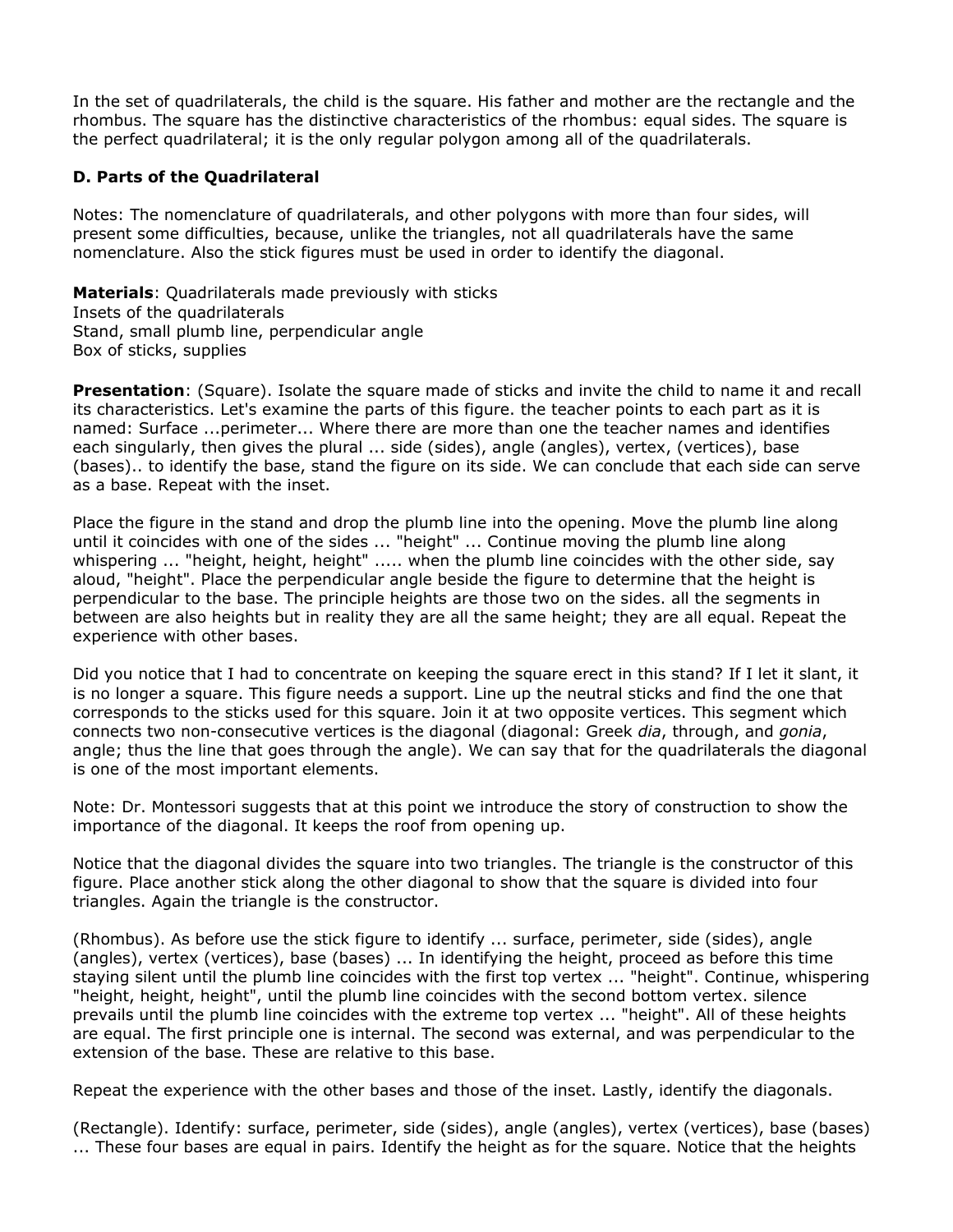are equal in pairs. If the base is long, the height is short, and if the base is short, the height is long. How many heights are there? Two. Identify the diagonals.

(Common Parallelogram). Identify the same parts as before. Notice that the bases are equal in pairs. Identify the heights as for the rhombus, and make the relative observations as for the rectangle. How many different heights are there? Two. Identify the diagonals.

(Trapezoid). Begin with the most general: the scalene trapezoid. Examine the parts as before: surface, perimeter, side (sides), angle (angles), vertex (vertices), diagonal (diagonals). Identify the two sides which can be bases. They are parallel. The other two can never be bases. Notice that in all of the parallelograms all of the sides served as bases. here, however, only two of the four sides can serve as bases.

Identify the longer (larger) base and the shorter (smaller) base. The other two sides which are not bases are called legs. (Recall the etymology and the story of the Greek table)

Since the number of bases has decreased in relation to the number of sides, the number of heights will also decreases. Identify the height as before, saying "height" when the plumb line coincides with the first top vertex, whispering "height, height" as it moves along, saying "height" as it coincides with the second top vertex and silence as it continues along. Repeat with the other base. How many heights are there? Only one, for they are all equal.

Identify median

- the line segment which connects the midpoints of the two legs; and joining line of the midpoints of the parallel sides

- the line segment which connects the midpoints of the bases.

Identify the nomenclature of the isosceles trapezoid in the same way. Notice that the legs are equal. The joining line of the midpoints of the parallel sides corresponds to one of the heights.

Identify the nomenclature of the right-angled trapezoid. One of the legs is perpendicular, thus it corresponds to the height.

The nomenclature of the obtuse-angled trapezoid is the same as before. Since one height is external, identify the heights for the rhombus.

Note: For the following presentation, the common quadrilateral was enlarged so that the longest side was 20cm. #1 - plain, #2 - one diagonal drawn on each side, #3 - cut along one diagonal resulting in two triangles with the black line along one side each.

(Common Quadrilateral). Identify each part as before: surface, perimeter, side (sides), angle (angles), vertex (vertices), diagonal (diagonals) (use #2). seeing that nothing is new, the teacher asks after identifying each part - "Where's the difficulty"?

Stand up the figure. Where is the base? Is it this? Try all four of them. We'll realize which is the base when we find the height. Discover that each base has two different heights. It can't be! The secret of this figure is that it has no base and therefore it has no height.

(Solving for the area). When we calculate the area we must multiply the base times the height. How can we calculate the area of this figure which has no base and no height? This is where the triangle becomes important. We must decompose the quadrilateral into triangles by tracing the diagonal (use #2, then #3, superimpose the triangles on the quadrilateral to show equivalence). With these triangles, we have no problem calculating the area because each triangle has as many heights as bases. Calculate the area of each and add.

We can conclude that the common quadrilateral has neither a base, nor a height, thus the diagonal has an important role. When we must calculate the area of such a figure, we must divide the figure along the diagonal.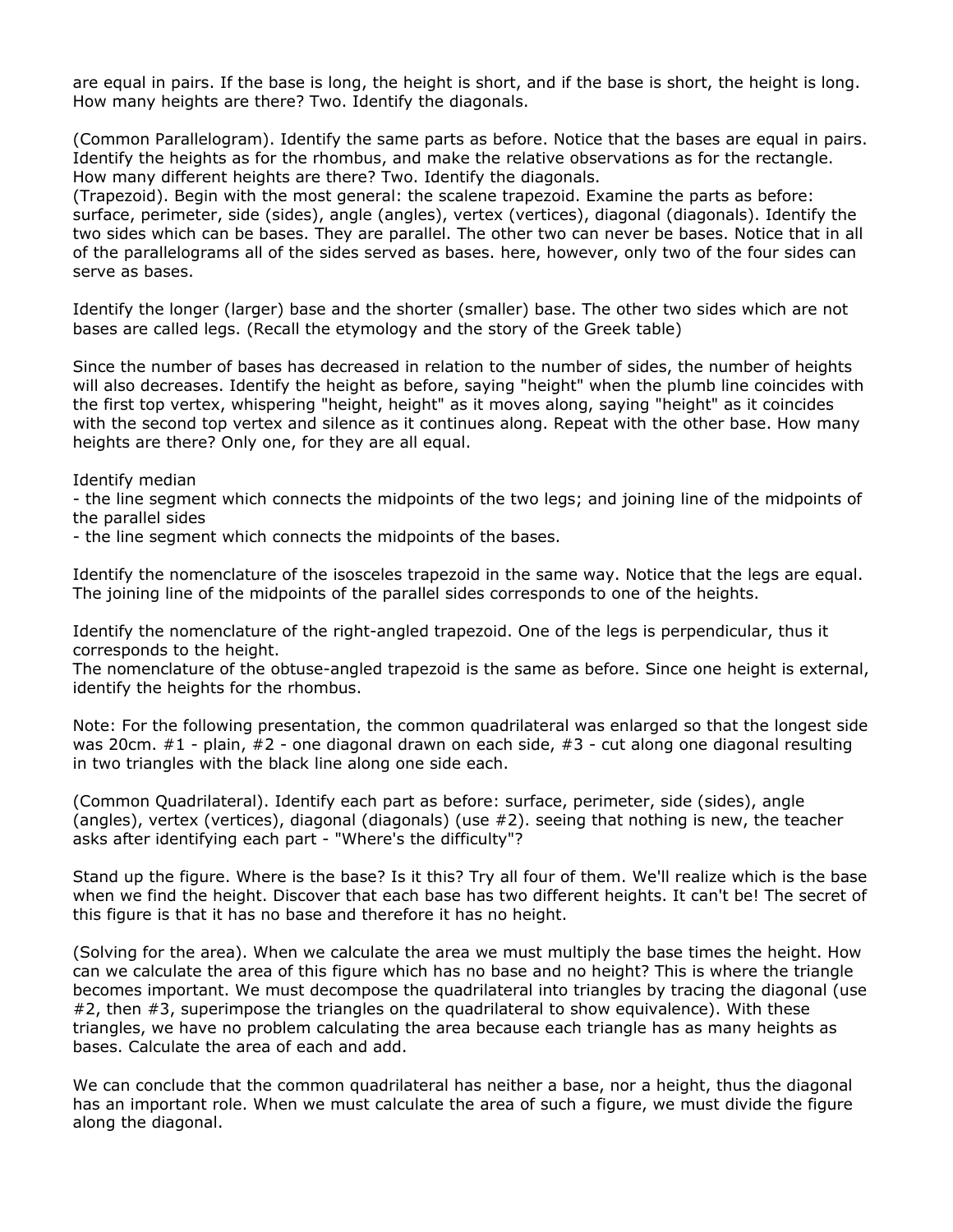# **Polygons with More Than 4 Sides**

# **A. Parts of Polygons**

**Materials**: Box of sticks, supplies "Polygons" drawer of the geometry cabinet

**Presentation**: Invite the child to choose any five sticks and write them. The teacher arranges the figures so that it is convex. Ask the child to count the sides and identify the figure - 5, pentagon. Give the nomenclature as before: surface, perimeter, side (sides), angle (angles), vertex (vertices). In order to make this figure stable the teacher attaches one stick and identifies it as a diagonal. Since it still is not stable, the teacher adds a second diagonal.

Notice that a triangle did not met a diagonal. The quadrilateral, having four sides (one more than the triangle) needed one diagonal to make it stable. This divided the quadrilateral into two constructive triangles. Here with a pentagon (having one more side than the quadrilateral) two diagonals were needed. They divided the figure into 3 constructive triangles. For a hexagon 3 diagonals will be needed.

Identify one angle. Next to it is a successive angle. The next angle is not successive, and there is a diagonal. The next angle is also not successive, and there is the other diagonal. The last angle is a succeeding angle. A line connecting this (first) angle with a succeeding angle is merely a side. However, a line connecting this angle with a non-successive angle forms a diagonal.

Examine the other angles as a focal point. Each time it is possible to make two diagonals, and three constructive triangles.

Take the polygon from its drawer. Ask the child to identify it and its particular characteristic pentagon, having equal sides (turn it in its frame as proof) thus, a regular pentagon.

Repeat the nomenclature as before; everything is the same. There are three other parts which only pertain to the regular polygon. This knob indicates the center of the figure. A line form the center to any vertex is a radius. Even a line from the center to the midpoint of any side is also a radius, but it has a special name: apothem. Three period lesson.

Examine the other figures as well.

#### **Exercises**:

classified nomenclature command cards

# **Comparative Examination of Polygons**

(Triangle). What is the distinctive characteristic of the triangle? what did it have? Everything. This is because the triangle is the constructor. The only thing the triangle did not have was a diagonal. It does not need a diagonal because it is stable without it. All of the angles are successive.

(Quadrilaterals). The common most fundamental characteristic of quadrilaterals is their diagonal. All, except the common quadrilateral, had bases, and therefore they had heights. the common quadrilateral has no base, thus no height. It had to be considered in terms of the triangles formed by the diagonal.

(Polygons). The polygons have no base and therefore, no height. The regular polygon had improved nomenclature - center, radius, apothem. this is true also for the equilateral triangle and the square, because they are also regular polygons.

# **A. Study of the apothem**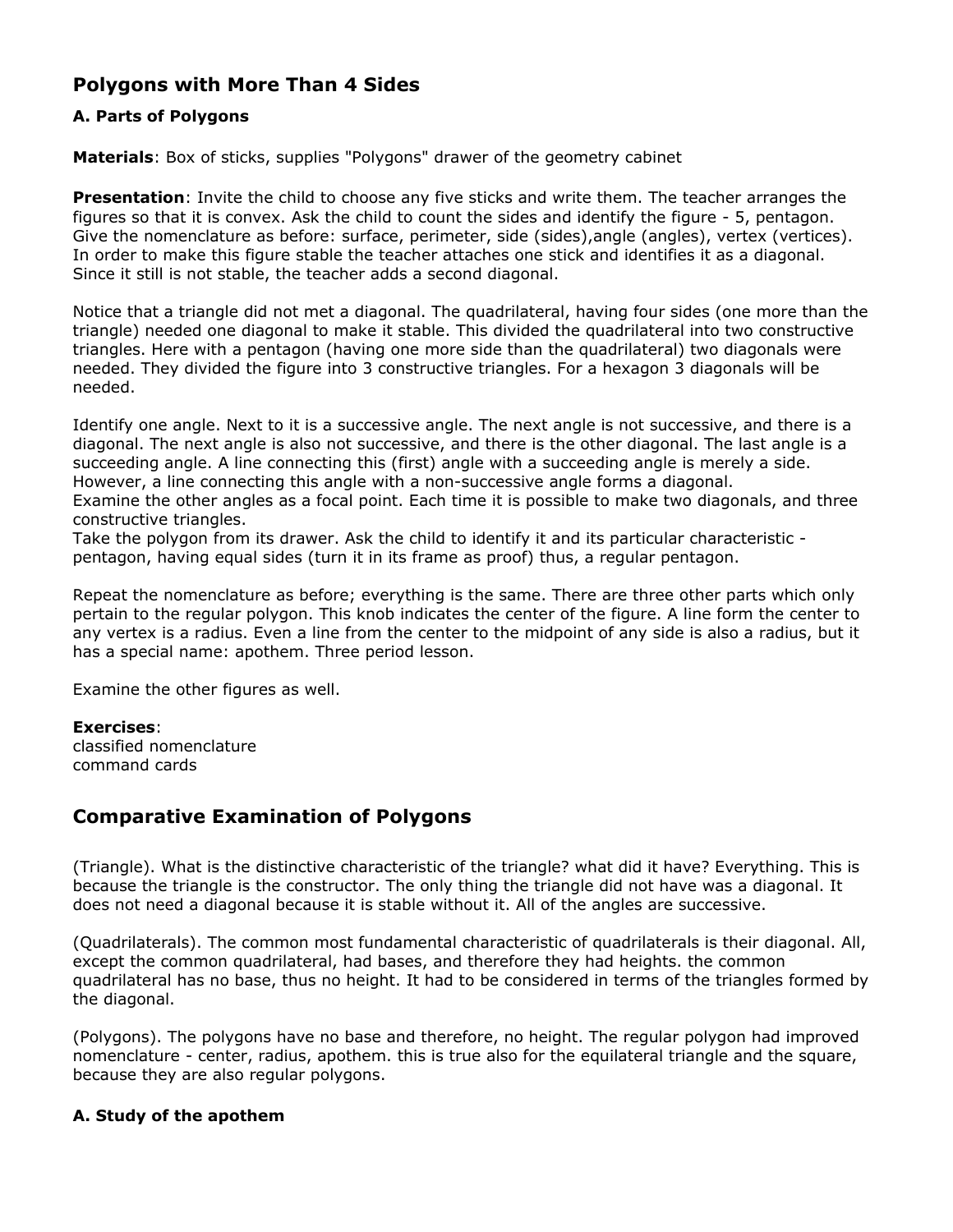#### **Intuition of the apothem**

This was given when the child studied the Parts of the Polygons. The regular polygons had three elements of nomenclature that was characteristic: the center, the radius, and a special radius called the apothem. The presence of two different radii indicates that two circles are also involved.

### **Identification of the apothem**

#### **Materials**:

Geometry cabinet: presentation tray, drawer of polygons Inset of a triangle inscribed in a circle Fraction inset of the square divided into four triangles

A special cardboard square (10cm diagonal and black dot in center

Box, entitled "Apothem", containing white cardboard circles, each radius is drawn in red and each circle corresponds to a regular polygon:

Polygon Sides Radius

triangle 3 approx. 2.5cm square 4 approx. 3.5 pentagon 5 approx. 4.0 hexagon 6 approx. 4.3 heptagon 7 approx. 4.5 octagon 8 approx. 4.6 nonagon 9 approx. 4.7 decagon 10 approx. 4.8

Note: All of the measurements of the radii are irrational numbers with the exception of that which is relative to the equilateral triangle. In that case, the radius of the inscribed circle is half of the radius of the circumscribing circle. Theorem: The area of the circumscribing circle is four times the area of the inscribed circle.

Note: The two new figures of the equilateral triangle and the square are introduced, because those same figures found in the presentation tray have sides of 10cm. Therefore it is impossible for the two original figures to be circumscribed by a circle which has a diameter of 10 cm.

**Presentation**: Recall the special nomenclature pertinent to regular polygons: center, radius, and a special radius called the apothem. Now we'll find out what's special about the apothem. The child may remember these three elements of nomenclature, but at this point he hasn't understood the reasoning.

Present the inset of the equilateral triangle inscribed in a circle. remove the circle insets and invite the child to classify the triangle. Verify that the sides are equal by tracing one side on a piece of paper and matching the other sides. Isolate the triangle at center stage left and get rid of the frame and circle segments.

Bring out the square fraction inset. Lift our two opposite triangle pieces and juxtapose to form a square. Take the red cardboard square. Superimpose the fraction pieces to demonstrate congruency. Place the cardboard square next to the triangle and get rid of the inset, since these constructive triangles have served their purpose.

Bring out the drawer of polygons and ask the child to line up the polygons (in a row with the triangle and square) naming them as he goes along.

We have eight regular polygons, all of which have a center, a radius, and a special radius - the apothem. Since there are two different radii, there must be two different circles. Bring out the circle inset and frame from the presentation tray, and place it above the series of polygons. This is the first of the two circles. this series contains the second circle. Invite the child to put the circles in order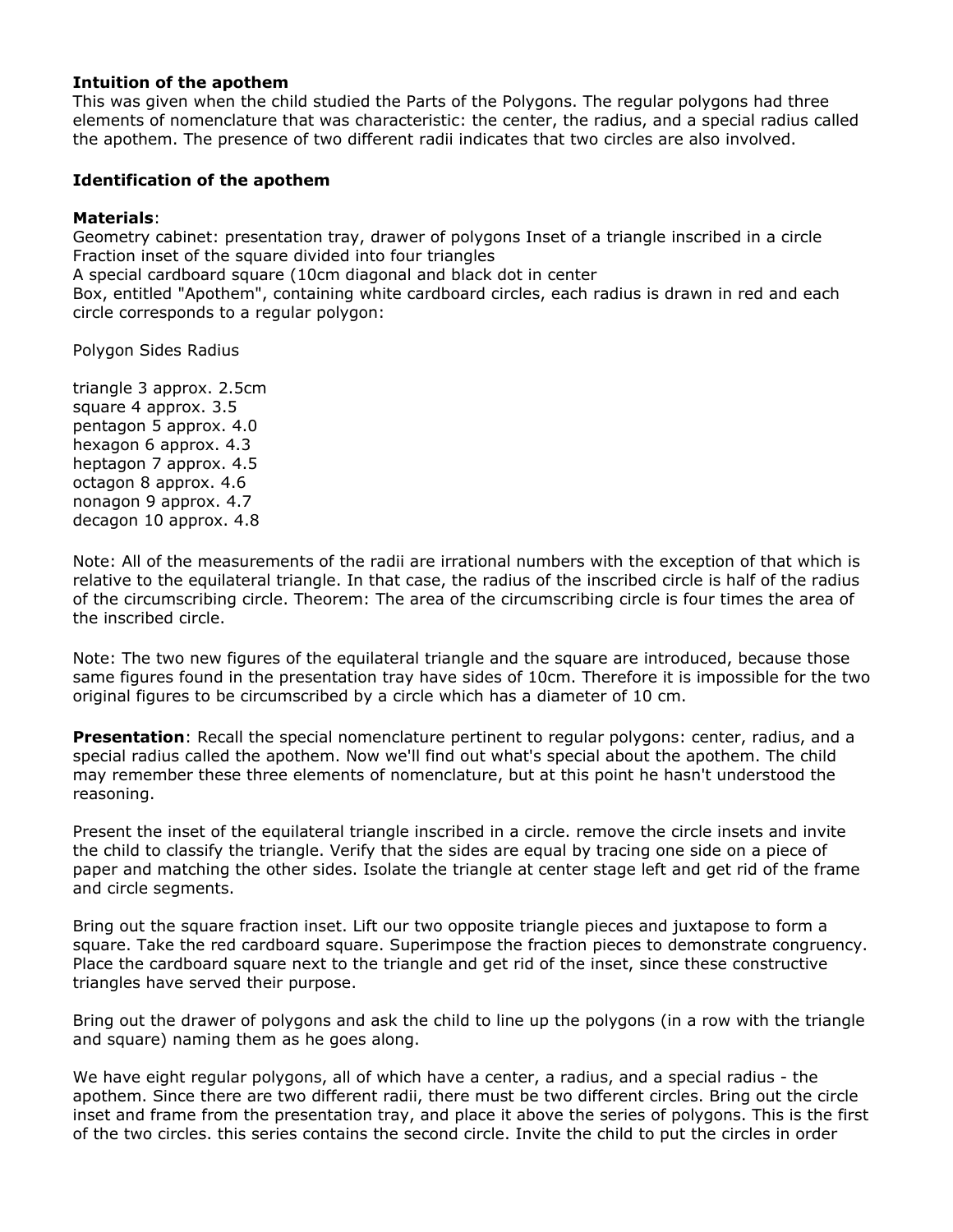from smallest to largest. Place each circle under a polygon. How interesting! The first circle is common to all polygons, but each polygon has its own circle. The triangle has this circle (indicate the circle inset) and this smaller circle (indicate the corresponding small cardboard circle) the square has ... and so on, for all polygons.

# **B. The polygon in relation to the first circle**

Remove the inset of the circle from its frame. Place the inset of the triangle in this frame. The circle holds it inside (circumscribe: Latin *circum* - around, *scribere* - write or draw). Place the two insets back to back to see this in another way. Hold the two insets back to back using two fingers of one hand on the little knobs. We can see that the center of the triangle coincides with the center of the circumscribing circle.

Place the triangle inset in the circle frame. Now we can try to find the radius. It is the segment which joins the center to one of the vertices. This radius is also the radius of the circumscribing circle. The teacher identifies the radius of the figure, then removes the triangle from the frame, inviting the child to identify the radius without the help of the circle.

# **C. The polygon in relation to the 2nd circle**

Take the white cardboard circle and superimpose it on the back of the triangle inset so that it is inscribed. Then rotate the circle so that the radius is perpendicular to the side of the triangle.

Because this line segment is perpendicular, it meets the midpoint of the side. This circle is inscribed by the triangle; it is contained within the triangle. Hold the triangle and circle as before to show that the centers coincide.

This line segment which joins the center of the polygon with the midpoint of one of the sides is that special radius called the apothem. It is also the radius os the inscribed circle.

(apothem: from a Greek verb meaning to bring down, thus the line segment is brought down (dropped) from the center of a regular polygon to one of its sides)

Ask the child to identify the apothem without the aid of the circle.

# **D. The polygon in relation to the 1st and 2nd circles simultaneously**

We've seen that the triangle is embraced by the first circle and it embraces the second circle. Place the inset in the frame wrong side up (extend off the edge of a table so the triangle is flush with the frame) and place the small circle on the triangle inset. We know that the three centers coincide; they have become one center.

Repeat the same procedure with all of the other seven polygons. After we can bring these facts to the child's attention: 1) Each time the number of sides of the regular polygon increases, so too, the size of the inscribed circle increases. 2) If the size of the circle increases, the length of the radius increases. The length of the radius varies from a minimum of 25 cm for the equilateral triangle to a maximum of just under 5 cm for the decagon. 3) As the number of sides of the regular polygon approaches infinity, as the inscribed circle becomes larger, the radius approached 5 cm the radius of the circumscribing circle. 4) When the inscribed circle of the polygon coincides with the circumscribing circle of the same polygon, the polygon no longer exists; it is identified in the circles. 5) The two radii coincide, because since there is no polygon; the circle are one. The radius of a circle can be regarded as the apothem of a polygon having an infinite number of sides,

**Age**: after 9 years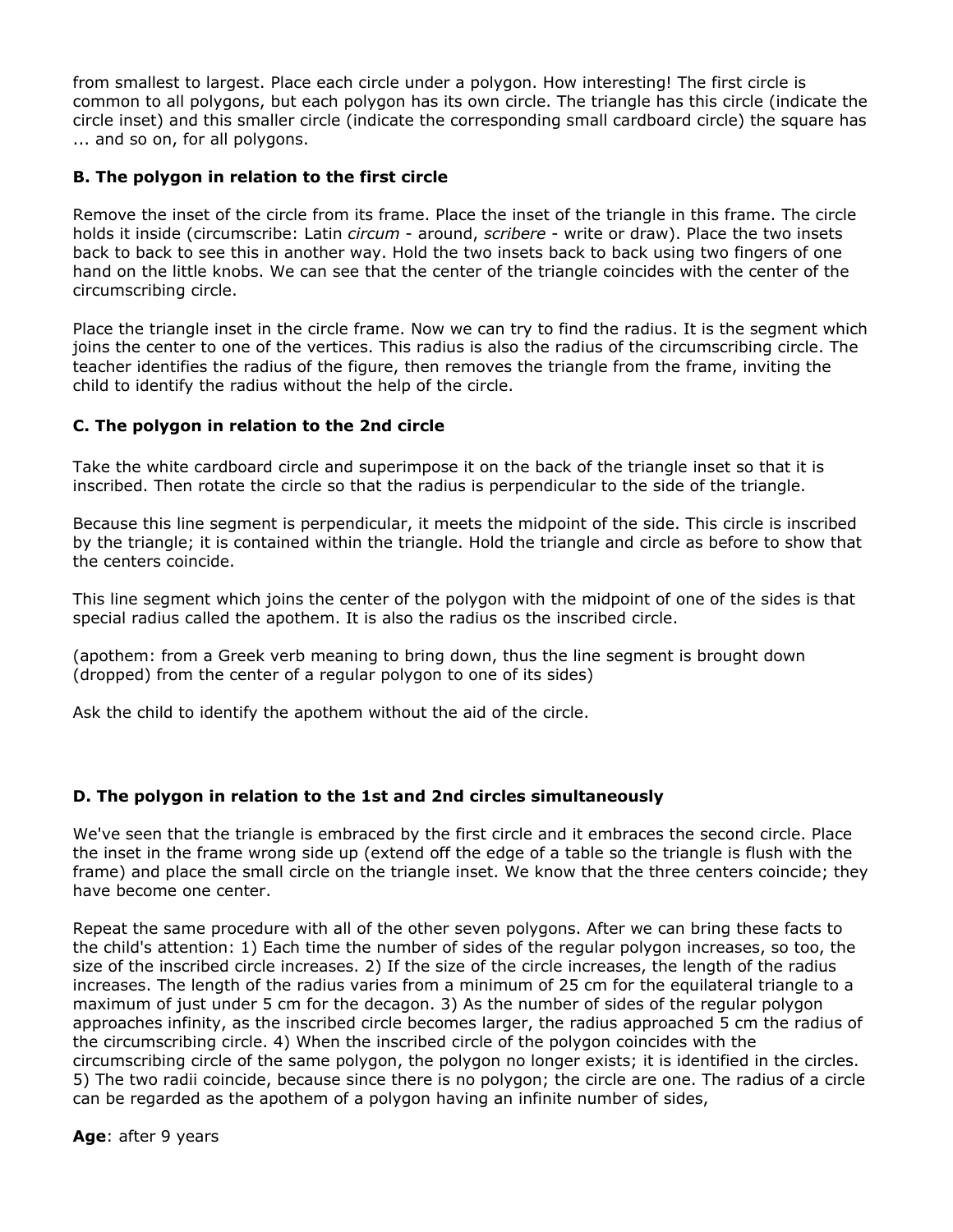# **From Irregular to Regular Polygons**

**Materials**: Box "regular and irregular polygons" which contains: Six special measuring angles: 1080, 1200, 1280 (approximately), 1350, 1400, 1440 Reading labels "equilateral and equiangular polygon", non- equilateral and non-equiangular polygons, equiangular but non- equilateral polygon, equilateral but non-equiangular polygon, regular polygon, irregular polygon, non- equilateral polygon, non-equiangular polygon, equilateral polygon, equiangular polygon Cardboard sticks (40 cm long) with a hole at one end only Box of sticks and supplies, measuring angle Geometry cabinet drawer of "polygons

Cards for 5-10, which have the greek roots on the other side

Note: For the child to understand the characteristics which determine regularity or irregularity of a polygon, we must examine more than one family of polygons, since the triangle will not be sufficient.

**Presentation**: Invite the child to build an acute-angled scalene triangle or any other triangle he'd like except the equilateral triangle. Classify the triangle which was constructed by calling attention to whether its sides or its angles are equal: Are the sides equal? no, this is a non-equilateral triangle. (write the label in black: non-equilateral triangle) Are the angles equal? no, this is a non-equiangular triangle. (write another label)

Invite the child to construct with the sticks the triangle which he was forbidden to build before. Ask the same questions and write the two separate labels: equilateral triangle, equiangular triangle. Now each triangle has two labels: one which refers to the classification of its sides and one which refers to its angles. Read them. We want to make one label for each. Tear off "triangle" on one of them. Read what's left. We need the word "and". Write "and" in red and place it between the adjectives. Repeat the experience for the second. Now we can make new labels for each one (no color distinction for and anymore). Read the labels. "non-equilateral and non-equiangular triangle", "equilateral and equiangular triangle". All of the goodness is in one, while all the badness is in the other. Two negative qualities give an irregular triangle. Two positive qualities give a regular triangle. Set these figures aside.

Invite the child to construct a common quadrilateral, any trapezoid, or a common parallelogram. As before classify the figure by asking: Are the sides equal? Are the angles equal? After each answer, make the appropriate classification and write a label. Unite the two adjectives with and in red as before. Read the parts and rewrite a new label (all in one color): non-equilateral and nonequiangular quadrilateral.

Invite the child to build a rectangle. Use the measuring angle to verify that one angle is a right angle, therefore all are right angles. Classify the figure as before writing two labels. Notice that this is the first time a figure has one positive quality and one negative quality. Tear off the adjectives and eliminate one noun. Decide on which one shall come first. Read the two adjectives; we need the work but this time. Write but in red and place it between the adjectives. Read it and write new label: equiangular but non-equilateral quadrilateral.

Note: this use of conjunctions *and*, *but* will aid the development of set theory.

Invite the child to build a rhombus. Proceed as before. The label reads equilateral but nonequiangular quadrilateral.

Lastly the child constructs a square. Proceed as before. Equilateral and equiangular quadrilateral.

Align the four quadrilaterals and their labels in the order of which they were presented. Two negative qualities produce an irregular quadrilateral. One positive quality and one negative quality still produce an irregular quadrilateral. Two positive qualities produce a regular quadrilateral. Bring to the child's attention the progression towards perfection.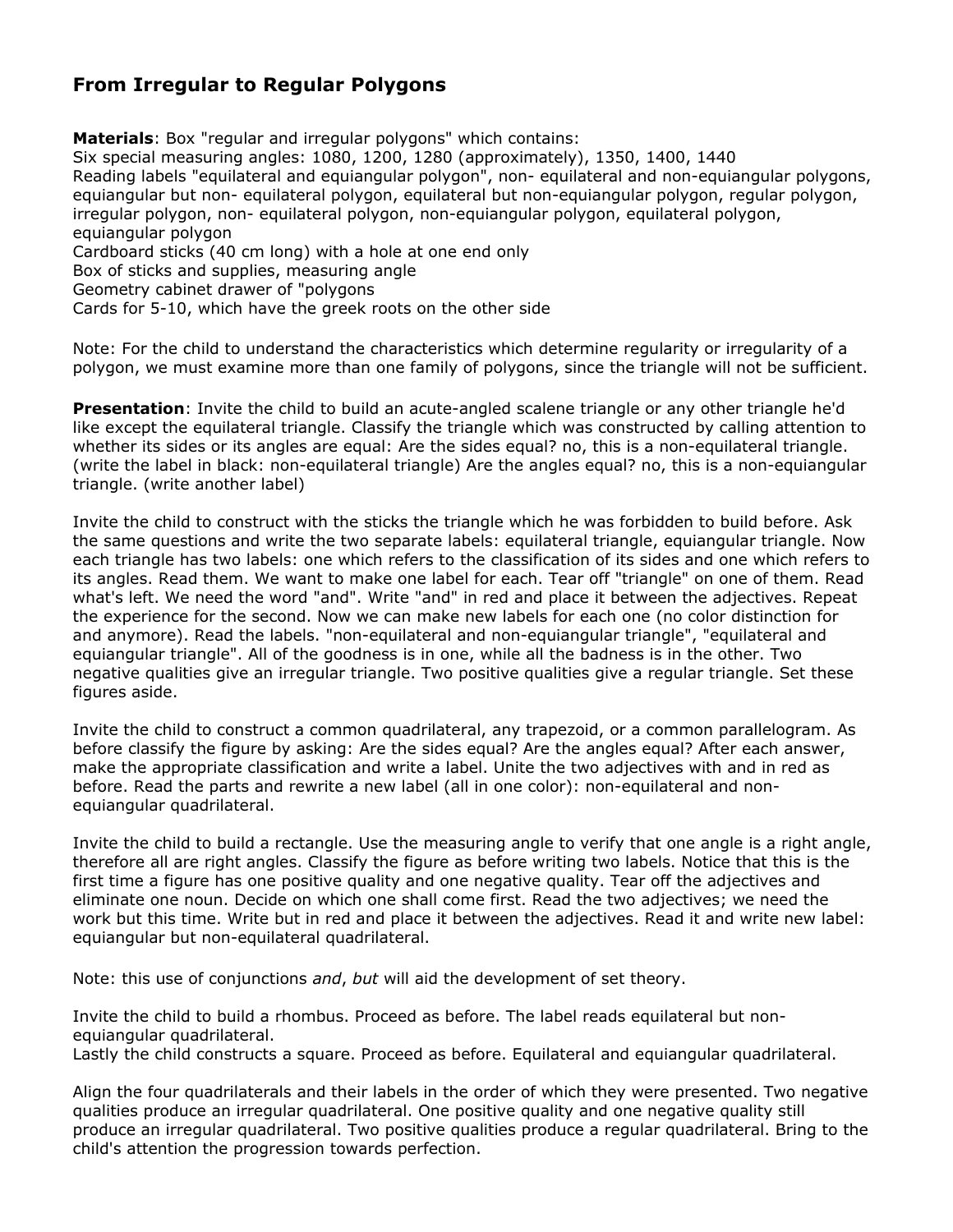Place the six figures just built - triangles and quadrilaterals on the table with labels. In both families we have the two extremes. Each family has two opposite figures: one has two negative qualities, the other has two positive qualities. But only the family of quadrilaterals has two intermediary figures which constitute the passage from imperfect to imperfect.

At this point we can begin to make some generalizations: a polygon is regular when it is equilateral and equiangular at the same time.

Game: Examine the quadrilaterals. Why is this common quadrilateral not regular? This rectangle seems to be regular for it has equal angles. (mention this positive quality first to show the move toward perfection) Have the child find the bad quality - the sides are not equal. The sides are equal in pairs. That's not enough. repeat the procedure with the rhombus. Finally the last one is perfect; it is regular.

Ask the child to choose five sticks at random and join them. Identify the figure: 5 sides, pentagon. As before classify the figure, write the two separate labels. Unite the qualities with and in red. Rewrite the label non-equilateral and non-equiangular pentagon". Invite the child to unite five equal sticks and arrange the figure so that it is not equilateral. Proceed as before. The last label will read equilateral but non-equiangular pentagon.

The third figure which must have the opposite qualities of the last, will be more difficult to build. Present the special measuring angles. Using the drawer of pentagons insets, we can find the figure to go with each measuring angle. Lay out the numeral cards 5-10 in a row. Take any measuring angle and place it on the back of an inset, matching the angles. The child copies this information into his notebook.

Remove all of the measuring angles except that which pertains to the pentagon. Ask the child to take these sticks: red(8), black(10), brown(12), pink(16), blue(18); and unite them :red-pink-brownblack-blue. Check their angles with the pentagon measuring angle. Classify this figure as before. equiangular but non-equilateral pentagon. Ask the child to unite five equal sticks. Control the angles with the appropriate measuring angle. Proceed as before. equilateral and equiangular pentagon.

Observe that in the family of pentagons, the same thing happened as with the family of quadrilaterals. There are two extremes and two mediators. Identify the irregular and regular pentagons. The two intermediary figures demonstrate the passage from imperfect to perfect.

Proceed as before. In the examination of polygons having more than four sides, we use one with an odd number of sides and one with an even number of sides.

Notes: When the child is working alone, he may not remember the colors of the sticks for the third figure, or their order. For this reason the cardboard sticks are provided.

Unite two sticks and use the measuring angle to form the desired angle. As each successive stick is added, check the angle formed with the measuring angle. For the last side, try the sticks from the box. If one cannot be found, measure off a cardboard stick. Cut it, punch a hole and attach it. Check the angles with the measuring angle.

#### **Materials for Exercises**:

additional inset figures envelope containing cardboard figures "convex polygons" 3 irregular pentagons, hexagons, octagons, nonagons,decagons: one for each of the irregular classifications box "regular and irregular polygons" several cords or circumferences (for making sets)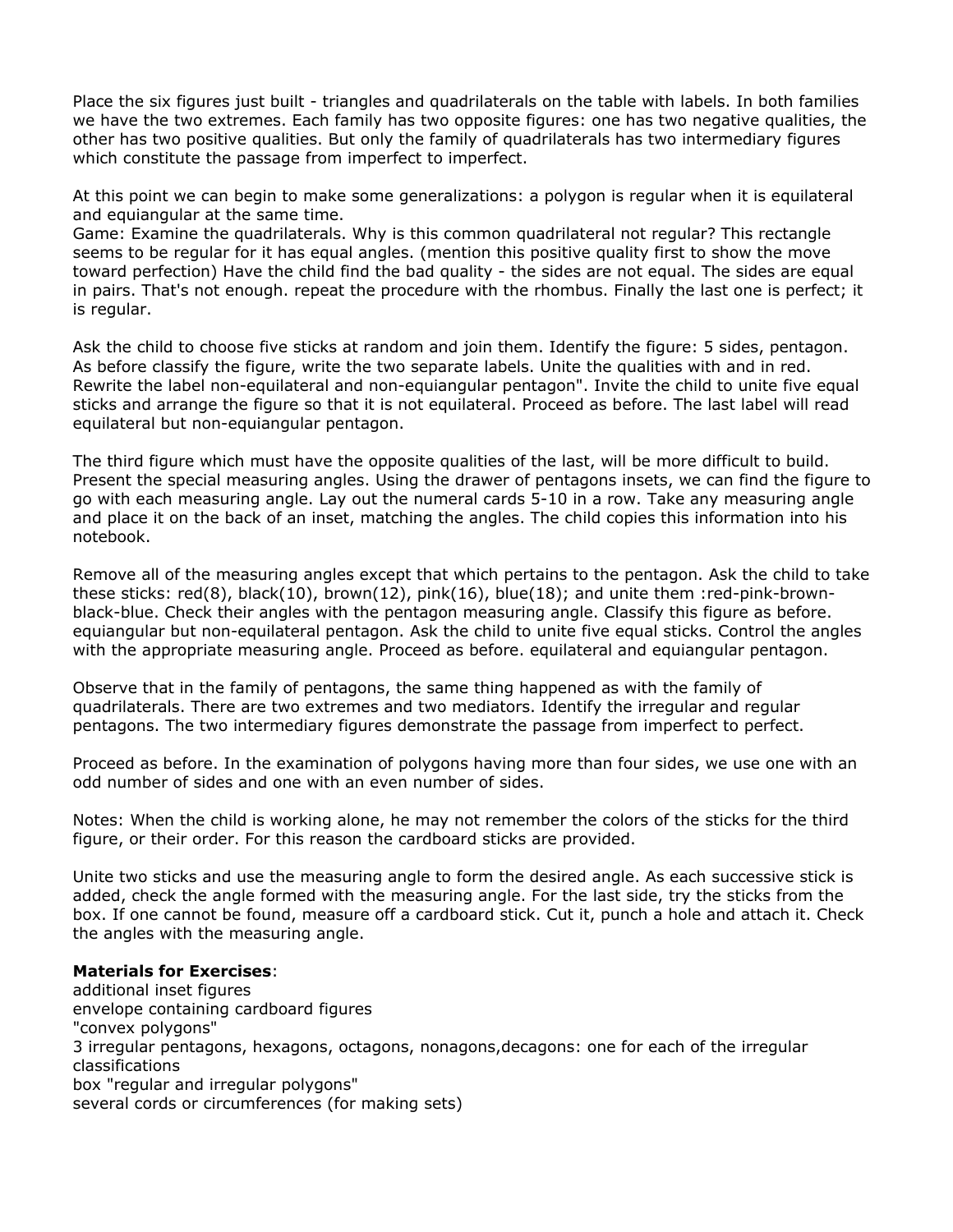**First Exercise**: Ask the child to read the four long labels; observe that "polygon" has ben substituted for the name of the family (triangle, quadrilateral, etc.)

Isolate two of these labels "equilateral and equiangular polygon", non-equilateral and nonequiangular polygon". Take all of the triangles (from cabinet and from the box of additional insets) and classify them, making two groups under these two headings. Since two equilateral triangles are identical, one can be removed. Also one of the acute-angled scalene triangles can be eliminated. Bring out the two smaller reading labels - irregular polygons and regular polygons and place them accordingly above the headings. The child can copy this into his notebook, tracing the insets, or substituting the reading labels and making two lists.

Proceed with the family of quadrilaterals. This time all four long labels will be needed. Place them in order: negative, 2 mediators, positive. The child takes out all of the insets and classifies them. (eliminate one square) Place the two small labels above the headings. "Irregular polygons" includes the first three columns.

Proceed with the pentagons. The four labels are needed again. But there is only one inset. Classify it. Bring out the envelope of Convex Polygons, and invite the child to find more pentagons. Use the measuring angle to verify classification. Place the two small labels above the headings. Proceed with the other polygons.

**Second Exercise**: (Triangles) Place the two circumferences on the table side by side. Place the labels "equilateral polygon", equiangular polygon" in one circle, and "non-equilateral polygon", "nonequiangular" in the other. Invite the child to place all of the triangle insets in their respective places (again eliminating the duplicates). Only one is perfect. Superimpose the two circumferences to make an area of intersection. What triangle has the qualities of both sets? None. Why? Because there are no mediators in the triangle family. Place the labels "regular polygon", "irregular polygon" appropriately.

(Quadrilaterals) With the circumferences side by side, place the labels "equilateral polygon", equiangular polygon", one in each circle. Classify all of the quadrilaterals (excluding the duplicate rectangles). Only a few of our quadrilaterals have these characteristics. One figure is found in both sets - the square. Superimpose the circles and place one square in the intersection; eliminate the other. Place the labels "regular polygon" - in the intersection; "irregular polygon" - so that it touches both sets, though separately.

(Pentagons, etc...) Proceed as for quadrilaterals with other polygons.

The child copies his work by tracing the insets or substituting the names of the figures.

# **Construction of Polygons**

Note: This activity pertains to all polygons.

**Materials**: Different colored drinking straws, scissors, yarn, Upholsterer's needle

**Exercise**: Following command cards, the child constructs the figures, using diagonals as needed for stability. For sides of equal length, the child should use straws of the same color.

# **Circle - Level One**

**Materials**: Box of sticks, supplies, board, red pen Fraction insets of the circle; whole, half, one other Inset of the triangle inscribed in a circle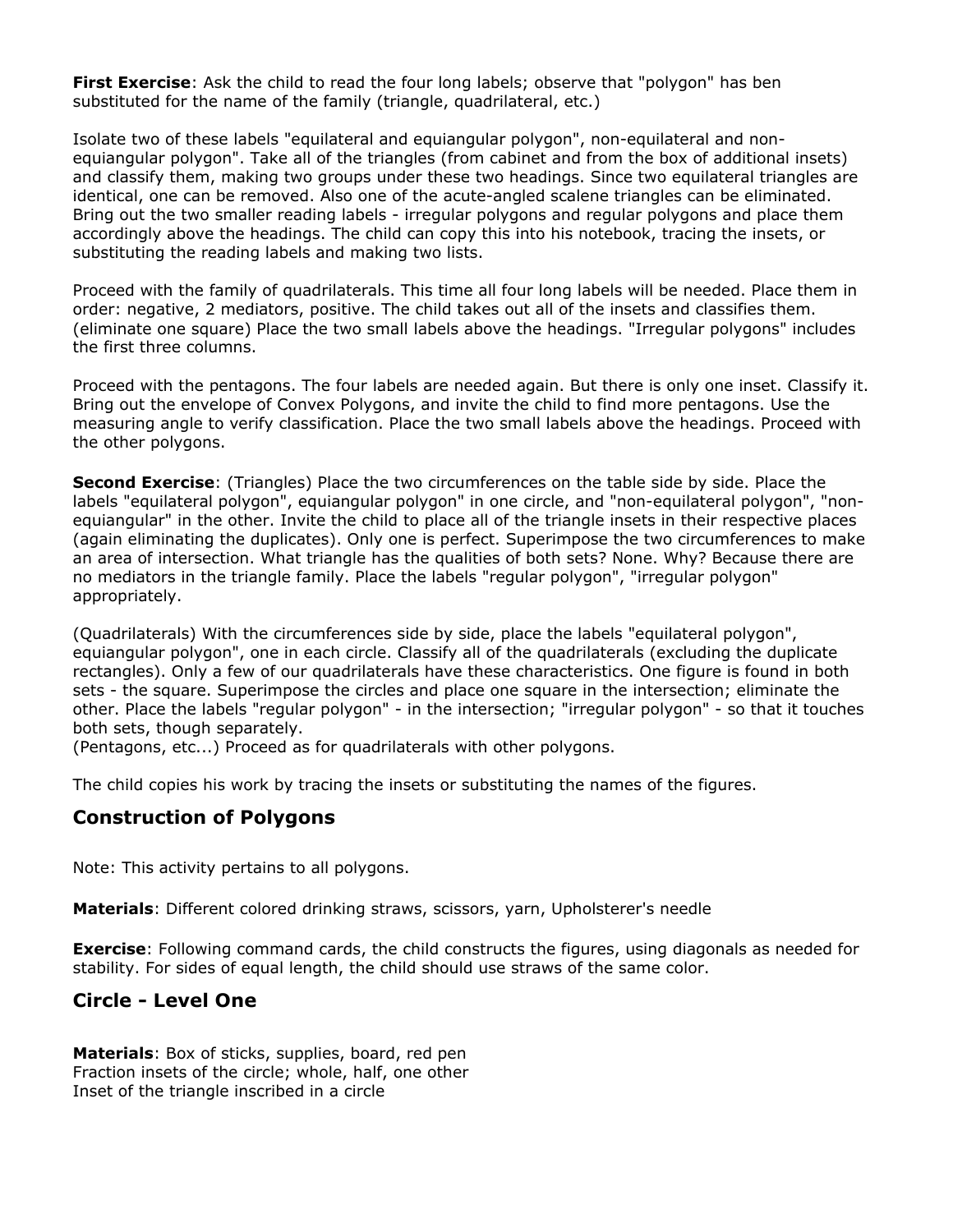Two wooden circumferences (painted embroidery hoops of two different sizes, such that the sticks may serve as radii - large red hoop 20cm in diameter; small blue hoop 12cm in diameter)

# **A. Circle and its parts**

**Presentation**: The teacher takes any stick and fixes one end to the board. remember that when we constructed an angle, two sticks were needed. Here, using one stick we'll construct something different. Place the red pen in the hole and draw a circle. Indicate the internal part: this is a circle. It is the part of a plane enclosed by a very special closed curve. Identify the center of the circle (tack) and the radius (radius: Latin rod, spoke of a wheel) of the circle (stick). All of the points that make up this red line are the same distance away from the center. This is why this special closed curve line is called the circumference (circumference: Latin *circumferre*, to carry around, *circum*, around, *ferre*, bear).

Ask the child to take another stick identical to the first. Fix them together at the center and arrange them so that they are opposite rays. This is the diameter (diameter: Greek *dia*, through, *metron*, measure).

Take the longest stick from the box and place it so that it touches the circumference at its two ends. This is a cord (cord: Latin *chorda*, cord, string).

Each of the two parts of the circumference divided by this cord is an arc. This small one is an arc (arc: Latin *arcus*, bow, arch); the large one is an arc.

The diameter is a special cord because it is the longest cord possible, and it is the only cord which passes through the center of the circle. The two arcs which result from the division of the circumference by the diameter are special arcs. They are called semi-circumferences (semi: Latin half). Three period lesson.

Bring out the fraction insets and line them up left to right: whole, some fraction (3/3), halves, and the inscribed triangle. Take out the whole inset and place it on the table. This is a circle. Take out the 1/3. This is a sector (sector: Latin a cutter) of the circle. A sector is what we call each of the two parts into which the circle is divided by the two radii. Any of our fractions can serve as a sector. Perhaps the 1/2 could even be considered as a special sector. Remove the 1/2 inset. This is a semicircle. It is exactly one-half of the circle.

Remove one of the "moon" pieces of the last inset. This is called a segment (segment: Latin *secare*, to cut) of the circle. A segment is the name given to each of the two parts resulting from the subdivision of a circle by a cord. Perhaps even the semi-circle can be considered as a segment.

Redefine sector and segment a little more precisely. This is a sector. It is formed by two radii, two radii which are not prolongations of each other. Thus the semi-circle cannot be called a sector. The segment is formed by a cord, but by a cord which does not pass through the center of the circle, that is a cord which is not the diameter. Thus the semi-circle cannot be called a segment either, but it is the limit of these two figures.

The ring of a circle is the last part of the plane enclosed between two circumferences having the same center. Three period lesson. Classified nomenclature and commands.

**Age**: Seven and a half years

# **B. Relationship between a circumference and a straight line**

**Presentation**: Place a stick (straight line) and the large wooden circle (circumference) on opposite sides of the board. Move one toward the other, but do not let them touch. The teacher says, "external, external, external..." The straight line is external to the circumference and vice versa.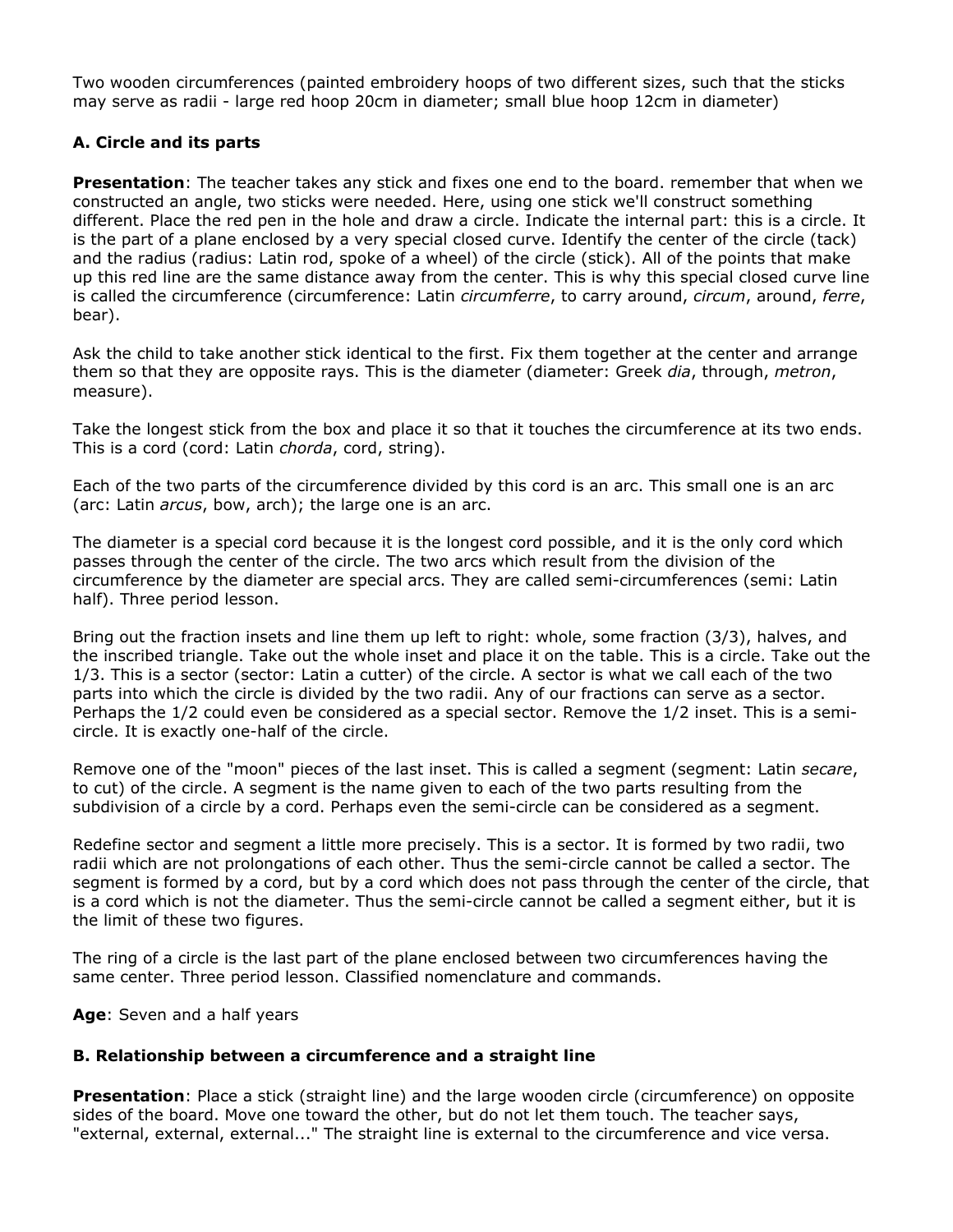repeat the experience this time sopping when the stick touches the circumference ... external, tangent (tangent: Latin *tangere*, to touch). The line and circumference are touching each other at one point.

Repeat the experience, this time placing the stick on top of the circumference ... external, tangent, secant (secant: Latin *secans* < *seca*, to cut). The line cuts the circumference at two points. Identify the two points of intersection. Three period lesson.

Note: Even if a short stick were used, the secant would intersect the circumference at two points, because the stick represents a straight line which goes on in both directions to infinity.

**Exercises**: Classified Nomenclature and commands

#### **C. Relationship between two circumferences**

**Presentation**: Place the two circumferences on the board and repeat the experiences of the previous presentation:

external - having on points in common tangent - having one point in common secant - having two points in common

Return the circumference to the tangent position. Ask the child: is the one outside or inside the other? Flip one circumference over to show that they would look like otherwise. So we can say that this circumference is external; we can also say that it is tangent. These two adjectives (external, tangent) refer to the same circumference. When we combine the qualities, one adjective becomes an adverb (externally, tangent).

Flip one circumference over. They are still tangent, but now one is internal. Repeat the transition of the adjectives. These circumferences are internally tangent.

Return to the first position and repeat the experience using these new names ... external, externally tangent, internally tangent. Move the inner circumference so that it is neither tangent nor concentric. This circumference is internal. It is inside the other, but there are no points in common.

Move the inner circle so that the circumferences are concentric. Use two small sticks to check that one is equidistant from the other all the way around. This is a particular type of internal, called concentric (concentric: Latin *con*, with, together; center). They have the same center. Concentric circles are a subset of internal. Do a three-period lesson.

**Exercises**: Classified nomenclature and commands

**Age**: Eight years

#### **D. Relationship between a circumference and a straight line**

#### **Materials**:

...Box of sticks, board, measuring angle ...Circumference

**Presentation**: Place the circumference and a long stick to serve as the straight line on the board. Allow the child to experiment to find the stick which may serve as a radius for this circle. The child chooses the one that looks right.

Move the straight line towards the circumference, external, external ... We will use the radius to put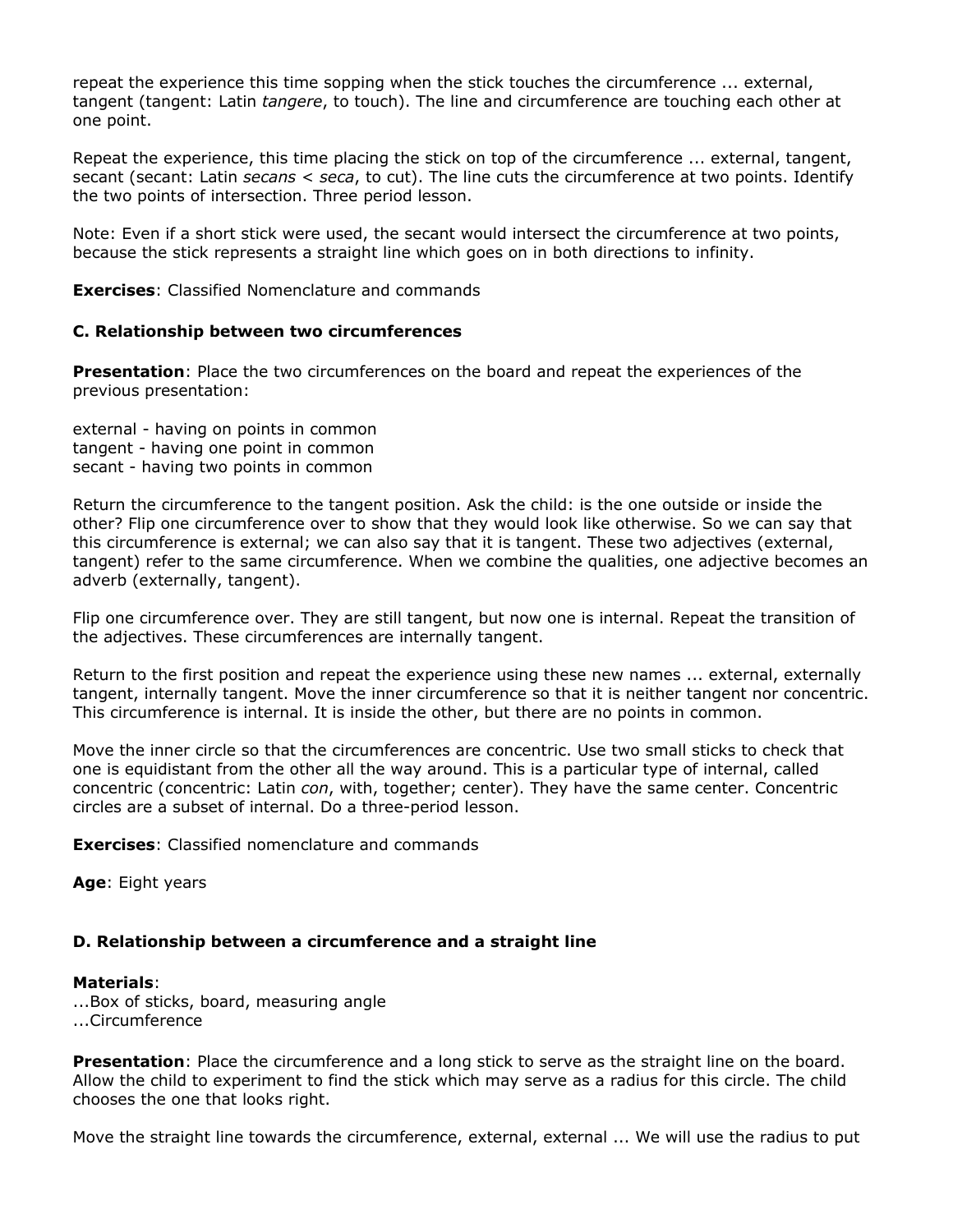this straight line in relation to the circumference. We'll choose a radius which is perpendicular - use the measuring angle to check. Place one finger on the straight line where a perpendicular would intersect, and place another finger on the center. When the straight line is external, the distance between the center and the straight line is greater than the radius.

Move the straight line to the tangent position. Recall the first level definition: they touch at one point. When the straight line is tangent, the distance between the center and the straight line is equal to the radius.

Repeat the experience ... external, tangent, ... secant. Recall the first level definition. When the straight line is secant, the distance between the center and the straight line is less (shorter) than the radius.

Later we'll learn how to write the symbols for these positions.

**Age**: Nine years

#### **E. Relationship between two circumferences**

#### **Materials**:

...Box of sticks, supplies and board

...Two circumferences

#### ...Two charts - **Internal** and **Secant**

**Presentation**: Place the two circumferences on the board and ask the child to find the two sticks which will serve as radii; place these in them appropriately. Use a long stick to align the radii in the same straight line. Remove the long stick.

(External) Place a finger on each center, to show the distance between the two centers. Is this distance equal to, greater than, or less than the sum of the two radii? Place two sticks like the radii, on the board end to end to allow the child to visualize the sum of the radii. The distance is greater; by how much? find an appropriate stick.

Two circumferences are external to each other when the distance between the two centers is greater than the sum of the radii.

This can be expressed in symbols. The symbol /d/ will represent the distance between the two centers (since d is used for diameter, we'll use a small delta ). R will represent the longer radius and r will represent the shorter radius.

Thus  $>(R + r)$ , or we can consider the sum of the radii. Is it equal to, greater than, or less than the distance between the two centers? Less, so  $(R + r) <$ . The two statements say the same thing, but different symbols reflect the different order of the terms.

(Internal) Refer to the chart. Placing a finger on each center, the distance between the centers is shown by the green line segment. The radii are shown side by side on the chart, but the sticks may be superimposed to leave a portion of the longer stick visible as the difference. Look at the chart. Is the distance between the centers equal to, greater than, or less than the difference between the radii? Formulate a statement about internal circumference and write the symbolized form.  $\lt (R - r)$ and  $(R - r) > .$ 

(Externally tangent) Ask the child to place the two circumferences together again using the long stick to align the radii. Place the two extra sticks end to end to show the sum of the radii. Is the distance between the two centers equal to, greater than, or less than the sum of the radii? Formulate a statement and write the symbols. =  $(R + r)$  and  $(R + r) =$ .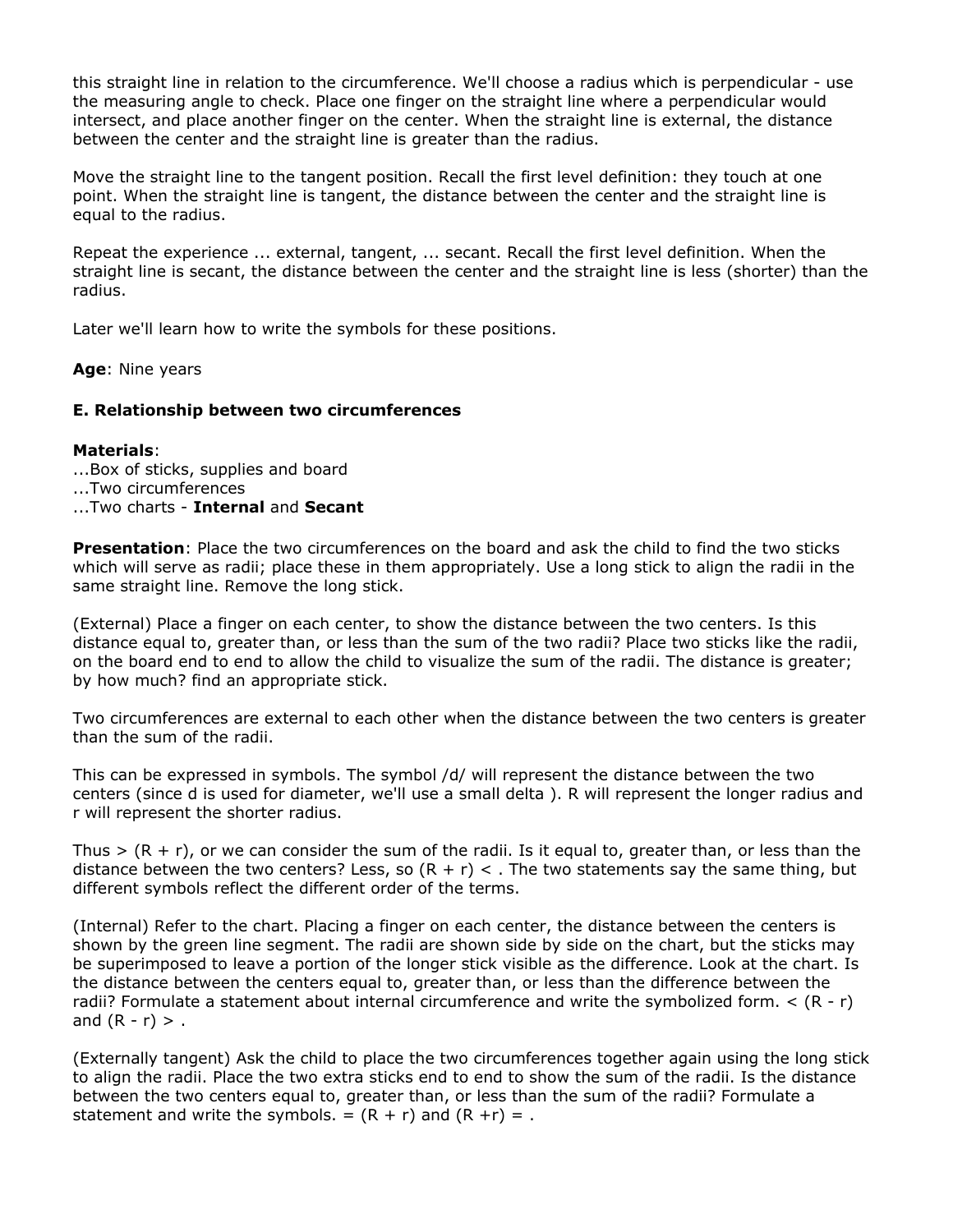(Internally tangent) Invite the child to position the circumference accordingly; the radii should be superimposed. Place the two extra sticks to demonstrate the difference between the radii. Ask the question as usual, formulate a statement and write the symbols. =  $(R - r)$  and  $(R - r) =$ .

(Secant) Refer to the chart. This time we need two series of extra sticks. Place out a pair to represent the sum and a second pair to represent the difference (Notice in all other cases we used one or the other). Begin with the sum. Ask the question, formulate a statement and write it in symbols in the two ways.  $\lt$  (R + r)

Discard the sticks for the sum.  $(R + r)$  >

Consider the difference the same way.  $> (R - r)$ 

Using these four statements we can combine them  $(R - r) <$  to make one:  $(R - r) <$   $(R + r)$  or  $(R + r)$  $r$ ) > >  $(R - r)$ .

(Concentric) Fix the two radii to the board with an upholstery tack and position the circumferences concentrically. Invite the child to use two fingers to show the distance between the two radii. the two fingers are at the same place; there is no distance. Recall the meaning of concentric.  $= 0$ , which means there is no distance. Three period lesson. Classified nomenclature and command cards.

**Age**: Nine years

# Chapter Three - Congruency, Similarity and Equivalence

# **Introduction to the Material - Squares**

# **Materials**:

Insets of the fractional parts of the square Geometry charts

**Presentation**: Bring out the insets arranging the frames in two rows with the whole inset centered at the left between the two rows.

Isolate the frame and inset of the whole. The child identifies it: square, whole. Continue bringing forth inset one at a time, identifying each: the number of equal parts, how the whole was divided each time. After identification of the halves, present charts 1 and 5. After the fourths have been identified, present charts 2 and 6. The eighths (rectangles) were formed by the division of each small square (1/4) by joining the midpoints of two opposite sides. The eight small triangles were formed by the two diagonals and the lines joining the midpoints of the opposite sides.

Note: If the two insets of the fourths were transparent, and were superimposed, the resulting lines would be those of the eight triangles.

Remove the 2/8 rectangles and 4/16 squares to show that the sixteenths were formed by joining the midpoints of the other opposite sides. This is a repetition of the passage from halves to to fourths. Likewise, use 2/8 triangles and 4/16 triangles to show that the sixteenths were formed by the other diagonal. Again this is a repetition of the passage from halves to fourths.

Note: For this presentation it is important that the pieces are arranged in the inset frame, just as they are shown on charts 1 - 4. Any arrangement showing an inscribed square is incorrect at this stage.

Identify the value of the pieces of each inset: whole, halves, halves, fourths, fourths, etc... Demonstrate that the pieces are equally divided by superimposing them back to back. Present charts 7 and 8.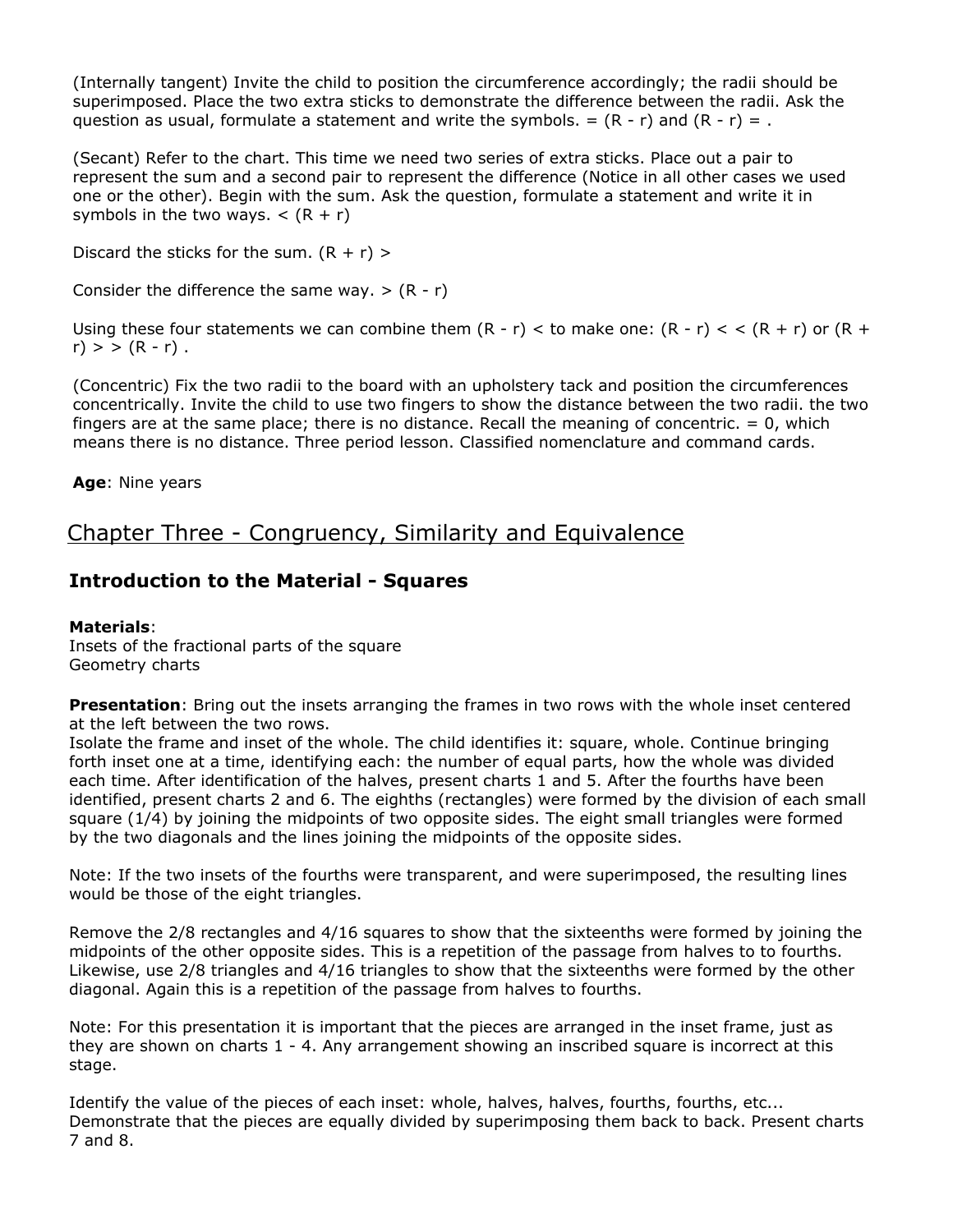Isolate the whole and the quadrilateral fractions. Identify the shape of the whole. Find the others that have the same shape. Identify the shape of the half. find the other having the same shape. Note that the shapes alternate: square  $(1)$ , rectangle  $(1/2)$ , square  $(1/4)$ , rectangle  $(1/8)$ , square  $(1/16)$ .

Isolate the whole and the triangular fractions. Recall the shape of the whole. Identify the shape of the half and the others in order. Classify each triangle. All are right-angled isosceles triangles. Present charts 3 and 4. demonstrate the relationship between the lines of the figures using the arrangement pictured. As always, begin with the whole, and add one piece at a time.

- $\cdot$  The side of the square is equal to one of the equal legs of the isosceles triangle (1/2).
- $\cdot$  The equal side of the 1/2 triangle is equal to the hypotenuse of the 1/4 triangle.
- · The equal side of the 1/4 triangle is equal to the hypotenuse of the 1/8 triangle.
- · The equal side of the 1/8 triangle is equal to the hypotenuse of the 1/16 triangle.

**Exercises**: The child may show that the patterns demonstrated here go on infinitely, with regards to subdivisions, the shapes formed (alternate squares and rectangles), and the relationship between lines in the triangles. The child may make copies of the geometry charts.

# **Presentation of the Material - Triangles**

#### **Materials**:

Insets of the fractional parts of a triangle Geometry charts... triangle 1,2,3,4

**Presentation**: Bring out the four insets. Identify the whole triangle: equilateral, whole, unit. Identify the others in the same way as before: the number of equal parts, how they were formed, the value of each resulting piece.

The same triangle was divided into two equal parts by the height. Each has the value of 1/2. the same triangle was divided into three equal parts by the angle bisectors extending to the point of intersection. Each has the value of 1/3. the same triangle was divided into four equal parts by finding the midpoints of the sides and joining them. Each has the value of 1/4.

Classify the triangles which have been formed: 1/2 - right-angled scalene triangle; 1/3 - obtuseangled isosceles triangle; 1/4 - equilateral triangle. show chart 1.

Examine the relationship between the lines of the fractional triangles and the whole. Show charts 2,3 and 4.

**Exercise:** the child may construct his own charts.

# **Presentation of the Concepts**

#### **1. Congruency**

**Materials**: Metal insets of the square and its subdivisions

**Presentation**: Invite the child to bring out the material and arrange it properly. Take any two inset pieces from the same frame.

Note: Montessori suggests the fourths to be taken from the frame as pictured. .

Superimpose the two pieces. Indicating the surface, tell the child that every point of one figure corresponds to a point on the other figure, that is, they can be superimposed perfectly. (The Norwegians say that one "answers" the other, rather than on "corresponds" to the other) This is a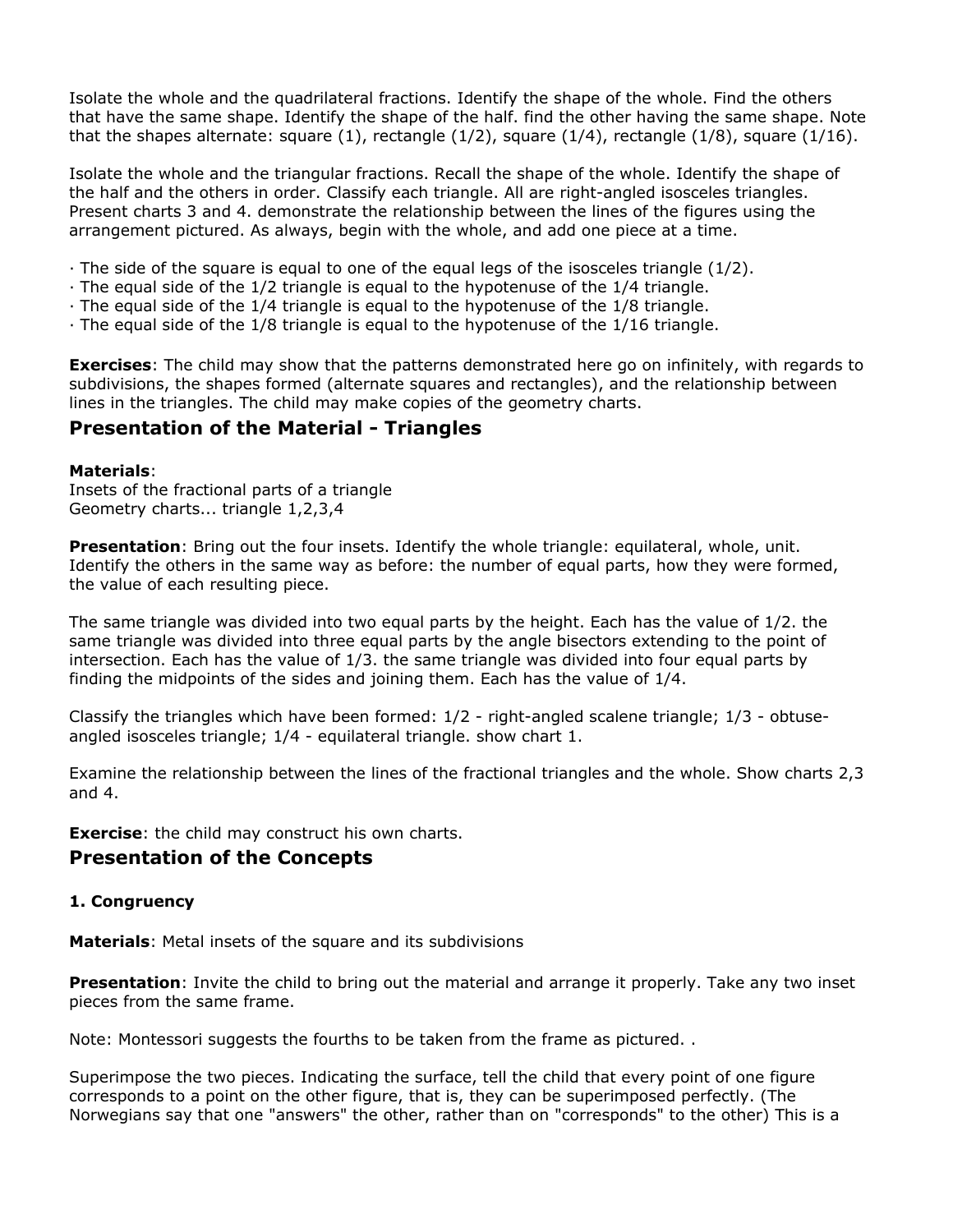special quality that these two figures have. We can say that one is congruent to the other. Repeat the experience with the other fractional divisions.

### **A. Similarity**

#### **Materials**:

Metal insets of the square and its subdivisions A red cardboard rectangle 20 x 2.5 cm Metal insets of the triangles Geometry charts: S9, T5

**Presentation**: Discuss the meaning of the word similar and give examples of things resembling one another, having the same traits, but different in other ways (similar).

Isolate the whole inset and the inset of the square 1/4. Ask the child to identify their shapes. They have the same name. are they congruent? Superimpose to find out. Hold up the small square while the child walks away with the large square to see that they look alike.

These two figures are similar. All squares are similar simply by their definition.

Isolate the 1/2 and 1/8 pieces and identify their shapes as rectangles. They have the same name. Recall the nomenclature - sides, base, height, angles. superimpose the angles to show that the angles are equal. Place two small rectangles adjacent to the larger rectangle to show that the base of the larger is twice the base of the smaller. Repeat the experiences in reference to the height. Thus, these two rectangles are similar to each other because their angles are respectively equal and the sides are in proportion to one another: the base and height of the larger are double those of the smaller.

Here the name was not sufficient to determine similarity, nor are equal angles sufficient; the sides must be proportionate.

Repeat the experience with two triangular fractional pieces: 1/2, 1/8. Classify them. Superimpose the angles. Use an extra 1/8 to demonstrate that the sides are proportionate.

Note: All square by their definition are similar to each other. Rectangles however must have proportionate sides. Compare the cardboard rectangle - 20 x 2.5cm to the 1/2 rectangle inset to see the extreme case of two non-similar rectangles. The base of the metal rectangle is twice the base of the other, while the height of the metal rectangle is half the height of the other.

(Triangle) Isolate the 1/2 triangle inset and classify it. Draw another right-angled scalene triangle which is not similar to show that the classification is not enough to render them similar. bring out a 1/3 inset and classify it. These two triangles (1/2 and 1/3) have nothing in common.

Show that the small triangle (1/4) which has the same name as the whole triangle (and thus, has equal angles) also has proportionate sides. Like the square which is the perfect quadrilateral, the equilateral triangle, which is the perfect triangle, is similar to all other equilateral triangles by its definition.

### **B. Equivalence**

#### **Materials**:

Metal insets of the square and its subdivisions Geometry chart: square 10 (5 and 6 for review)

**Presentation**: Isolate the whole and the rectangle halves and triangle halves. Recall the value of each inset. Remove the whole inset from its frame and try to place the two equal rectangles in its frame; these two squares are equal. Repeat the procedure for the triangle pieces. Refer to chart S5.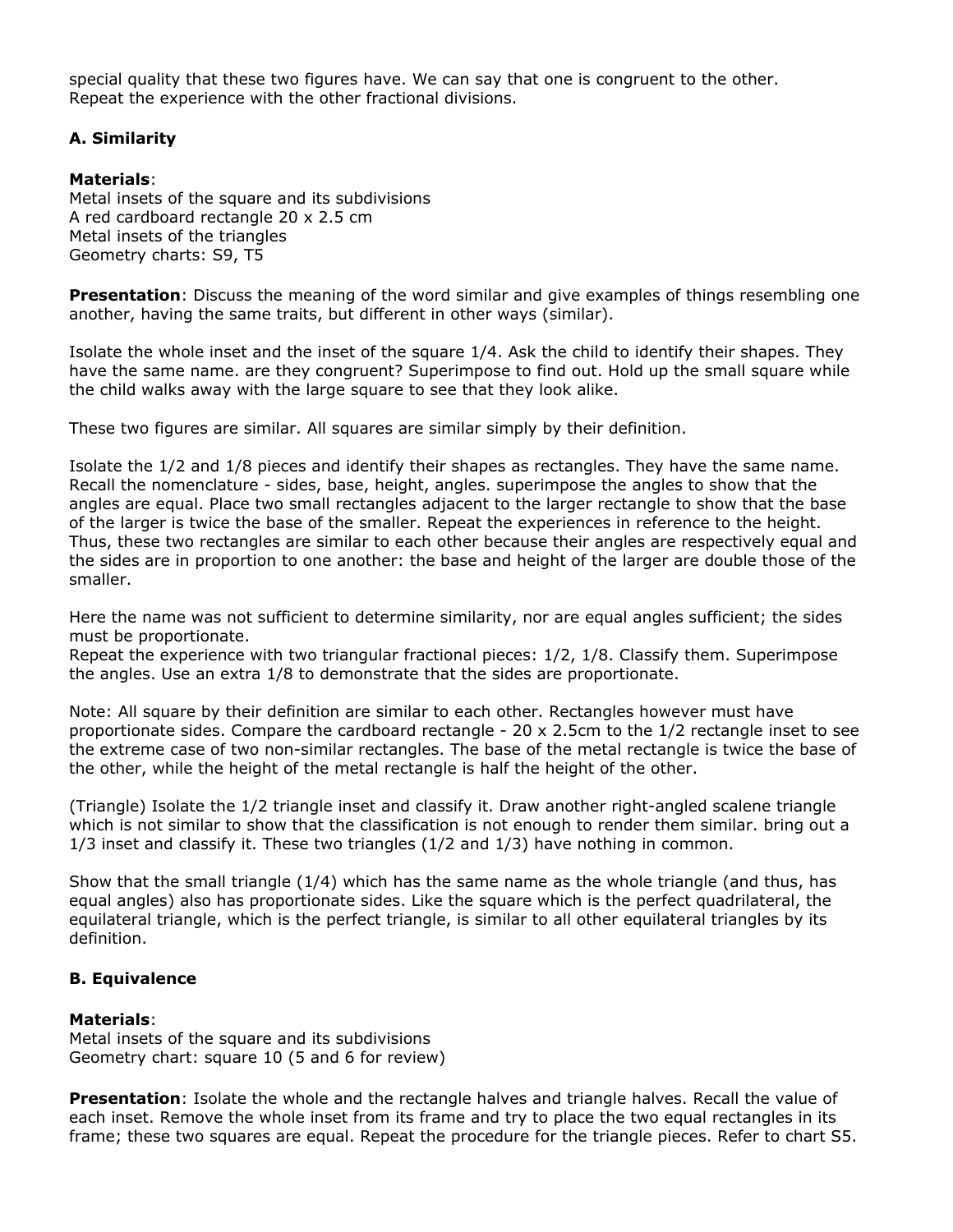All three squares are equal to one another.

Identify 1/2 of the square; a rectangle; also a triangle. Isolate one rectangle and one triangle. Each piece has the value of 1/2 of the same square. Are they congruent? Are they similar?

When two figures do not have the same shape, but have the same fractional value; they are equivalent (equivalent: Latin *aequus* - equal; *valere*, to be worth). Repeat the experience with the fourths, eighths, and sixteenths.

If two figures have the same fractional value of the same whole, then one can be transformed into the other. Use the frame to transform the 1/2 rectangle into a 1/2 triangle. fill the space vacated by the rectangle with small pieces: 1/4 square, 2/8 triangles. Remove these pieces and arrange them on the table in the shape of the triangle.

Change the triangle into the rectangle, using the same smaller pieces and reversing the process.

Exercises:

1. For each of the three concepts, ask the child to identify the insets that bear that relationship.

2. The teacher chooses an inset piece and asks the child to find a piece which is congruent (similar or equivalent) to it.

3. The child constructs his own geometry charts.

4. The child makes different shapes (). To find the value of the pine tree, place the pieces in an empty square frame.  $1/2 + 1/4 + 1/8 + 1/16 =$  What will make the square complete?  $1/16$ . Thus this shape is equivalent to 1/16 less than the whole: 15/16. Later, when the child has done addition with fractions having unlike denominators, the calculation can be done arithmetically.

Note: The village is formed with triangles and squares. Therefore the value of the village is  $15/16 +$  $15/16 = 30/16 = 1$  7/8. Each roof is equivalent to one whole.

**Age**: Nine years

**Direct Aim**: To furnish the fundamental concepts: congruency, similarity, equivalence.

**Indirect Aim**: To serve as a base for the following material - constructive triangles.

# **Concepts in Action**

**Introduction**: After the concepts have been introduced, we proceed to more advanced work in the study of equivalences, and the study of the relative value between geometric figures. For this work the constructive triangles are used.

# **Materials**:

Three wooden boxes: One triangular, two hexagonal

The triangular box contains ten pieces; the fundamental piece is the right-angled scalene triangle, 1/2 of the equilateral triangle.

The larger hexagonal box contains eleven pieces; the fundamental piece is the obtuse-angled isosceles triangle, 1/3 of the equilateral triangle.

The smaller hexagonal box contains eighteen pieces; the fundamental piece is the smaller equilateral triangle, 1/4 of the large equilateral triangle of the first box.

**Other Materials**: Colored paper, scissors, glue Right-angled ruler, graph paper, compass Inset of the equilateral trapezoid from "Additional insets"

Note: These materials are presented at two different levels, the first of which can be done in the Children's House as a sensorial exercise: One box is presented at a time. The child empties its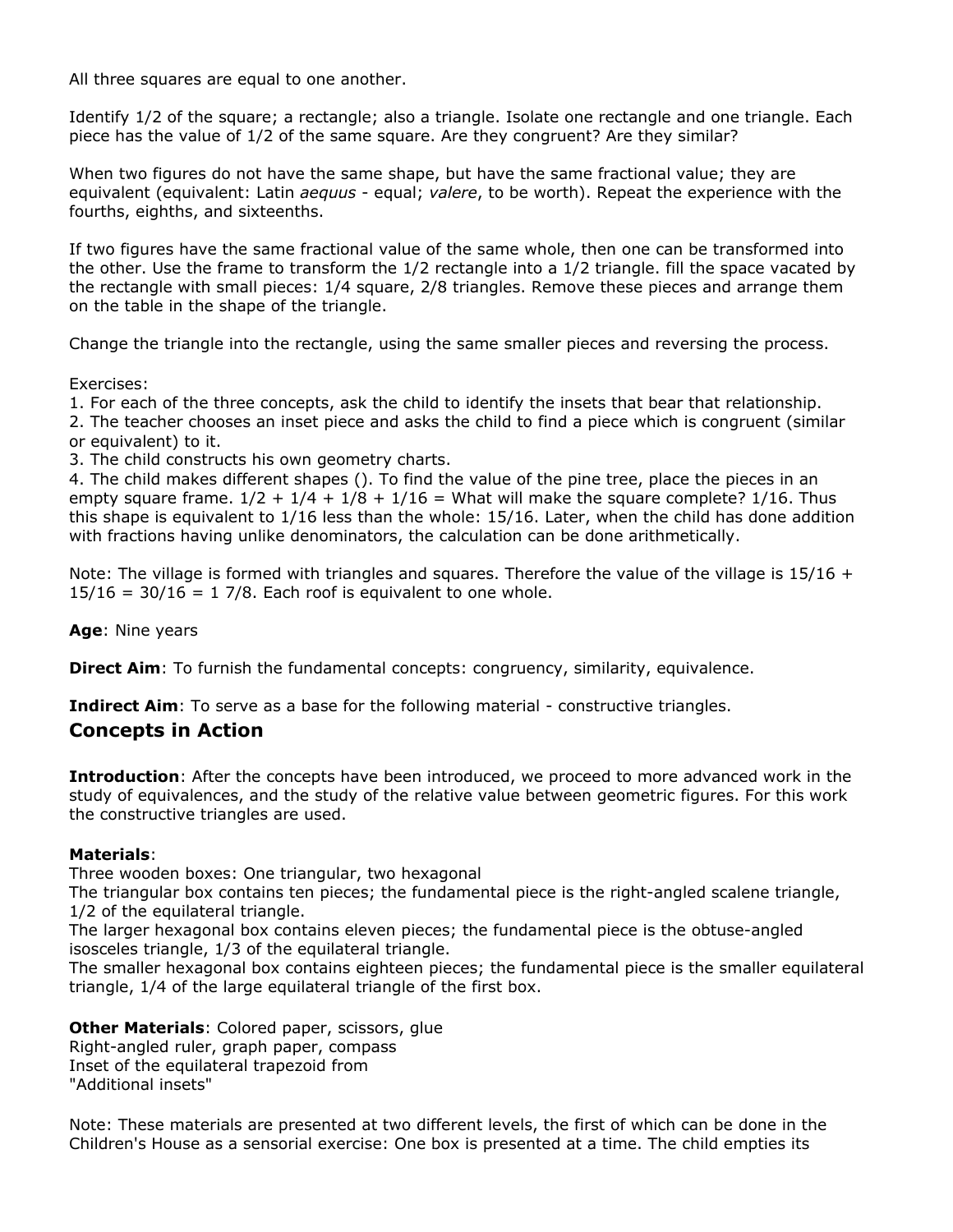contents, sorts the pieces by color and shape and unites the pieces along their black lines. The figures formed may be named at this level. Prior to the second level presentation in the elementary, make the box available to the children so that they may repeat the sensorial exercise and reacquaint themselves with the material.

### **A. Triangular box**

**Presentation**: The child empties the box, sorts the pieces and unites them as usual. They all make equilateral triangles. superimpose each equilateral triangle formed of several pieces on the grey unit triangle. Determine that the unit has been divided into 2, 3, 4 equal pieces and assign the fraction values to each piece. Determine how the unit triangle was divided in each case.

Isolate the two right-angled scalene triangles. As the child did with the blue triangles of the first series, he tries to form all of the figures possible with these two triangles. Excluding the original equilateral triangle, there are five: rectangle, two different parallelograms, obtuse-angled isosceles triangle, and a kite. The child names the figures as he makes them.

Determine equivalence between each figure and the unit triangle. superimpose the two triangles on the unit triangle to show congruency, and to recall their value. Any other figure made with these two halves has the same value as the unit, and is equivalent. Show that the figures are equivalent among themselves.

rectangle = equilateral triangle  $>$  therefore: rectangle = kite kite = equilateral triangle

As a parallel exercise, the children may trace the triangles onto colored paper, cut them out, construct the figures using a compass and ruler.

Next, we draw the child's attention to the relationships that exist between the lines of the equilateral triangle and those of the five figures. Then we examine the relationship between the lines of the five figures.

Recall the nomenclature of the equilateral triangle: side, base, height (shown by superimposing onehalf) and semi-base. Be careful to position the parallelograms so that the height is represented by a side of the triangles which form it. Identify the properties of the kite.

Rectangle: base  $= 1/2$  the base of the equilateral triangle height  $=$  the height of the triangle Parallelogram: base  $=$  the height of the triangle height  $= 1/2$  the base  $side = side$ Kite: longer side = height shorter side  $= 1/2$  the base  $long$  diagonal  $=$  side

Note: In identifying the nomenclature of this figure, the child showed where the shorter diagonal would be. The characteristic of this figure is that one diagonal is the perpendicular bisector of the other. However, there is no relationship to be made with the short diagonal. Later the child may discover that this short diagonal is equal to the side of T2.

Obtuse angled isosceles triangle: base  $=$  twice the height height =  $1/2$  the base equal sides  $=$  sides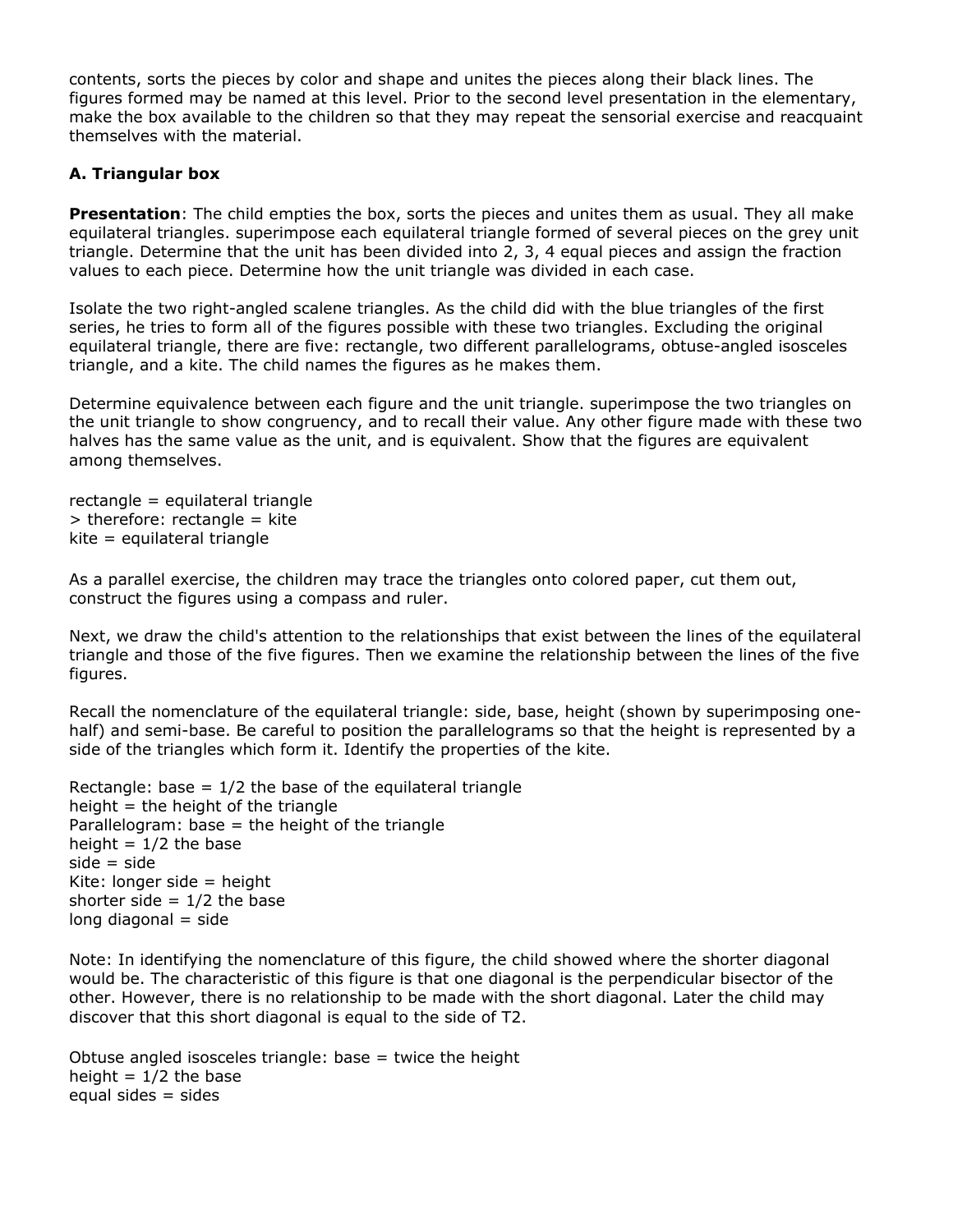In examining the relationship between the lines of the various figures, paper figures must be constructed for each figure in order to leave the triangle free for use as a measuring instrument. Be sure that the child understands that the number of comparisons to be made will decrease with each figure: the first is compared with four others, the second with three, the third with two and the fourth with only one, the last figure.

Arrange the figures so that the key figure is isolated above the row of other figures. Place the triangle first on the key figure and name a line, then find the corresponding line on the figure below. Identify all of the relationships between the key figure and the first figure, then go on to do the same with the other figures in the row. After the possibilities of the first key figure have been exhausted, one of the figures below becomes the key figure, and so on.

### **B. Large hexagonal box**

**Presentation**: Empty the contents of the box. Sorting the pieces by their shape, the child observes that all but one of the pieces are congruent obtuse-angled isosceles triangles. Sorting them by color and uniting them as always, the child identifies the four figures: hexagon, triangle, rhombus, parallelogram.

Isolate the figures in yellow. Turn the three triangles of the hexagon over as if on hinges so that they are superimposed wrong side up on the unit triangle. Thus the three outside triangles are congruent to the unit triangle, and the hexagon is equal to twice the equilateral formed by the three yellow triangles nearby.

Bring back the other pairs of triangles and determine the value of each figure in relation to the unit triangle. Invite the child to experiment to try to find another figure - the arrowhead. determine its value. conclude: since the rhombus =  $2/3$  unit triangle, and the arrowhead =  $2/3$  unit triangle, then,  $r$ hombus = the parallelogram = the arrowhead.

Invite the child to experiment with three obtuse- angled isosceles triangles to make all of the possible figures. There are four: two concave pentagons, and obtuse-angled trapezoid and an isosceles trapezoid. The value of each of these figures is 3/3, thus they are equivalent to the unit triangle and equivalent to each other. Again the child forms the various figures by tracing, cutting, pasting or drawing.

As before, the lines of the various figures are compared first with the guide triangle, then among themselves. the same is done with figures formed of three triangles.

Form the hexagon again, observing that the inscribed figure is 1/2 the circumscribing figure. The three black lines of the hexagon are special diagonals (recall how diagonals are formed). These connect a vertex with the first non-successive vertex it meets.

At this point we examine the equivalence between one figure (hexagon) and the sum of several congruent figures (rhombi). Isolate the hexagon and the triangle (the figures formed by the yellow pieces). Open the hatch of the hexagon and remove the inscribed triangle, replacing it with the triangle made of three parts, and reclose the hatch. Notice that the hexagon still has the same value, though it was made of four pieces and is now made of six. Divide the hexagon into three rhombi to show that this one figure is equivalent to the sum of these three congruent figures.

As usual, examine the relationship between the lines of the hexagon and the equilateral triangle; the lines of the hexagon and those of the rhombus; the lines of the rhombus and the equilateral triangle (the diagonals are the only lines considered).

Note: This first hexagon will be called H1. The unit triangle is congruent to that of the first box and therefore is called T1. Here we have found that  $T1 = 1/2$  H1 and T1 is inscribed in H1.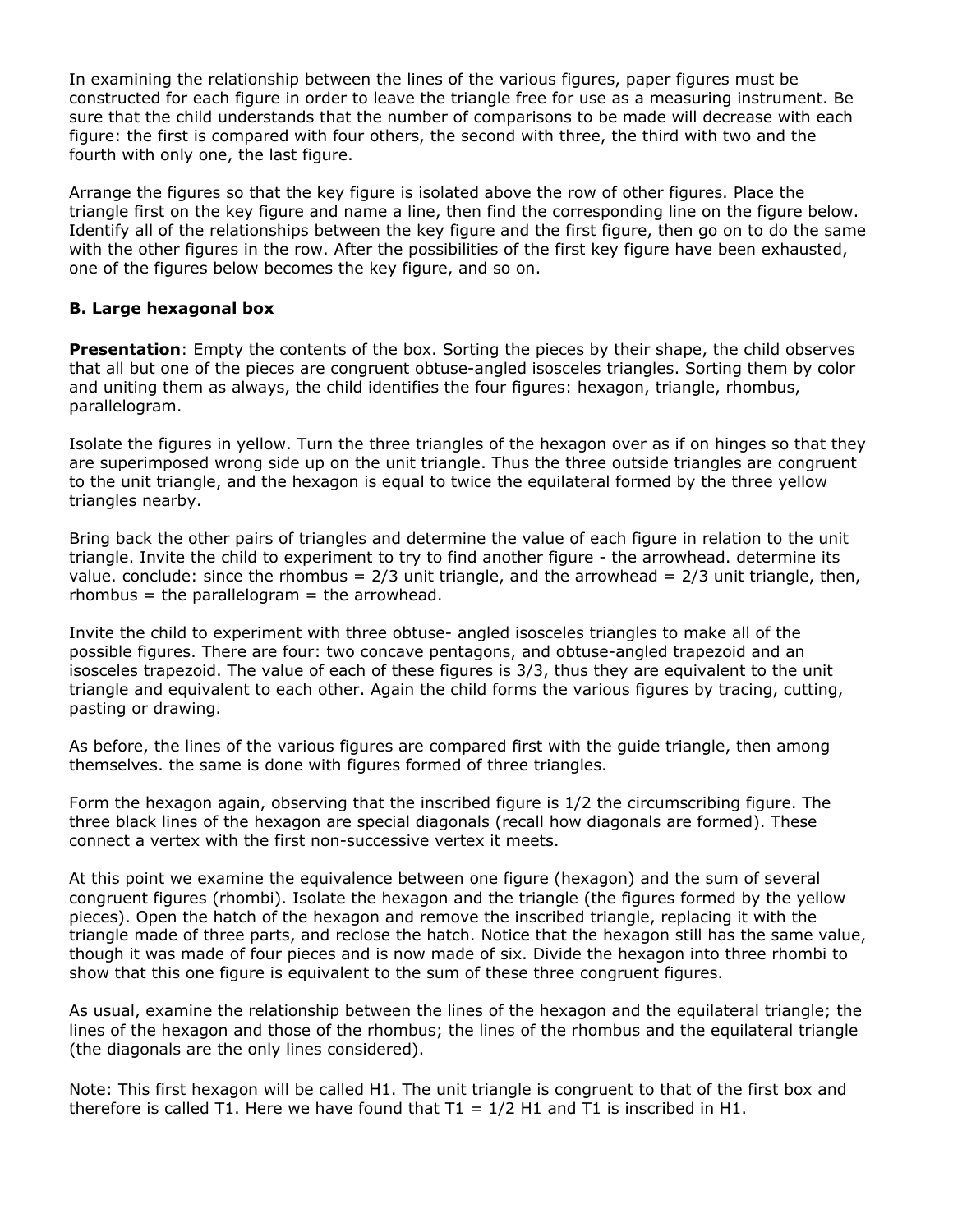### **C. Smaller hexagonal box**

**Presentation**: At first the large yellow equilateral triangle and the six obtuse-angled isosceles triangles are removed from the box. The remaining triangles are all small equilateral triangles: six grey, three green, two red.

The child begins as usual. He names the figures he has formed: hexagon, trapezoid, rhombus. Then values are assigned to the three figures. Superimpose all of the triangles to show congruency. Reconstruct each figure and count the number of congruent triangles in each. The trapezoid has 1/2 as many pieces as the hexagon. Separate the hexagon to show two trapezoids. The rhombus has 1/3 as many pieces as the hexagon. Separate the hexagon into three rhombi. comparing the trapezoid to the rhombus, we see that the rhombus is 2/3 of the trapezoid, or the trapezoid is 3/2 of the rhombus.

Examine the relationship between the lines of the three figures. Note this time that the diagonals of the hexagon connect opposite vertices. classify the trapezoid. It is an isosceles trapezoid, but it is more than isosceles. Since it is made up of three equilateral triangles, it has an extraordinary characteristic. The longer base is equal to the equal legs. Present the inset and the label and add it to the other insets. Just as the equilateral triangle is an isosceles triangle plus, the equilateral trapezoid is an isosceles trapezoid plus. show also that bilateral symmetry exists in the hexagon and rhombus.

At this point the large yellow equilateral triangle and the six red obtuse-angled triangles are returned. When the child joins the triangles, three rhombi are formed. The triangles are stacked up to prove that they are congruent. Thus the three rhombi are congruent.

Put the three rhombi together to form a hexagon, thus the hexagon is formed of six equal triangles. Open the hatch of the hexagon and take out the three red triangles, replacing them with the yellow equilateral triangle. Observe that the equilateral triangle is inscribed in the hexagon. Superimpose the red triangles (that were just removed) on the yellow triangle to show that the equilateral triangle is made up of three red triangles. Since the hexagon is made up of six red triangles, the triangle is 1/2 of the hexagon.

Note: This hexagon will be called H2 and the large yellow equilateral triangle is called T2. Therefore  $T2 = 1/2$  H2 and T2 is inscribed in H2. The smaller equilateral triangles which are congruent to the small equilateral triangles of the first box, and therefore have the value of 1/4 T1, will be called T3.

# **D. Relationship between T1 and T2**

**Presentation**: With the pieces of the small hexagonal box, form various figure: hexagon, trapezoid, rhombus, and equilateral triangle and hexagon. Superimpose the grey hexagon on the red and yellow hexagon to demonstrate congruency.

Recall the value relationships already established. Since the equilateral triangle is equal to 1/2 the red hexagon, then it is also equal to 1/2 of the grey hexagon - or a trapezoid.

Bring from the triangular box the grey unit triangle (T1) and the four small red equilateral triangles (T3).

We know that the yellow triangle T2 is equivalent to the trapezoid which is 1/2 of the grey hexagon.

One of the triangles of the trapezoid is congruent to one of the small red equilateral triangles (T3). Superimpose them. Thus, one red triangle is 1/3 of the trapezoid.

The red triangle as we know is 1/4 of the large grey unit triangle (T1). Four of these red triangles are equivalent to the grey unit triangle.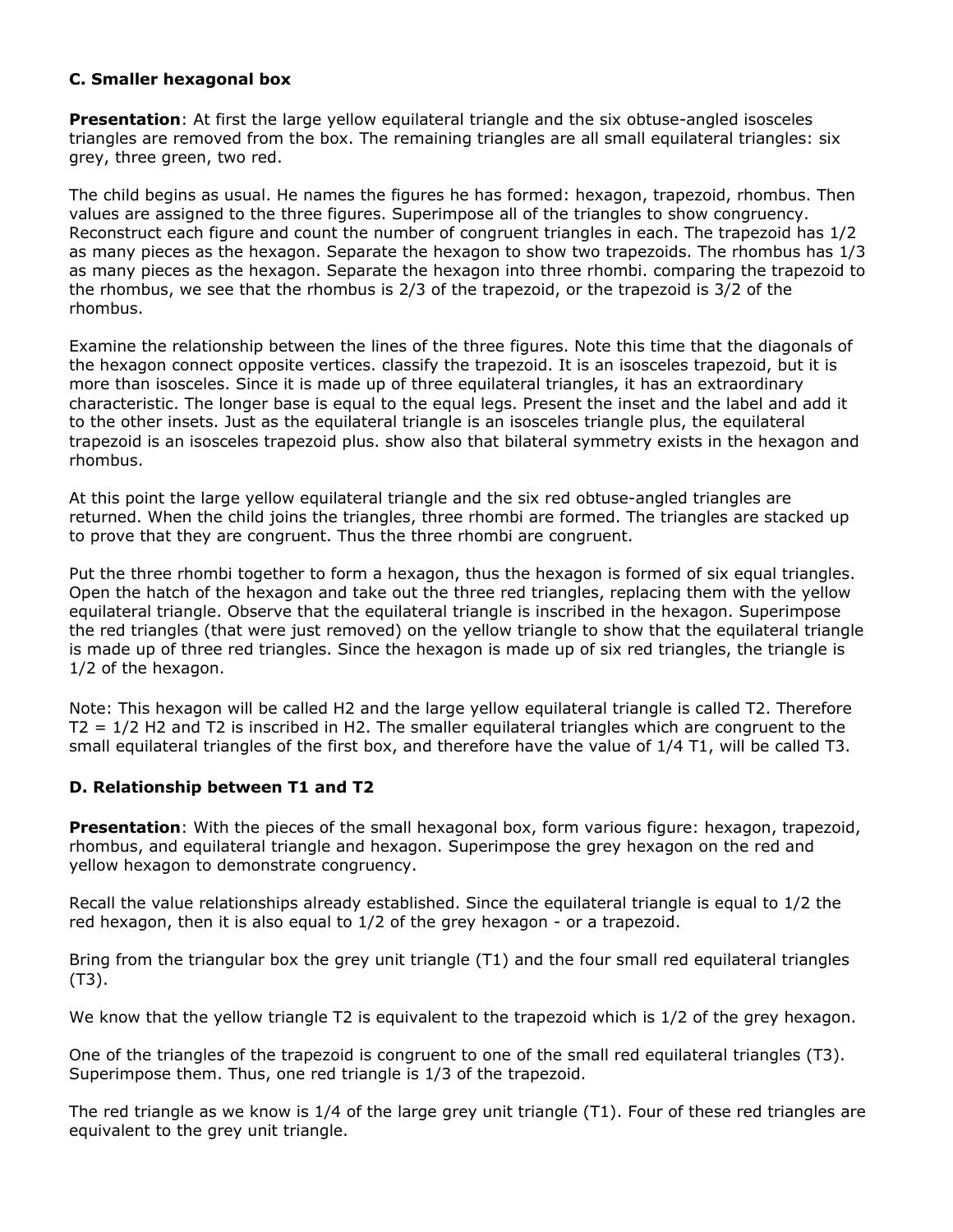Because the yellow triangle (T2) is made up of three of the small red triangles (T3), then we can say that the yellow triangle (T2) is made up of  $3/4$  (T3) of the grey unit triangle (T2 =  $3/4$  T1).

#### **E. Difference and ratios between similar figures**

**Materials**: From the triangular box : T1-grey equilateral, and T3- red equilateral From the large hexagonal box: T1-yellow equilateral, three yellow obtuse-angled triangles having the black line on the hypotenuse

From the small hexagonal box: T2-yellow equilateral, six small grey equilaterals

**Presentation**: Identify the two triangles by the symbol names T1 and T2. Construct the hexagons and identify them H1 and H2.

If the child has not already discovered it, lead him to the conclusion that  $T1 - T2 = 1/4 T1$ , since T1 has the value of 4/4ths, and T2 has the value of 3/4ths, T1 - T2 is the same as saying 4/4 - 3/4 which equals  $1/4$ . Set up the equation using the materials and card for the signs. T2 = T1 - T3.

This means that the small red equilateral triangle has the same value as the grey portion that is left showing when T2 is superimposed on T1 concentrically, or so that one vertex coincides.

Knowing that H1 is the double of T1 and that H2 is the double of T2, we can conclude that their difference would be the double of 1/4 of T1, that is 2/4.

2T1 - 2T2 = 2 (1/4 T1) = 2/4  $2(4/4) - 2(3/4) = 8/4 - 6/4 = 2/4$ 

Using T1 as the unit, assign relative values to the hexagons: H1 =  $8/4$  and H2 =  $6/4$  (T1 =  $4/4$ ). The large hexagon is 8/4 of the grey triangle; the small hexagon is 6/4 of the grey triangle. Therefore, the small hexagon is 3/4 of the large hexagon. Examine also the inverse of each of these statements as they are also true.

Since the ratio between the small triangle and the large triangle is 3:4, then the same relationship exists between their doubles, the small hexagon and the large hexagon ... 3:4.

Superimpose H2 on H1 concentrically with the sides parallel. the frame is the difference between the two hexagons, and, therefore, has the value of 2 1/4 equilateral triangles. Thus the difference between the hexagons is a rhombus. This is the arithmetical way of showing their difference.

#### **F. Sensorial demonstration of the difference between H1 and H2**

#### **Materials**:

Triangle fraction insets: whole, 3/3 Constructive triangles: H1, H2 and two red T3

**Presentation**: verify the congruency between the triangle whole inset and the small red equilateral triangle, by superimposing the inset on the wooden triangle. In the same way, we can see that this metal inset is equal to 1/6 of the grey trapezoid.

Superimpose H2 on H1 so that the vertices of the grey hexagon coincide with the midpoints of the sides of the yellow hexagon. Place the 1/3 metal inset pieces over the yellow portion that remains visible. With this material we can cover only three places. However these three obtuse-angled triangles equal one small red equilateral triangle. Move the three thirds to the three remaining vacant spots; these three triangles correspond to the second small red equilateral triangle.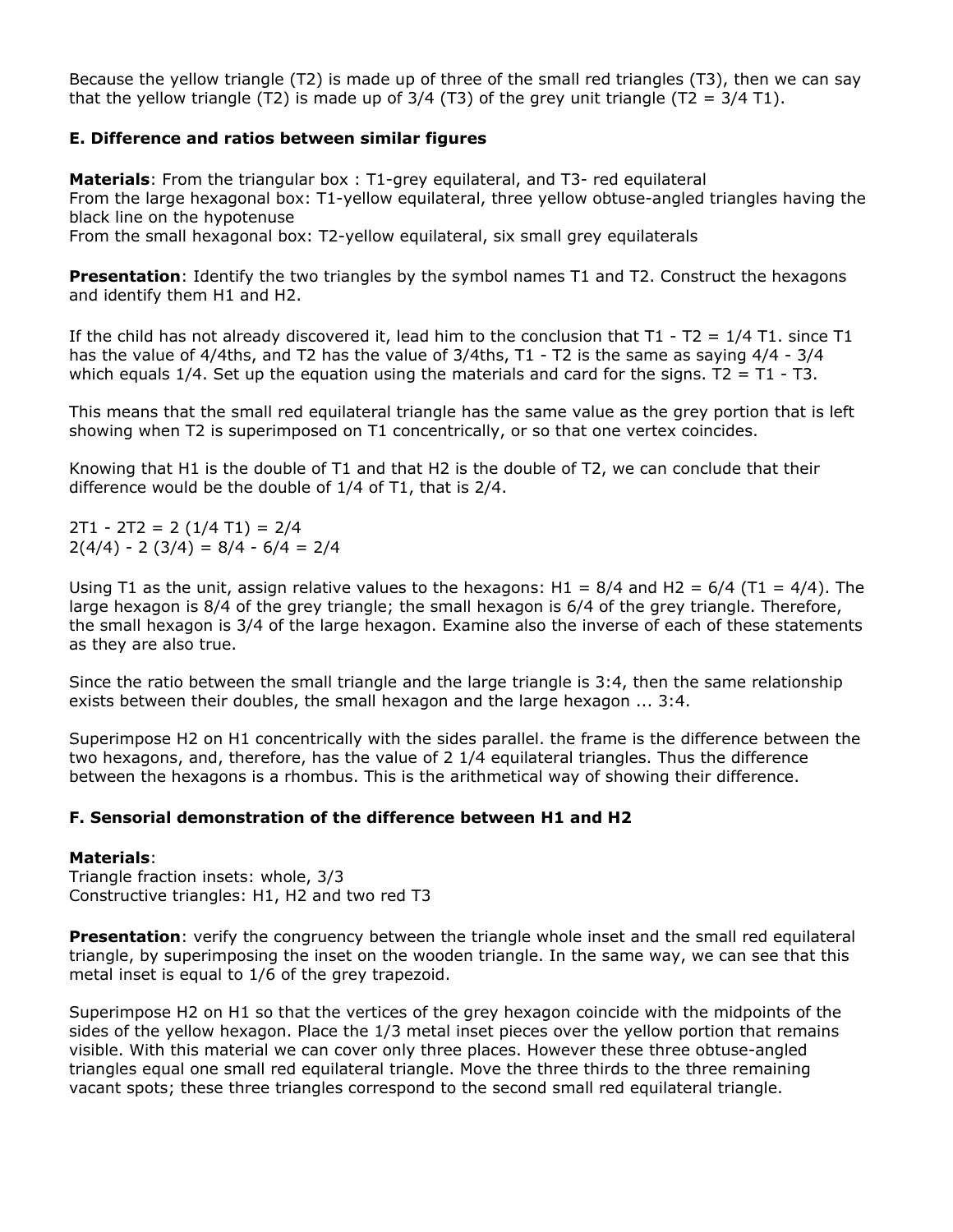#### **G. Equivalence between two rhombi**

#### **Material**:

From the small hexagonal box: two red obtuse-angled and two red equilateral triangles From the triangular box: grey equilateral, green right- angled 2/2 triangle fraction insets (optional)

**Presentation**: Join each pair of red triangles along the black lines to form two rhombi. Superimpose one rhombus on the other to show congruency. Demonstrate that each rhombus was divided into two equal pieces. Since each triangle has the value of 1/2 of the same rhombus, all of the triangles are equivalent.

Demonstrate this equivalence sensorially by superimposing the two metal inset pieces on first one red triangle, and then in another arrangement on the other.

We know that the red equilateral triangle has the value of 1/4 T1. Since the red obtuse-angled triangle is equivalent, it must also have the value of  $1/4$ . Therefore,  $1/4 + 1/4 = 1/2$  T1. Superimpose the green right-angled triangle as a proof.

Following this line, the grey triangle can be constructed with two rhombi. Also this 1/2 is the difference between the two hexagons in the form of a rhombus or this right-angled scalene triangle.

#### **H. Equivalence between the trapezoid and T2**

#### **Materials**:

From the triangular box: grey equilateral triangle From the small hexagonal box: yellow equilateral, three green equilateral triangles

**Presentation**: Unite the three green triangles to form a trapezoid. Knowing that each of these small triangles is congruent to the red triangle having the value of 1/4 T1, we can say that the trapezoid has the value of 3/4 T1. The trapezoid can be superimposed on the grey equilateral triangle to show that 1/4 is lacking.

We've already seen that the red obtuse-angled triangle was equivalent to the small red equilateral triangle having the value of 1/4 T1. So each green triangle would also be equivalent to a red obtuseangled triangle. These obtuse-angled triangles were each 1/3 of T2; T2 is composed of three obtuseangled triangles having the value of 1/4 T1. Therefore T2 is equal to 3/4 T1. Having the same value of 3/4 T1, the trapezoid and T2 are equivalent.

#### **I. Ratio between circumscribing and inscribed figures**

#### **Materials**:

From triangular box: grey equilateral, four red equilateral triangles From large hexagonal box: yellow equilateral, three yellow obtuse-angled From small hexagonal box: six grey equilateral triangles Triangle fraction insets 4/4, square fraction insets 4/4 (diagonal)

**Presentation**: Superimpose the four small red equilateral triangles on the grey equilateral triangle. Remove the three triangles at the vertices, leaving two equilateral triangles.

An equilateral triangle inscribed in another equilateral triangle is 1/4 of it. The ratio is 1:4. Demonstrate the same experience using the metal insets. We can construct a chart to examine all regular polygons.